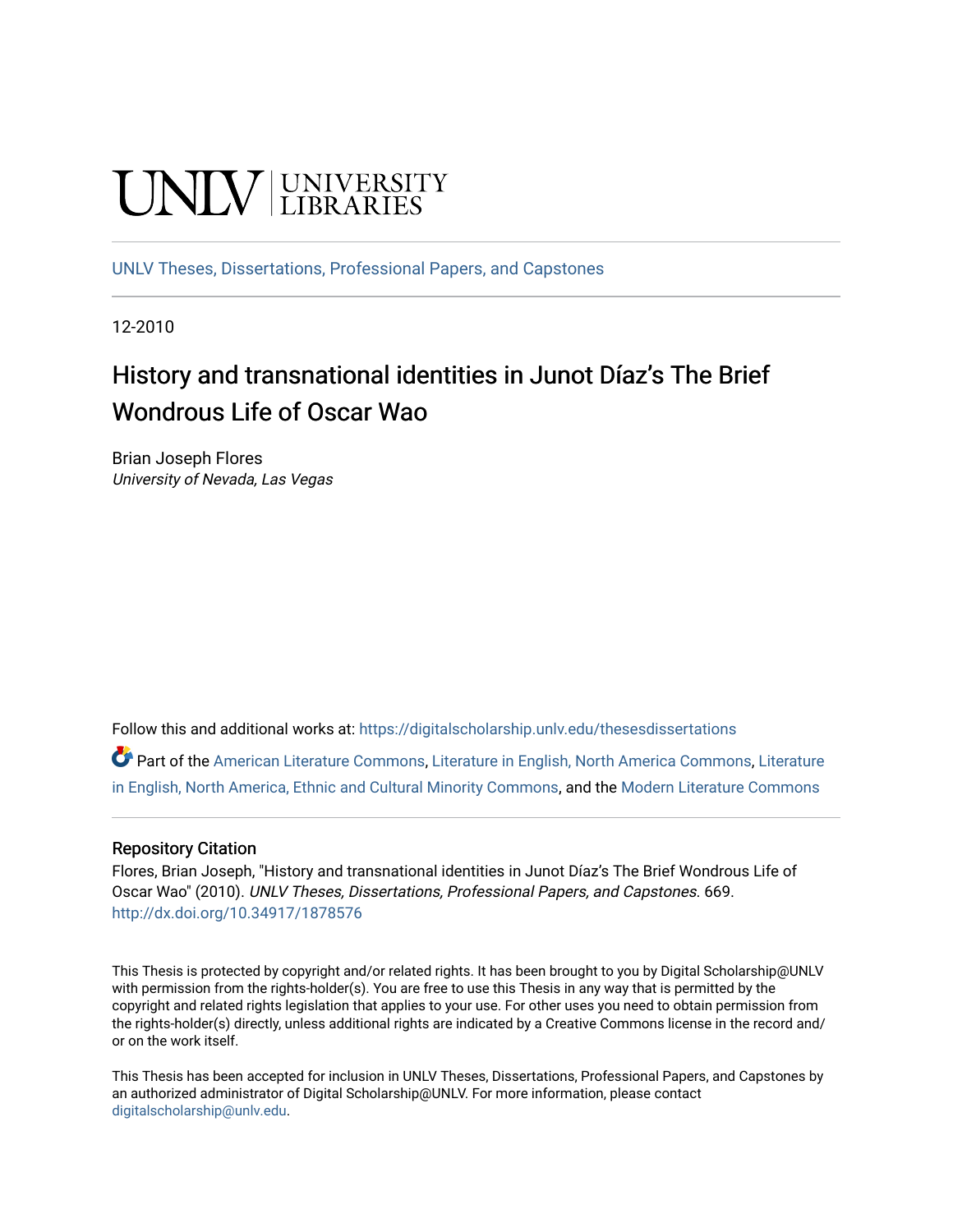#### HISTORY AND TRANSNATIONAL IDENTITIES

# IN JUNOT DÍAZ'S *THE BRIEF WONDROUS*

#### *LIFE OF OSCAR WAO*

by

Brian Joseph Flores

Bachelor of Arts University of Nevada, Las Vegas 2008

A thesis submitted in partial fulfillment of the requirements for the

**Master of Arts Degree in English Department of English College of Liberal Arts** 

**Graduate College University of Nevada, Las Vegas December 2010**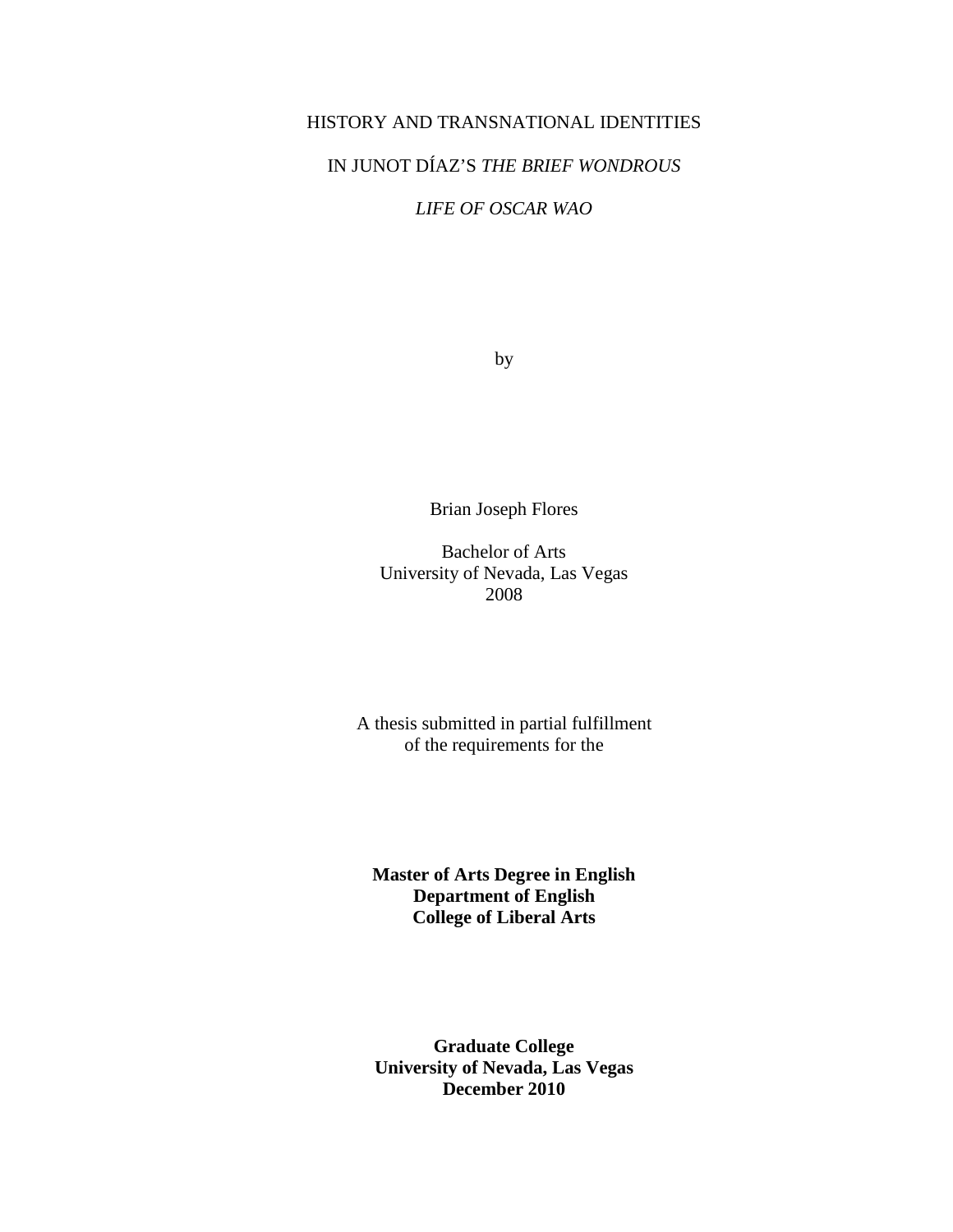Copyright by Brian Joseph Flores 2011 All Rights Reserved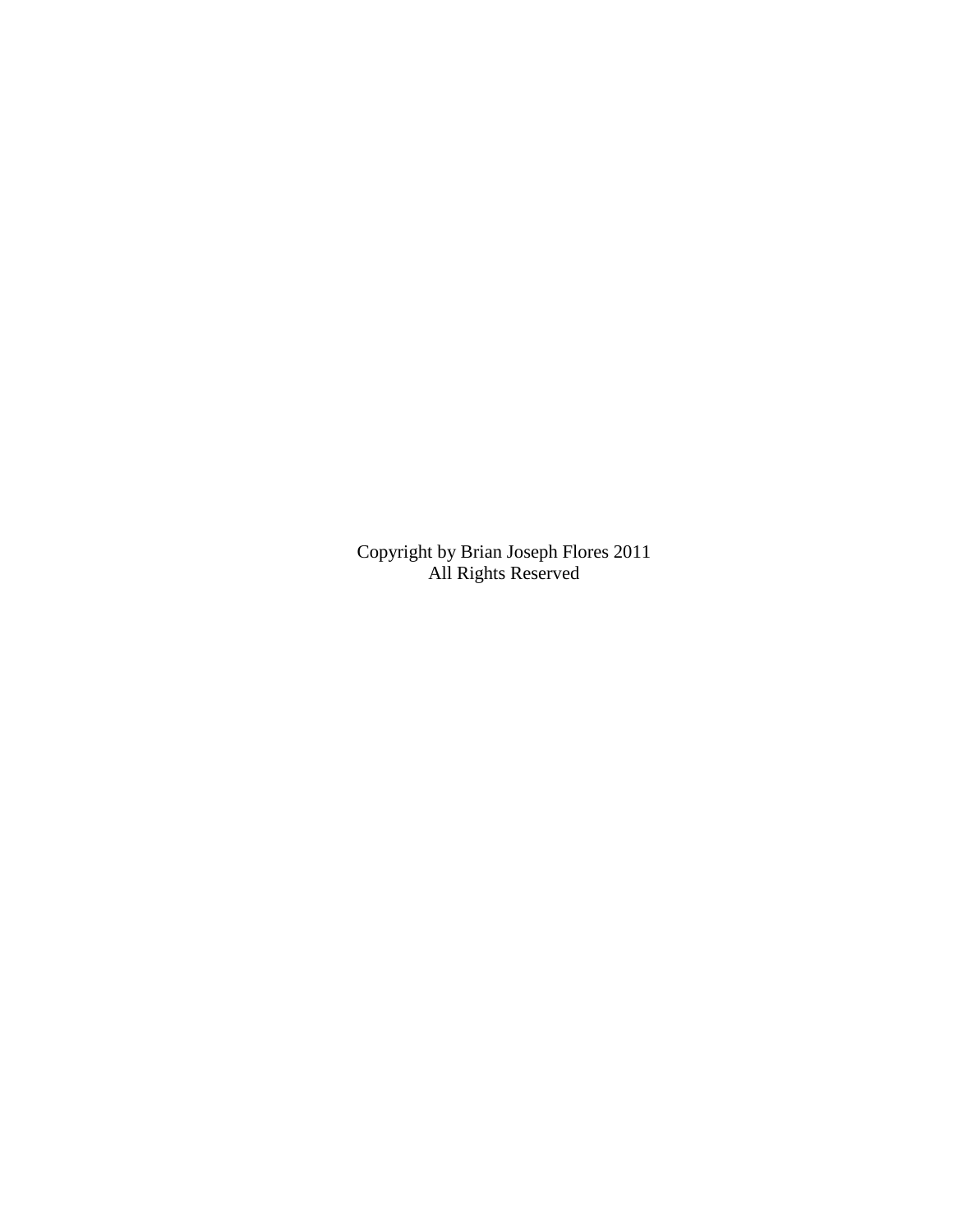

## THE GRADUATE COLLEGE

We recommend the thesis prepared under our supervision by

# **Brian Joseph Flores**

entitled

# **History and Transnational Identities in Junot Díaz's** *The Brief Wondrous Life of Oscar Wao*

be accepted in partial fulfillment of the requirements for the degree of

# **Master of Arts Degree in English**

Vince Perez, Committee Chair

Evelyn Gajowski, Committee Member

John H. Irsfeld, Committee Member

Jorge Galindo, Graduate Faculty Representative

Ronald Smith, Ph. D., Vice President for Research and Graduate Studies and Dean of the Graduate College

**December 2010**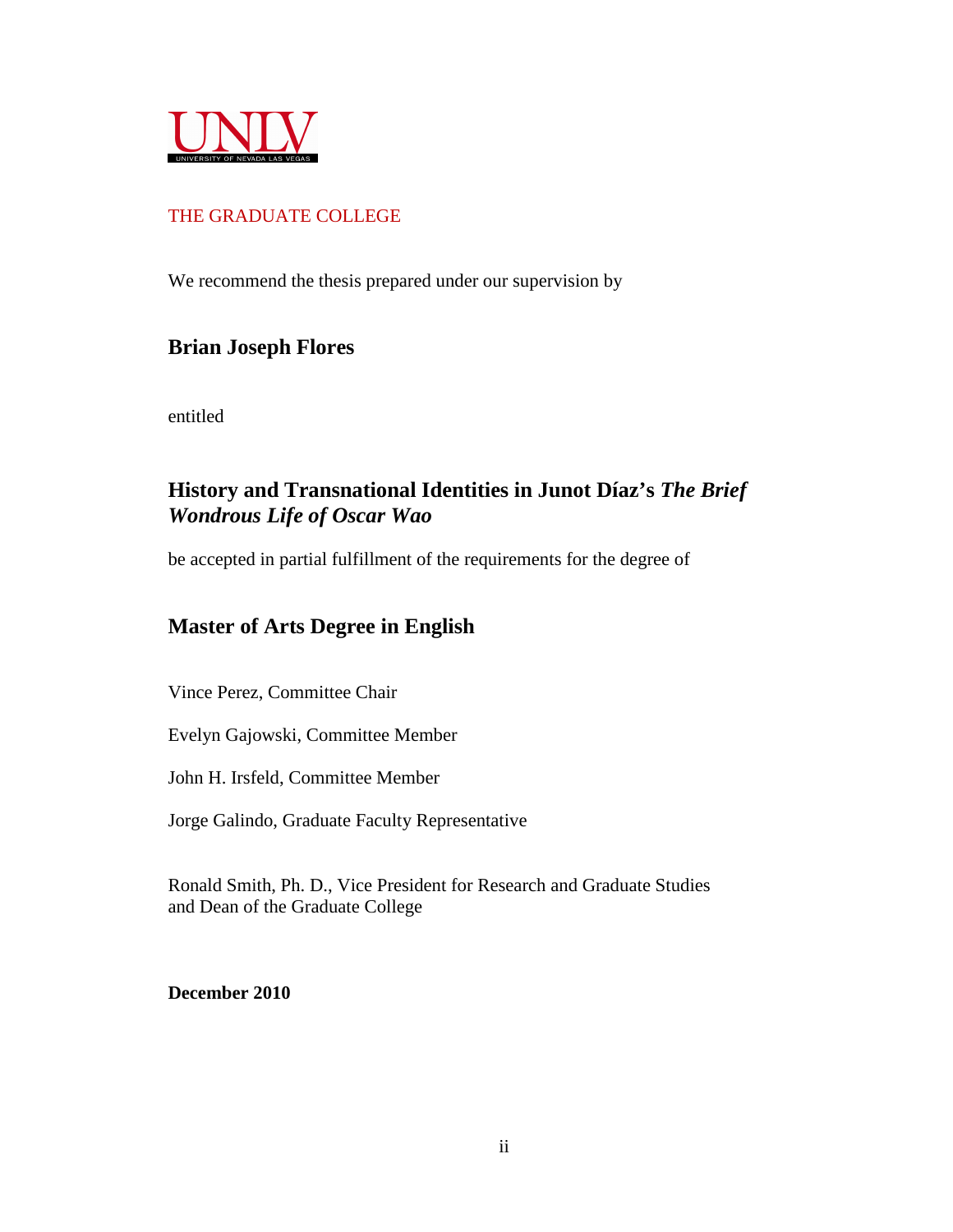#### ABSTRACT

#### **History and Transnational Identities in Junot Díaz's** *The Brief Wondrous Wondrous Life of Oscar Wao*

by

Brian Joseph Flores

Dr. Vince Perez, Examination Committee Chair Professor of English University of Nevada, Las Vegas

The purpose of my thesis is to analyze Junot Díaz's *The Brief Wondrous Life of Oscar Wao* and evaluate the role literature plays within the larger context of the relationship among the different countries and cultures in the Western Hemisphere, as well as the place historical events play within this understanding. In Díaz's novel, there is an understanding of the presence of multiple cultural identities. This awareness of multiple cultural identities leads to the difficulty the characters encounter when trying understanding themselves as individuals. On a much larger scale, the characters also try to understand their cultural, social, and historical place in their immediate surroundings, as well as in the much larger context of American. I will explore these topics using the critical approach known as Hemispheric Studies, a critical approach that studies literature written anywhere in the Americas and looks at it as belonging to the hemisphere as a whole. The purpose of this critical approach is to expand the scope with which literature is studied and understood. A work of literature is not constrained by the borders that have been placed on a map, a common and influential notion in critical literary studies. Instead, what must be recognized are the different cultures and histories that are in constant interaction with one another, evidence of the literature's complex composition.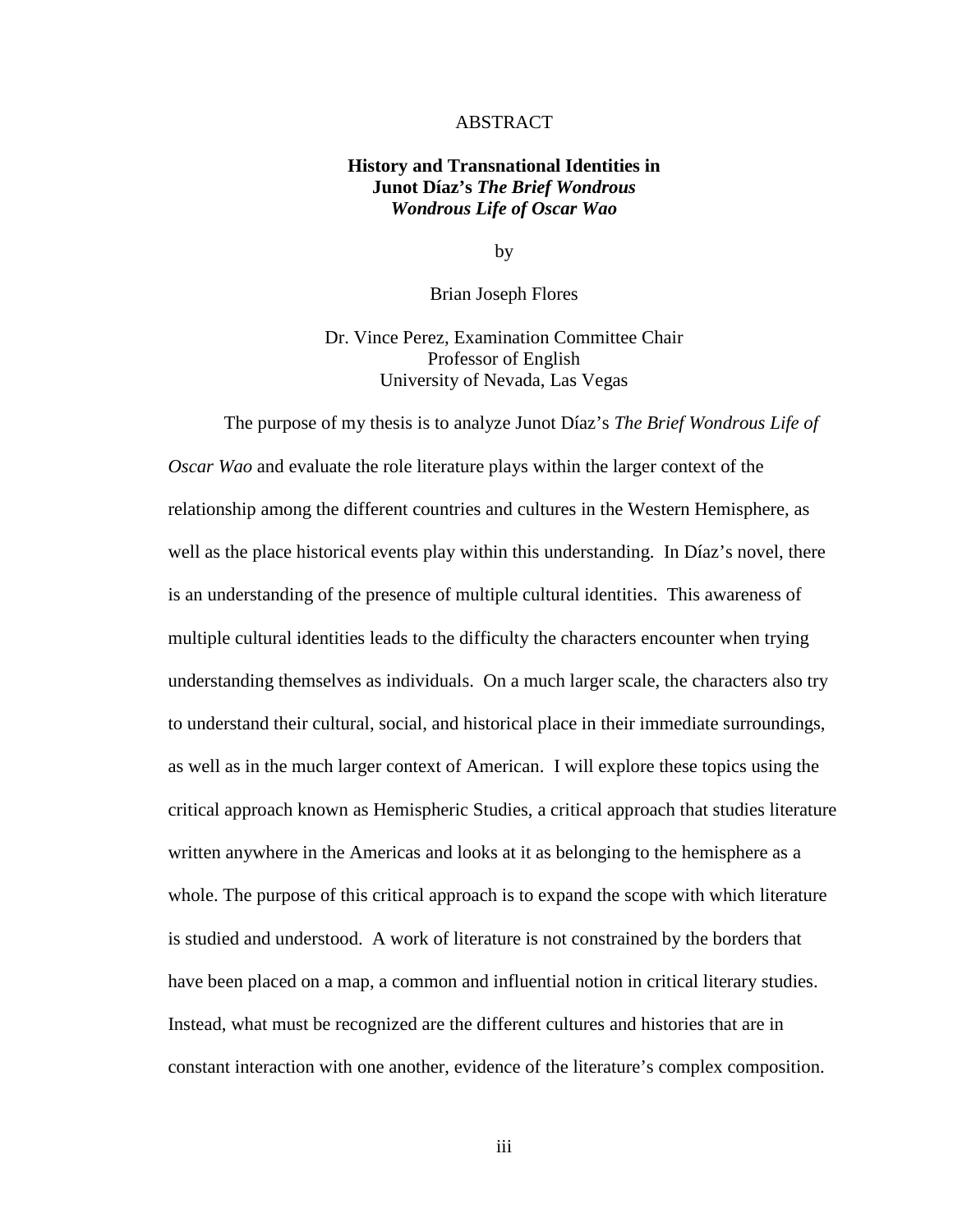| <b>CHAPTER 1</b> | THE AUTUMN OF THE MATRIARCH:                                |  |
|------------------|-------------------------------------------------------------|--|
|                  | THE PRESENCE OF THE PAST IN                                 |  |
|                  |                                                             |  |
|                  |                                                             |  |
|                  |                                                             |  |
|                  |                                                             |  |
| <b>CHAPTER 2</b> | OSCAR WAO/WILDE: PLACE, TIME AND                            |  |
|                  | IDENTITY IN THE BRIEF WONDROUS LIFE OF OSCAR WAO  15        |  |
|                  |                                                             |  |
|                  |                                                             |  |
|                  |                                                             |  |
|                  |                                                             |  |
|                  |                                                             |  |
|                  |                                                             |  |
|                  | APPENDIX HISTORY IN THE BRIEF WONDROUS LIFE OF OSCAR WAO 36 |  |
|                  |                                                             |  |
|                  |                                                             |  |

## **TABLE OF CONTENTS**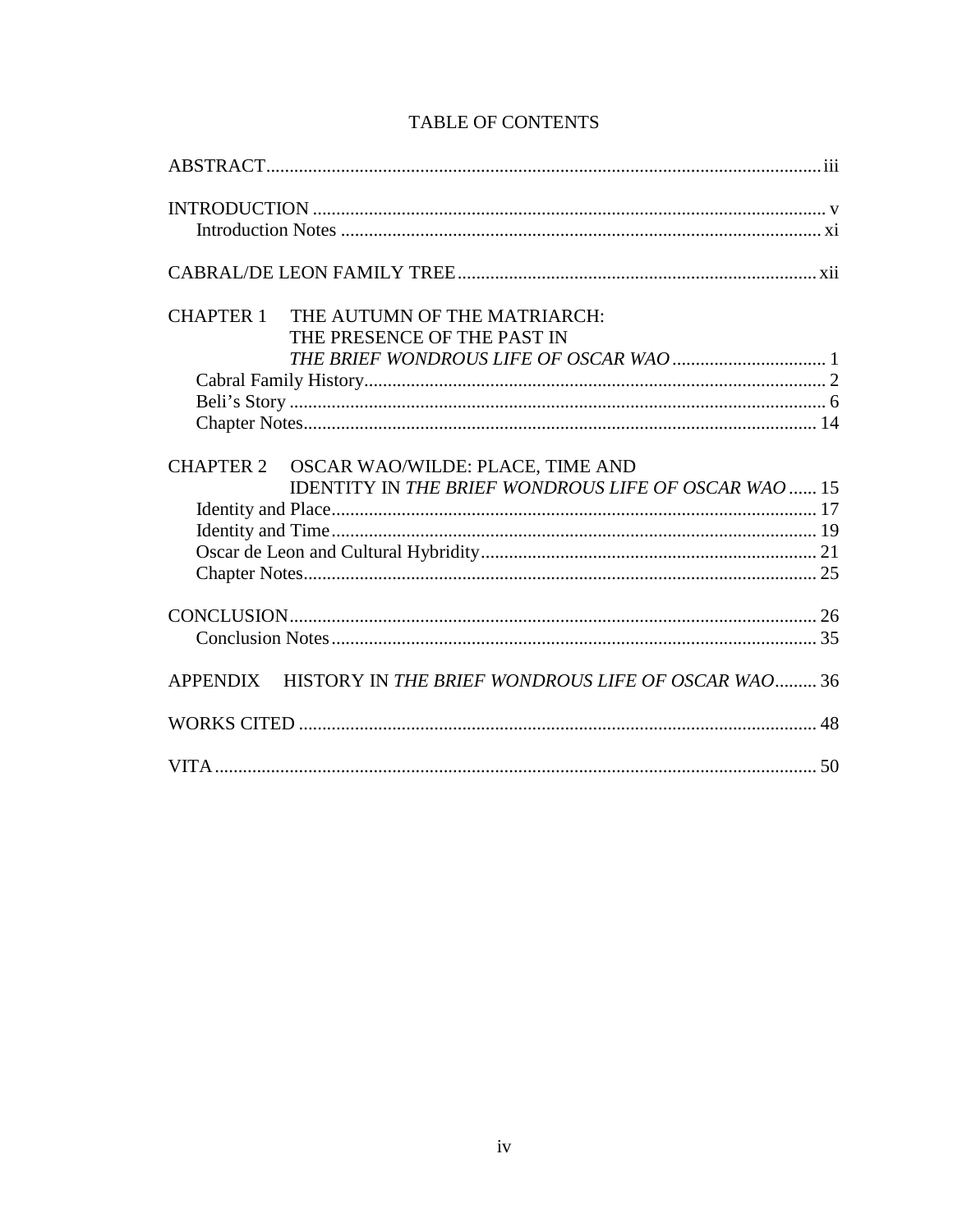#### **INTRODUCTION**

#### JUNOT DÍAZ AND AMERICAN

#### TRANSNATIONALISM

In the short time since the publication of his Pulitzer-prize winning novel *The Brief Wondrous Life of Oscar Wao* (2008), Junot Díaz has been lauded as a new and important voice in U.S. literature and a defining figure in the field of transnational literary studies. This praise is based largely on the perception that his novel reflects the recent turn toward transnationalism in U.S. literary and cultural studies. The transnational qualities of Díaz's novel, however, do not reflect a new scholarly paradigm; rather, Díaz's novel is the most current and influential of a long and distinguished tradition of Latina/o and other ethnic American authors who predate and prefigure the recent transnationalist scholarly trend. Although Díaz today can be read through a transnational model, too often what is lost in this reading is that academic "transnationalism" owes a debt to the Latina/o and Ethnic literary tradition. Díaz's popularity offers a unique opportunity to analyze *The Brief Wondrous Life of Oscar Wao* using a transnational model, but also to identify the manner in which this theoretical model has been detached from its foundation and appropriated as "new" by scholars who are often unfamiliar with the fields of Latina/o and Ethnic studies.

 Transnationalism refers to the diasporic process in which peoples and/or cultures move from one geographic region to another, breaking down traditional notions of national and cultural boundaries. The term has become synonymous with the comparative approach to U.S. literature employed within Hemispheric Studies, a field which focuses on transnationalism in the Americas. As noted by Caroline F. Levander

v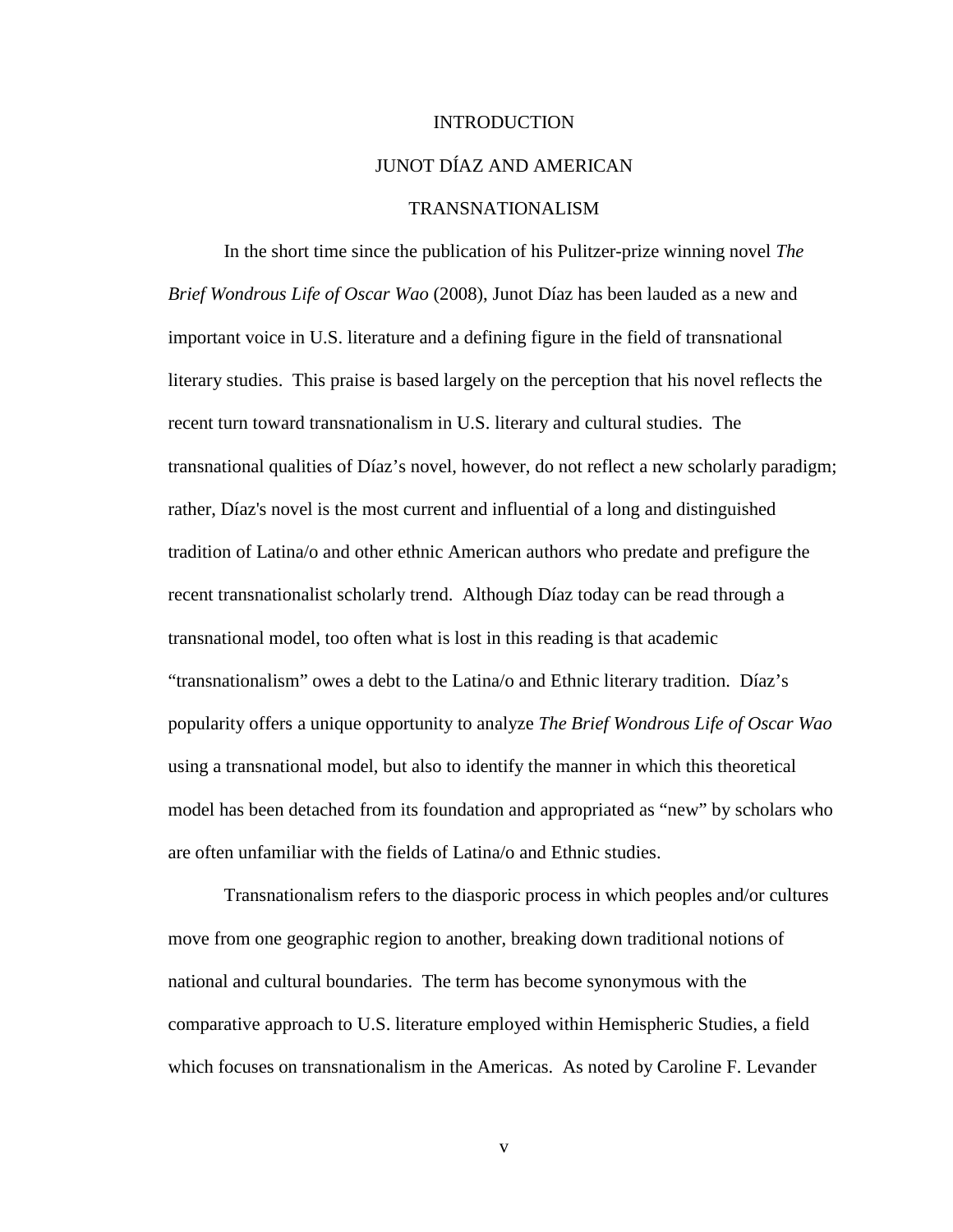and Robert S. Levine in their introduction to *Hemispheric American Studies*, a primary goal of this approach is to re-examine inter-American relations with the recognition and understanding that "hemispheric engagements . . . are multidirectional and involve overlapping interactions among various peoples, regions, and nations." This approach has led to the identification and establishment of a new academic focus: "[t]hese bifurcated experiences of the migrant and the native emphasize a changing understanding of how we define mobility, belonging, and the nation." Based on the recognition of these elements, Hemispheric Studies aims to examine and achieve a better understanding of the various elements of this trans-border reality. The experiences of all migrants, from laborers to writers and intellectuals, across the Americas are now being studied in an effort to understand the effects that migration has had and continues to have on the individual immigrant, the nation they have left behind as well as the one in which they arrive, and the cultures of both nations.

Born in Villa Juana, Santo Domingo, Dominican Republic, on December 31, 1968, Junot Díaz immigrated with his family to New Jersey in 1974 at the age of 7, where he spent the remainder of his youth. He graduated from Cedar Ridge High School in Old Bridge, New Jersey, in 1987, and went on to receive his Bachelor's Degree from Rutgers University in 1992 and a Master of Fine Arts from Cornell University in 1995. It was during his time at Cornell that Díaz wrote the majority of the 10 stories included in his first published book, the widely acclaimed short story collection *Drown* (1996). His short fiction won several awards, including the Pushcart Prize XXII in 1997 and a Guggenheim Fellowship in 1999. Díaz followed this collection with his first novel, *The Brief Wondrous Life of Oscar Wao*. While Díaz's fiction incorporates a wide variety of

vi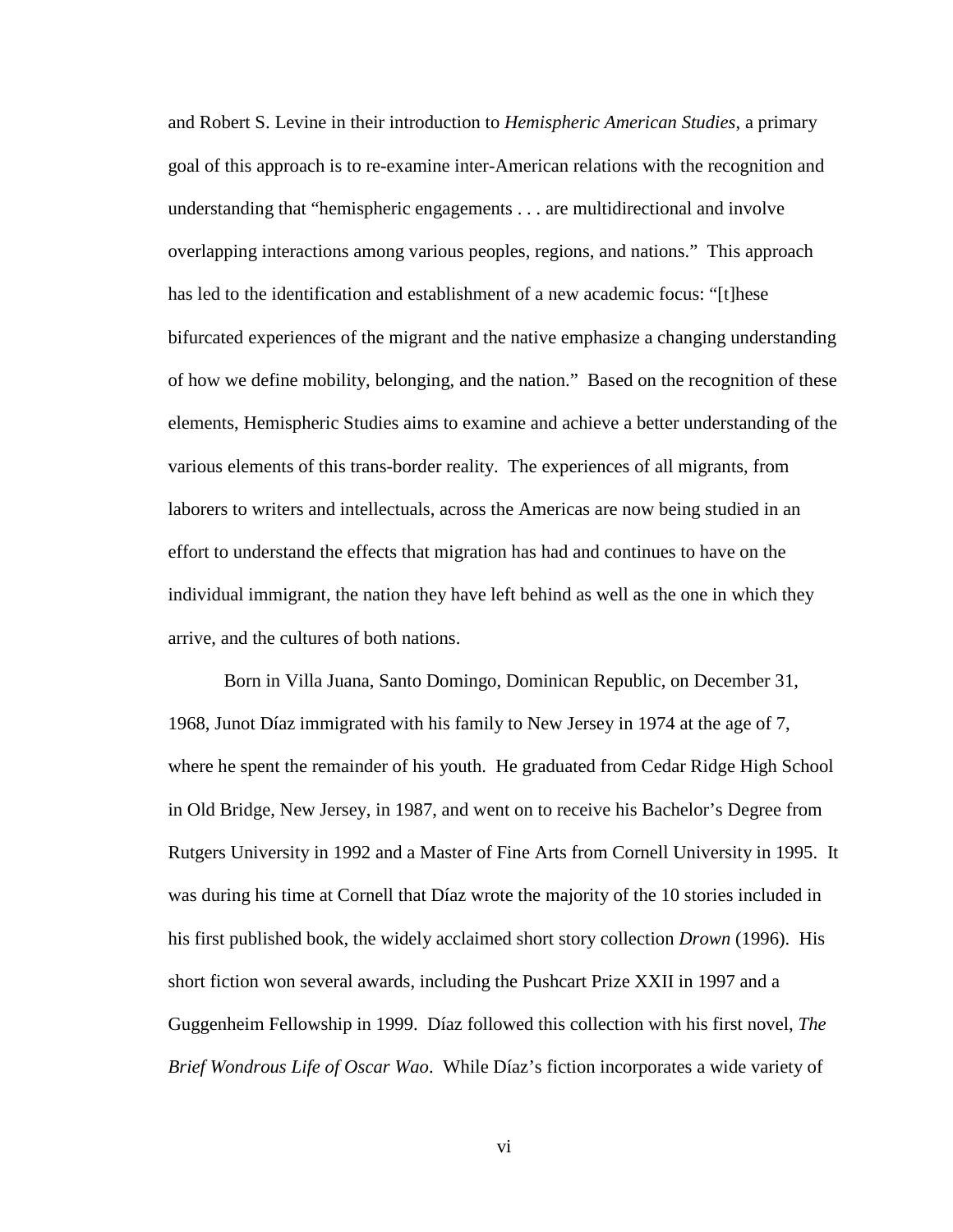topics, ranging from classic fiction to pop culture, he draws primarily from his personal immigrant experience, thereby introducing an ideal representation of hemispheric transnationalism.

*The Brief Wondrous Life of Oscar Wao* presents the history of the de Leon family of the Dominican Republic, whose Americanized descendant Oscar de Leon serves as the primary protagonist. Hardly a character in the modernist sense, Oscar functions as a sort of Latino Quentin Compson, a character who appears in William Faulkner's *The Sound and the Fury* (1929) and *Absolom, Absolom!* (1936). Like Compson, Oscar is a figure haunted by the ghosts of his family history and is determined to confront them in order to recover his own identity. The non-linear narrative depicts the lives of Oscar's maternal grandfather, Abelard Cabral, Abelard's daughter, Hypatia Belicia de Leon *née* Cabral, and her children, Lola and Oscar de Leon, a family history that spans over half a century. Chronologically as well as geographically, the story begins in the Dominican Republic, moves to the United States, and moves back and forth between these two nations before ending precisely where it started, with Oscar's dramatic return to the island. Throughout the narrative, Oscar is a key reference point for the characters as well as the framing device for the novel as a whole.

The novel rests on the premise that immigrants do not leave their histories behind in their home countries; rather, they carry them wherever they make their new home. Much like William Faulkner, Toni Morrison, and Gabriel Garcia Marquez, Díaz throughout recognizes that history is not restricted to the past; rather, it is a forceful presence that never ceases to have an influence over generations of family members. Though Oscar is seemingly removed from Dominican history, he must inevitably come to

vii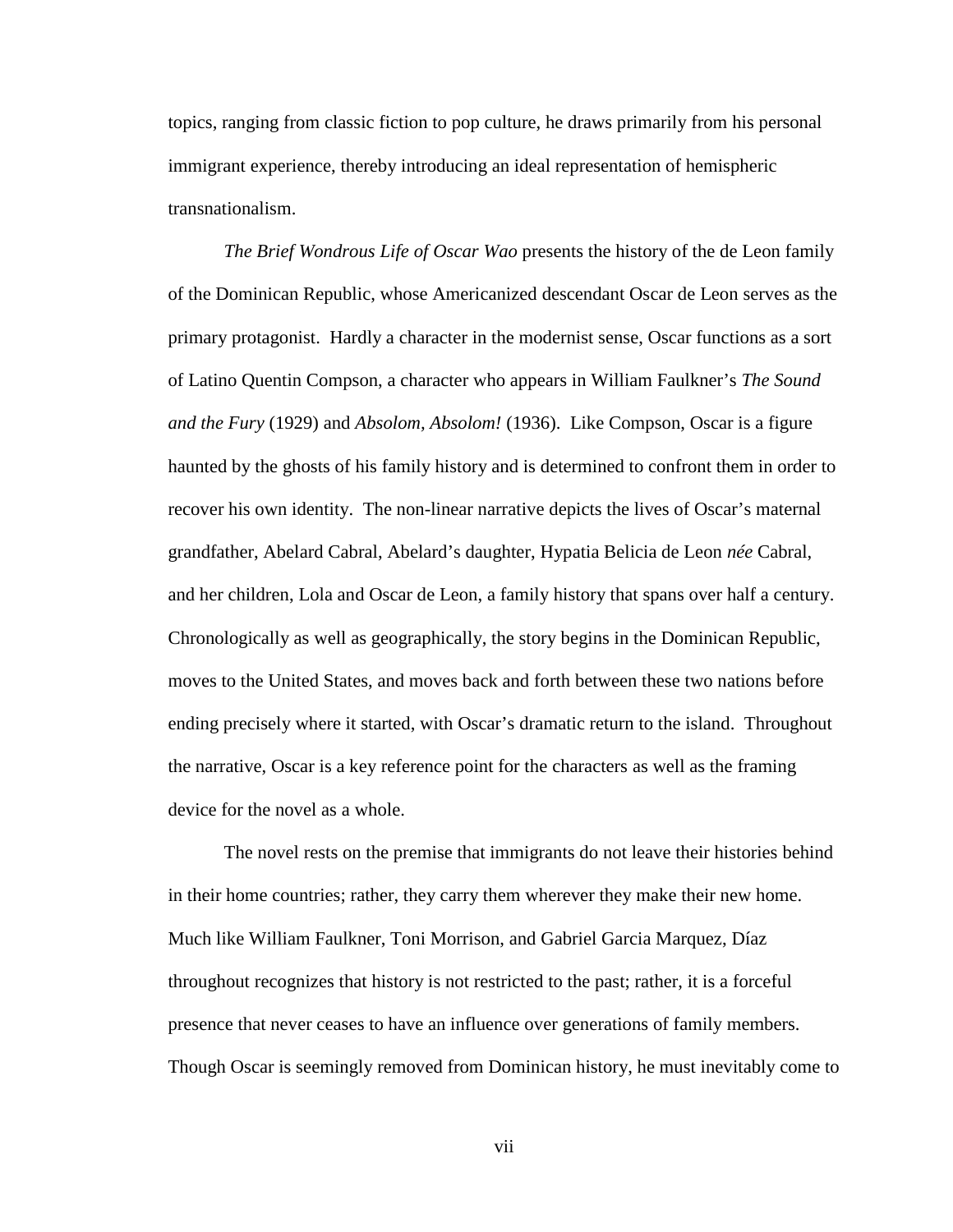terms with the past through his mother Belicia. In Chapter One I analyze this aspect of *Oscar Wao* by examining Díaz's use of Dominican history and its role in shaping the lives of the Cabral/de Leon family. I discuss how the tragic period of Dominican history during the dictatorship of Rafael Leonidas Trujillo shapes the lives of the Dominican people both during the dictatorship itself as well as during subsequent generations, effects that are critical in the history of the Cabral/de Leon family.

 In Chapter Two I focus on the novel's geographic settings to examine the concept of cultural hybridity in relation to Oscar De Leon's indeterminate and multiform identity. I do so not only to examine the novel as a representation of transnationalism, but also as a work that can be ideally positioned within the tradition of Ethnic, Latina/o, and African American literatures. Throughout the novel, characters constantly travel between the United States and the Dominican Republic, sometimes physically but more often imaginatively, i.e., through memory. These "travels" represent not only a change in setting; they also exemplify the movement back and forth between cultures, and the recognition that with every trip or memory, the characters must negotiate different, seemingly opposing, cultures. This cultural hybridity, a key concept in transnational and Hemispheric Studies and perhaps the central idea posited in *The Brief Wondrous Life of Oscar Wao*, calls into question the supposition that national borders seamlessly delineate and determine identity, as if national borders were culturally impermeable. *Oscar Wao* similarly calls into question longstanding essentialist assumptions within U.S. literary studies, particularly the manner in which works and authors have historically been categorized according to a rigidly nation-based model.

viii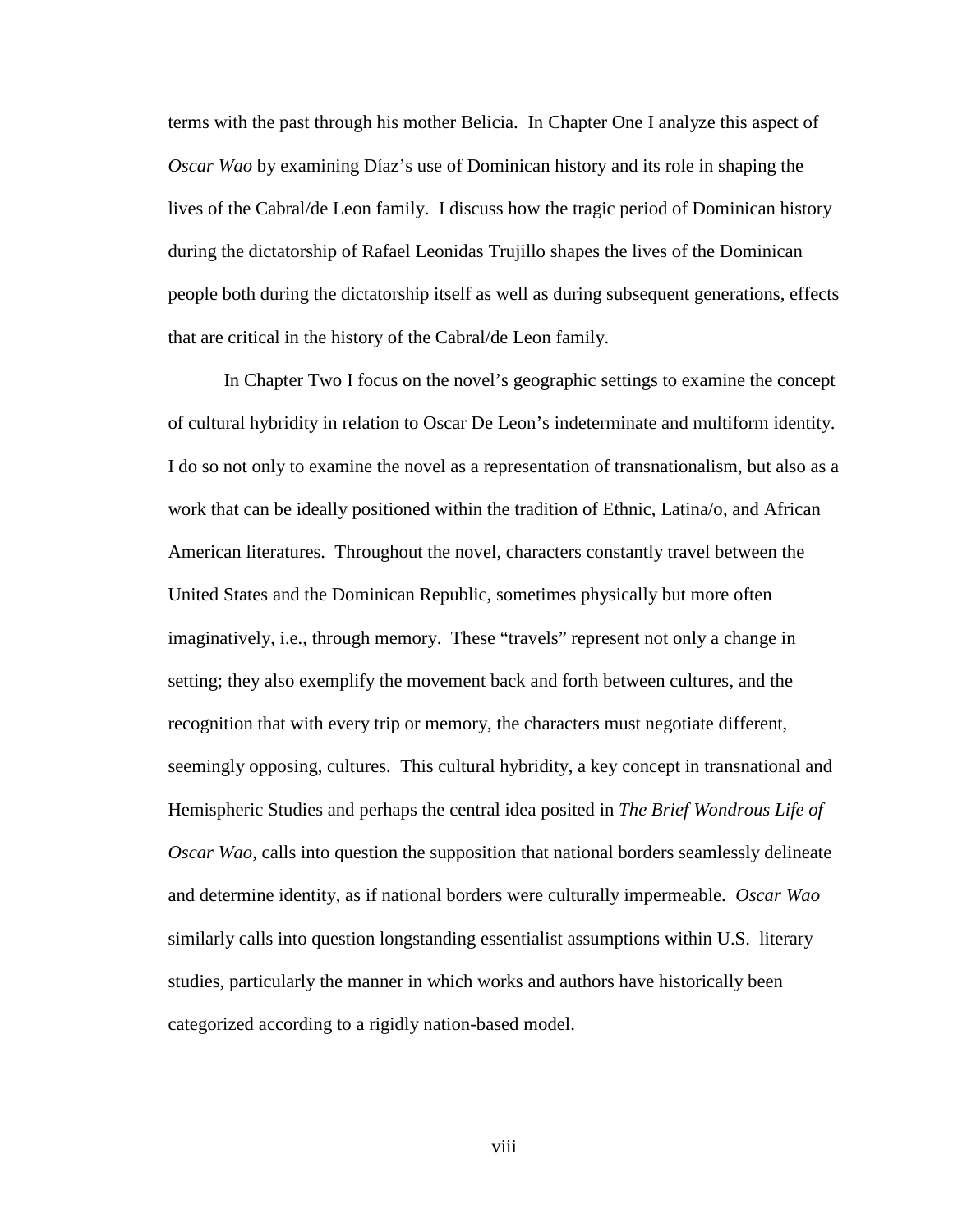In a literary culture inclined to separate and categorize as a means by which to create the perception of a clearly defined national identity, the transnational approach recognizes that boundaries are porous, rather than rigid and impenetrable. This simple assumption is especially important when analyzing U.S. Latina/o literature. Latina/o studies scholar Nicolas Kanelos points out that "the United States has been a destination for transmigrants from Spanish America and Spain since the early nineteenth century." He notes that throughout the modern era, "transnational" has been an inherent quality of Latina/o literature:

> [T]housands of archival documents, 18,000 books, and 1,200 periodicals published before 1960 . . . amply demonstrate how, by the end of the colonial period, the Hispanic peoples north of the Río Grande prior to and after U.S. expansion southward and westward were never cut off from communications and intercourse with the rest of the Spanish-speaking world; it was often this world and its pan-Hispanic imaginary that provided the history, literature, and symbolism to Latinas/os in the United States in their construction of national identity/ies, even if that/those identity/ies were to be seen as existing within the American national paradigm.

Clearly, what we now call transnational writing has a long history within the United States. Yet as the scholar Gabriele Pisarz-Ramirez notes, despite the long historical presence of transnationalism in U.S. American literature, "Postrevolutionary American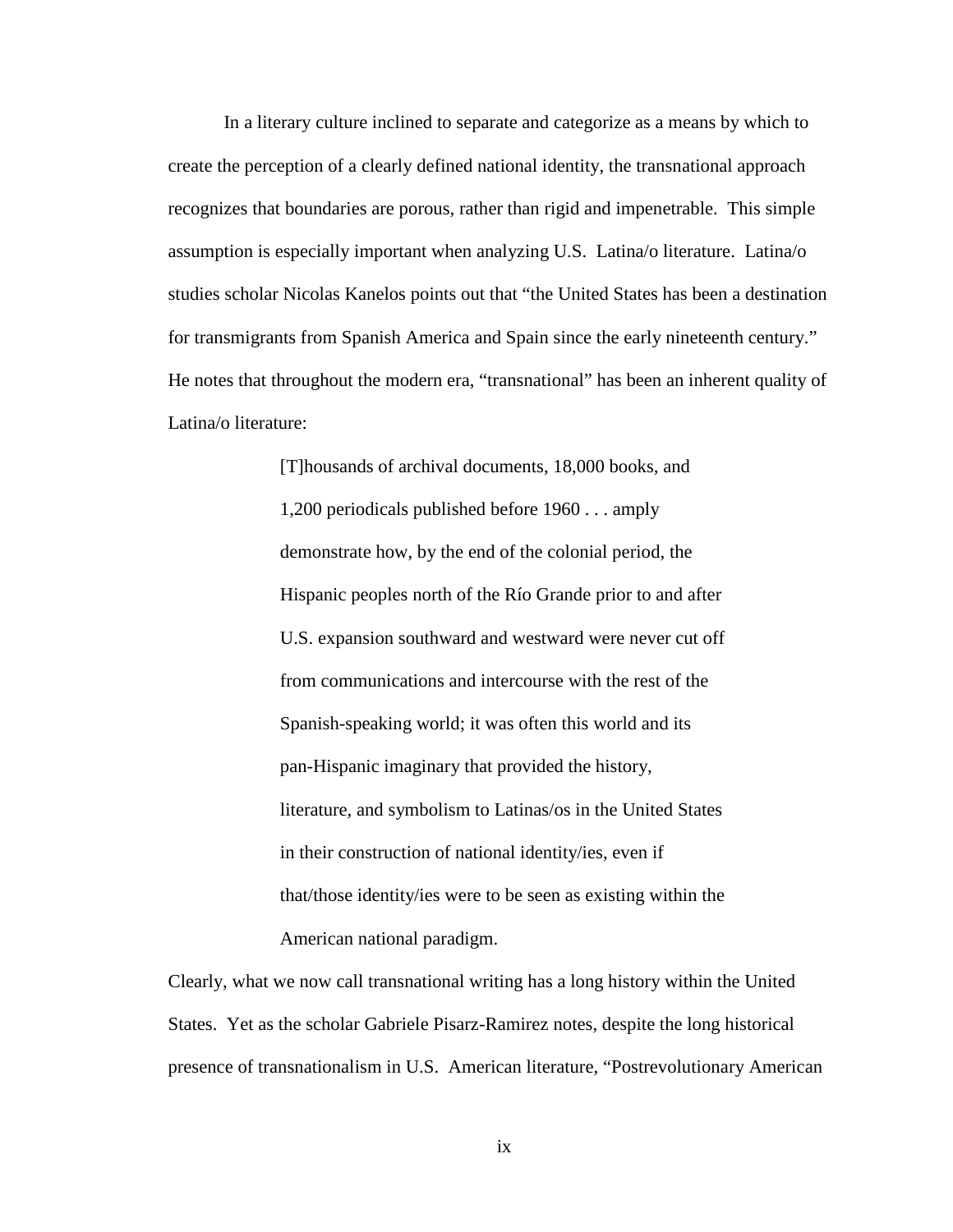writing does not have a strong tradition of being linked to the transnational." Despite its cultural presence over two centuries, the transnational model has remained generally disregarded until recently. Díaz's literary works, which defy conventional attempts at categorization, highlight this oversight.

Díaz's novel does not present a narrow interpretation of history in which all of the events funnels towards and end with Oscar. The narrative instead exposes him as a participant in a continuous history, both a product of what came before him and a catalyst of what will follow. This is of particular importance within the United States. In a nation constituted of a multitude of histories and cultures, it is logical that the literature it produces would also have this diverse constitution. Not acknowledging this diversity leads to an inaccurate understanding of the United States' literature and culture. Through the process suggested by Hemispheric Studies, a more accurate understanding of a literary work's historical and cultural importance can be reached.

 My analysis of *The Brief Wondrous Life of Oscar Wao* will focus on both the specific elements of the novel mentioned above as well as the novel's importance in the larger context of American literature. Examining the process during which Oscar must fill in the gaps in his family history and recognizing his hybrid culture leads to a more effective understanding of the novel, as well as its place within the literature of the United States. Furthermore, through this analysis I will explore the manner in which literature and the interpretations of it have contributed to the formation of a national identity. Approaching Díaz's novel in this way leads to a better understanding of U.S. American literature and the fact that the diverse voices and cultures that comprise it form a more unified, rather than fragmented, collective.

x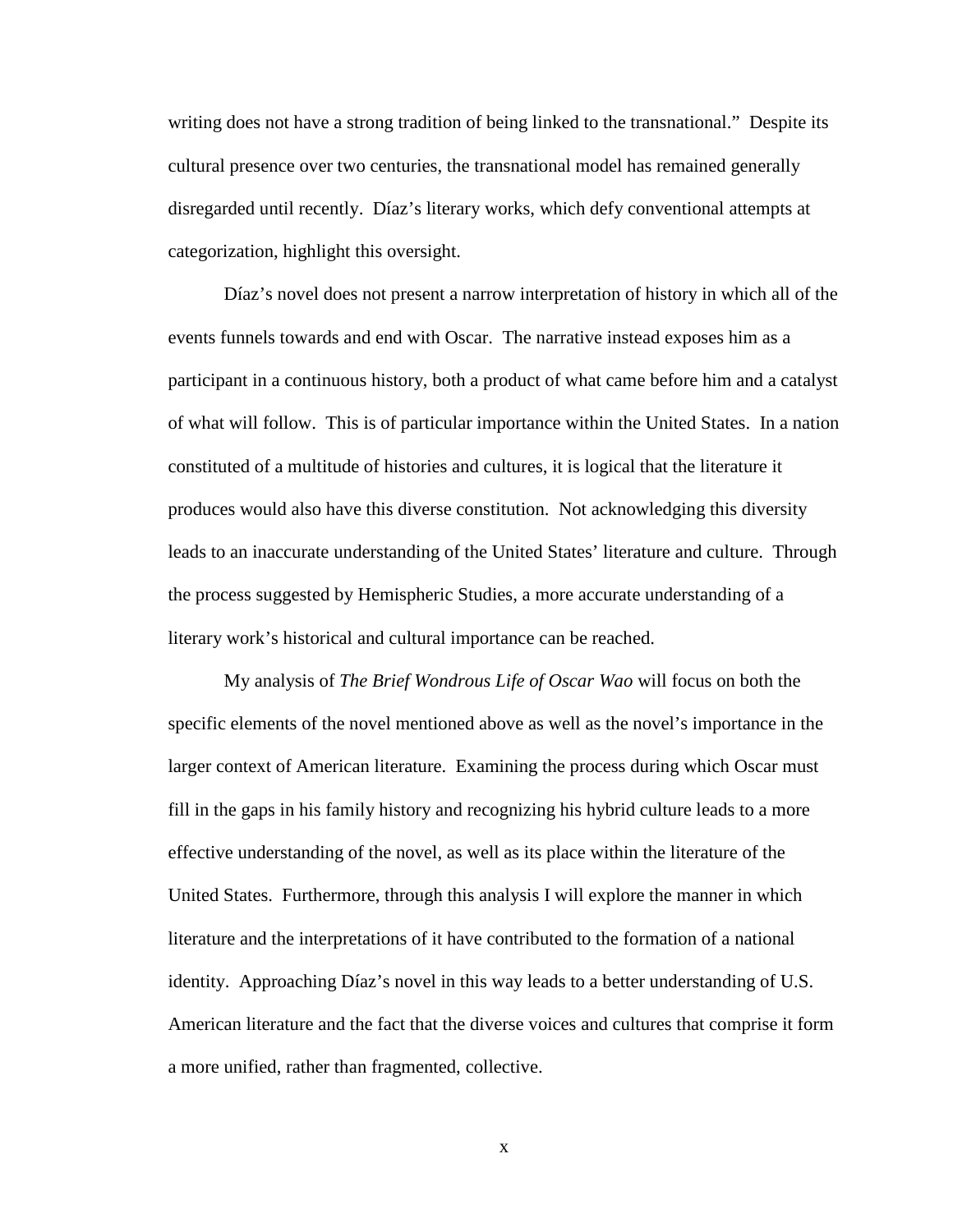*Notes:*

- 
- <sup>1</sup> Levander and Levine 3<br>
<sup>2</sup> Concannon et. al. 3<br>
<sup>3</sup> See the Cabral/de Leon family tree, p. xii<br>
<sup>4</sup> Kanellos 29<br>
<sup>5</sup> Ibid. 30<br>
<sup>6</sup> Pisarz-Ramirez 95
- 
- 
-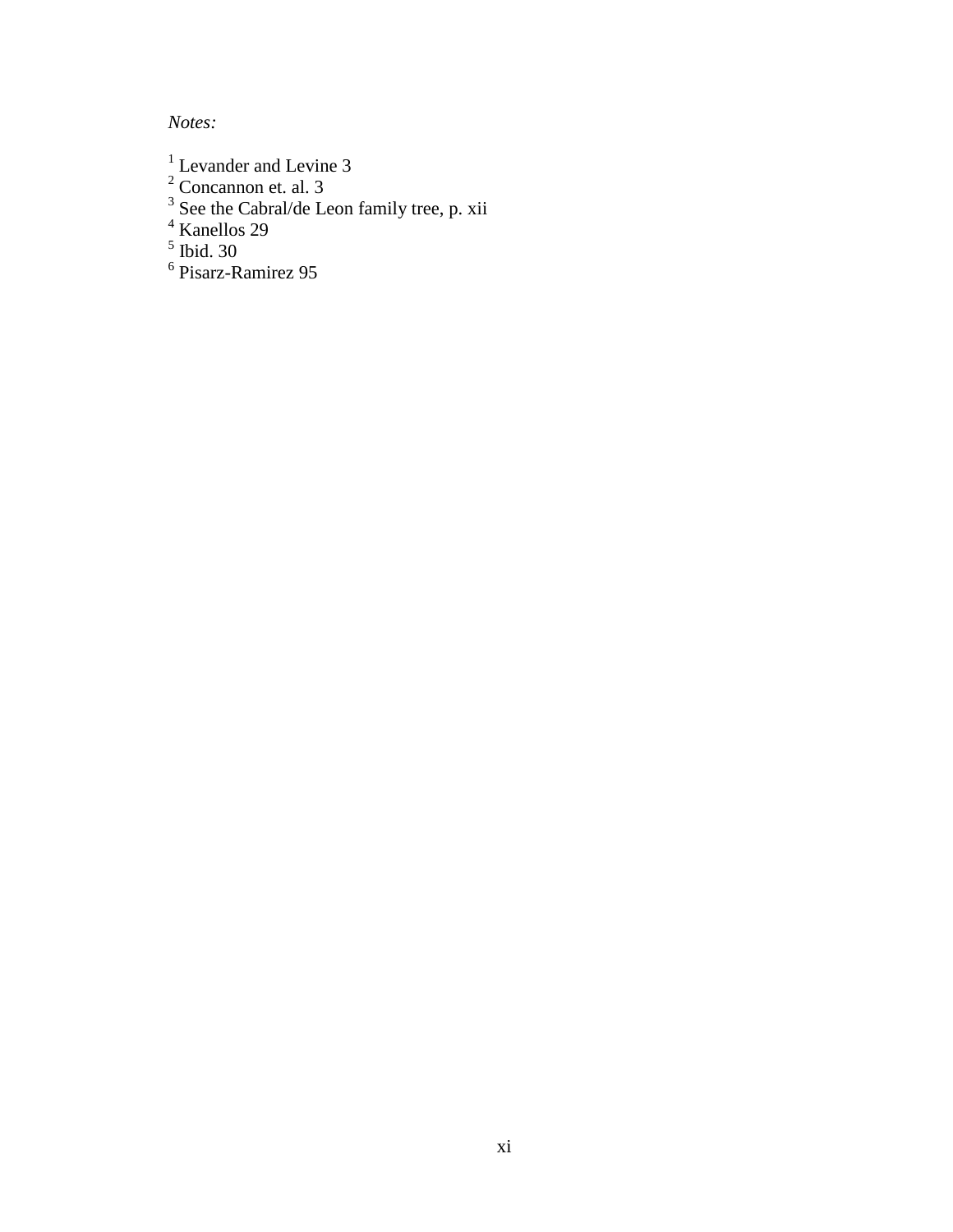#### CABRAL/DE LEON FAMILY TREE



\* deceased at conclusion of novel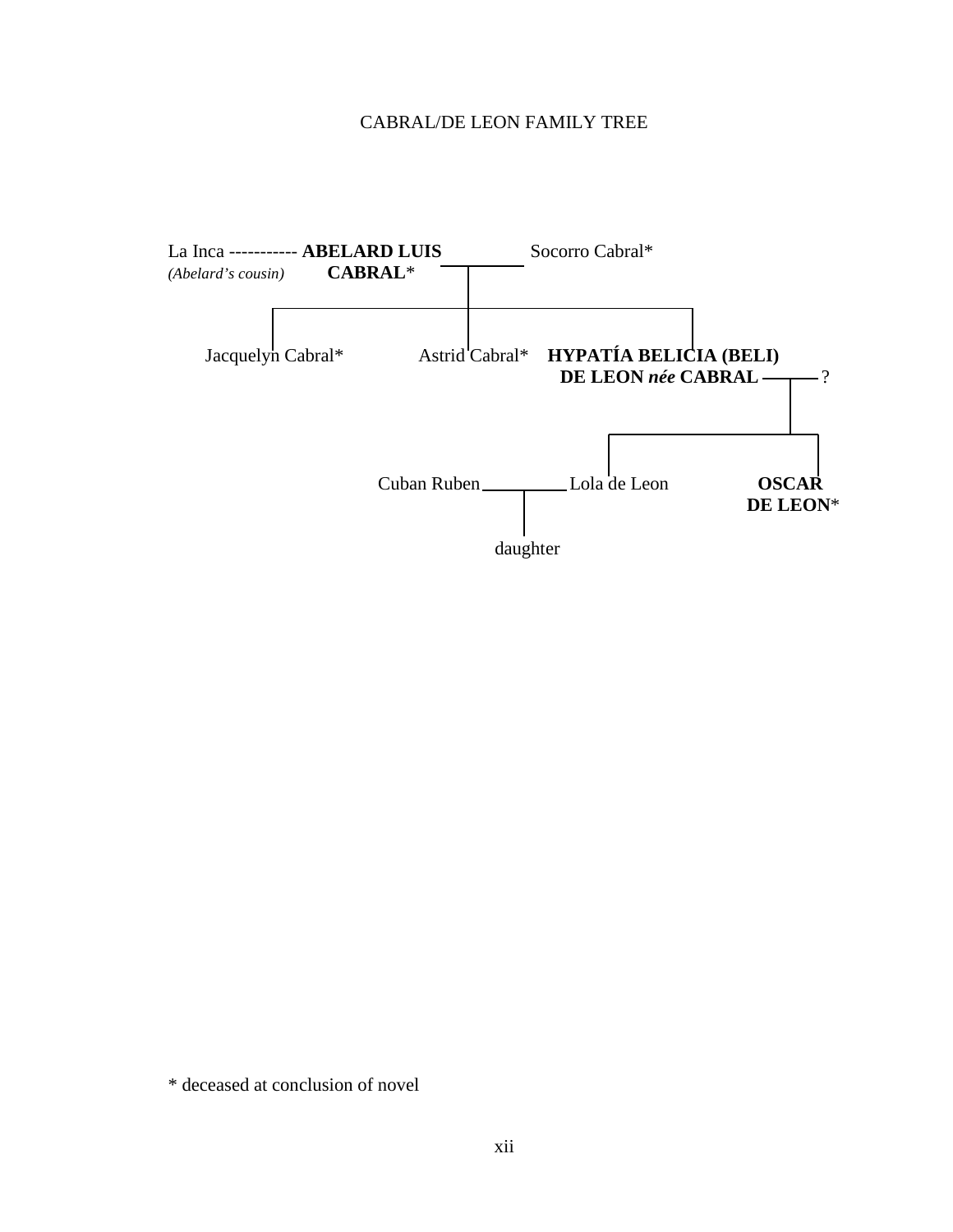#### CHAPTER 1

# THE AUTUMN OF THE MATRIARCH: THE

## PRESENCE OF THE PAST IN *THE BRIEF*

*WONDROUS LIFE OF OSCAR WAO* 

*. . . if you think about it, the shadow of history doesn't go away. . . You pretend that it's your shadow, but it's actually a shadow from a past that's very old and very long.*<sup>1</sup>

Hypatía Belicia (Beli) was born into the wealthy and well-respected Cabral family in 1940s Dominican Republic. The youngest of three daughters born to Dr. Abelard Luis and Socorro Cabral, she was born into what should have been a privileged position, one foreign to most Dominicans of the time. The Cabrals were members of the Dominican Republic's upper class, and Beli by birth was destined to join upper class society and enjoy all of its advantages. However, Beli's life instead steadily devolves into a cycle of suffering and abuse. It is crucial to recognize that the problems in her life are related to, if not directly the result of, the brutal dictatorship of Rafael Leonidas Trujillo, a political inheritance shared by earlier generations of the family. The manner in which she deals with these difficulties is also inherited. Rather that attempting to identify the source of her difficulties, Beli instead ignores them, which only further complicates her position and that of her family. The cycle of solitude in which she is trapped recurs in the lives of the next generation of the family.

 Beli's life, and particularly her relationship with men, comes to embody the historical relationship between the United States and the Dominican Republic, and specifically the direct interventionist role that the United States played in Dominican history.<sup>2</sup> These events illustrate the interconnected history of the two nations and the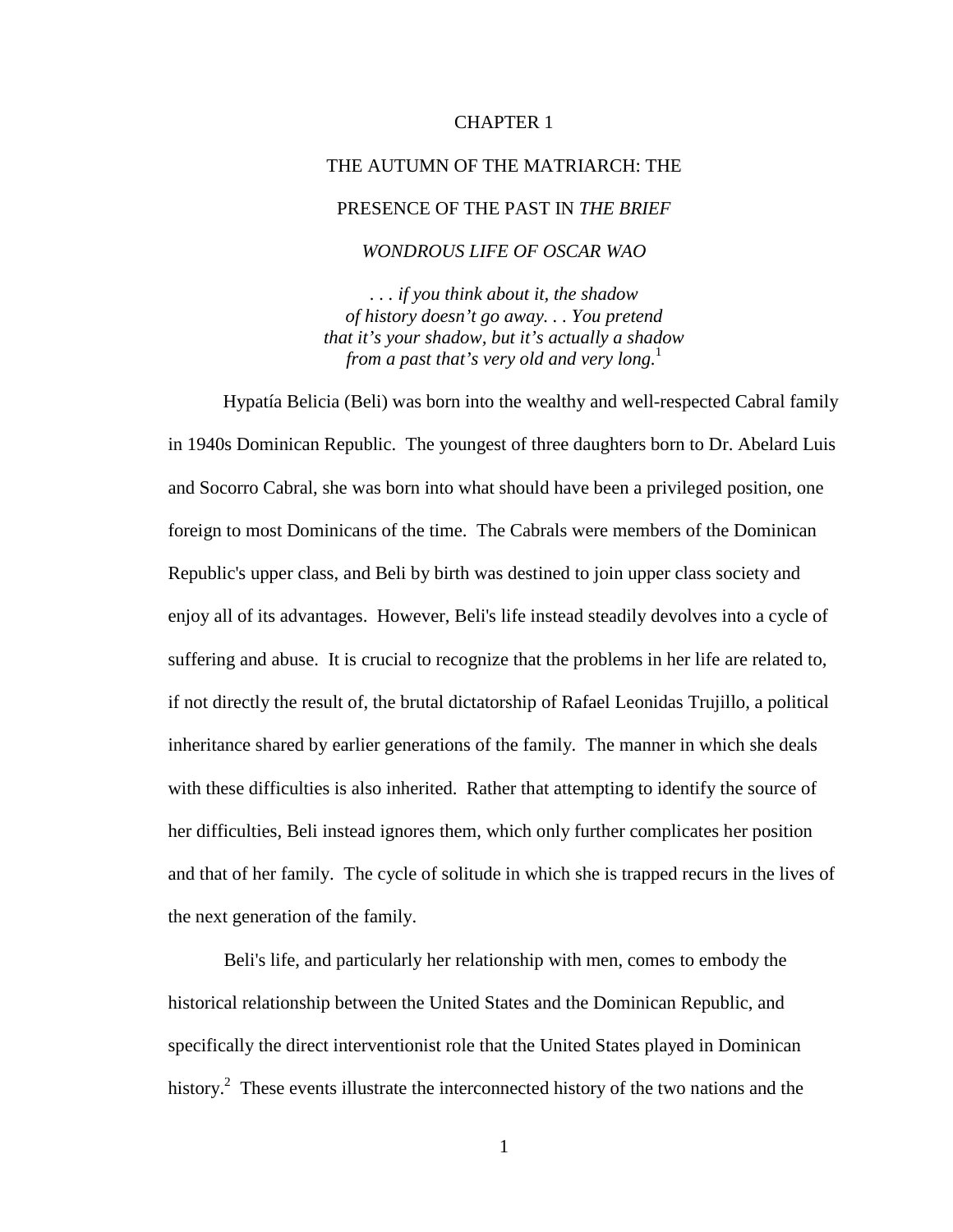long-lasting negative effects of this interdependence on the Dominican people, embodied in the history of the Cabral/de Leon family. Just as the weight and responsibility of history was passed on to Beli by her family, so too does she pass this burden on to her children. It is this historical and familial legacy that Oscar, Beli's son, will eventually inherit.

#### Cabral Family History

The dictatorship of Rafael Trujillo had an immeasurable impact on the history of the Dominican Republic. In power from 1930 to 1961, Trujillo played a pivotal role in the lives of all Dominican people, including Beli's father Abelard Cabral. "Poor Abelard," the fifth chapter of *The Brief Wondrous Life of Oscar Wao*, focuses on the life of Abelard from the years 1944 to 1946, during the heyday of the Trujillo Era.<sup>3</sup> The first lines of the chapter articulate the impact that the nation's history has on Abelard himself, the manner in which this difficult and tragic history is treated, and the effects that Abelard's own life have on the history of the family which he fathers.

Abelard is introduced as

Oscar and Lola's grandfather, a surgeon who had studied in Mexico City in the Lazaro Cardenas years and in the mid-1940s, before any of us were born, a man of considerable standing in La Vega. Un hombre muy serio, muy educado y muy bien plantado. $4,5$ 

He was a Cabral when "the Cabrals were numbered among the High of the Land."<sup>6</sup> At a time when most Dominicans were impoverished, Abelard could count among his wealth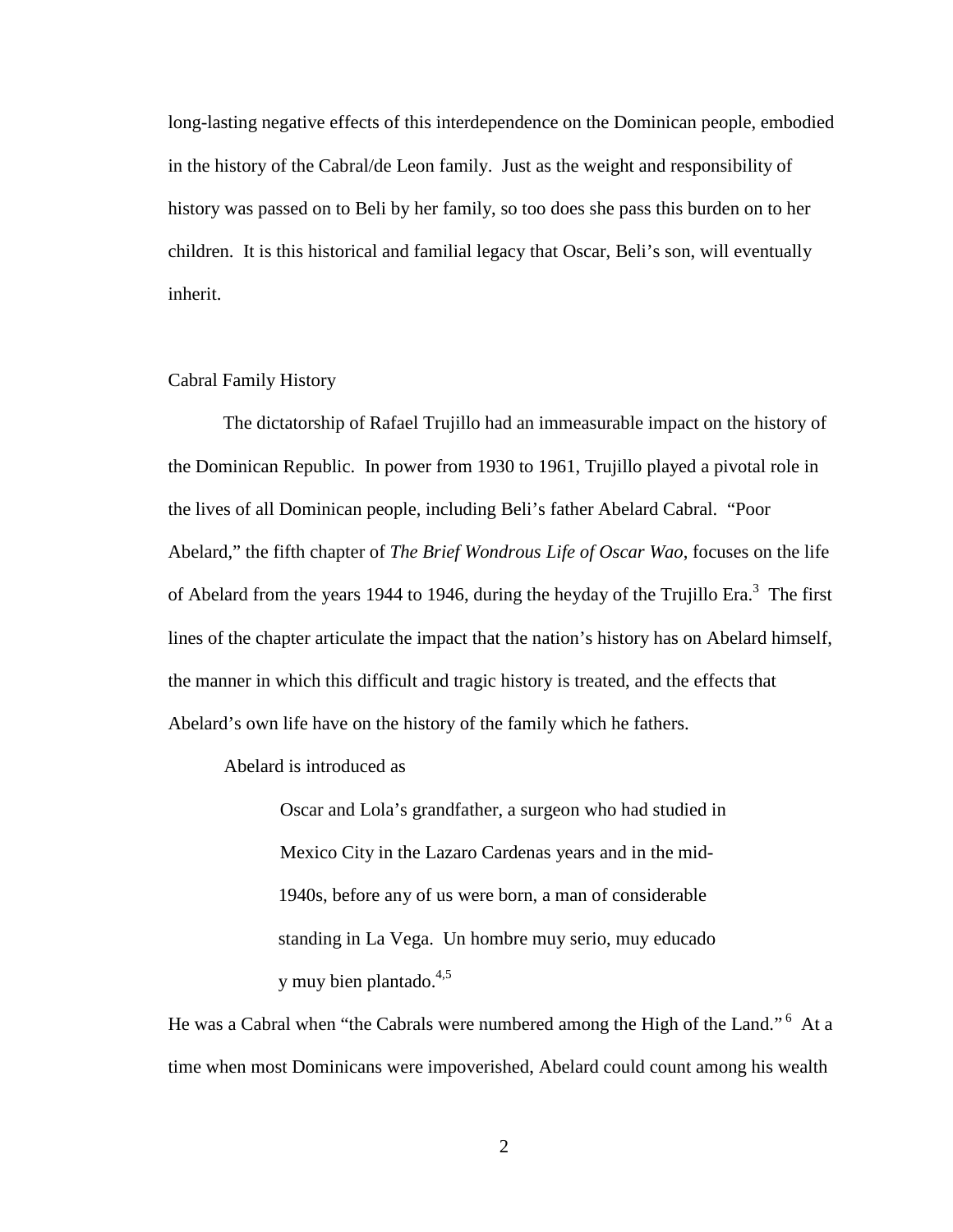a fourteen-room mansion surrounded by groves of almonds and dwarf mangoes, an apartment in which he would stay when attending to the family businesses in the city of Santiago, six Berber horses, five full-time servants, an expensive and sophisticated diet that included pastas and sweet Italian sausages, two supermarkets, a cement factory, and several *fincas*. 7,8

Abelard was indeed a well educated and wealthy man, both of which stood in marked contrast to the status of most Dominicans of the era. The narrator attributes Abelard's success in part to his ability to maintain "the outward appearance of the enthusiastic Trujillista" and his skill for "unseeing" the atrocities occurring immediately around him, such as the 1937 genocide of the Haitian and Haitian-looking people.<sup>9</sup> He became adept at feeling indifferent towards Trujillo's crimes:

> . . . while Friends of the Dominican Republic were perejiling<sup>10</sup> Haitians and Haitian-Dominicans and Haitianlooking Dominicans to death, while genocide was, in fact, in the making, Abelard kept his head, eyes and nose safely tucked into his books (let his wife take care of hiding his servants, didn't ask her nothing about it) and when survivors staggered into his surgery with unspeakable machete wounds, he fixed them up as best he could without making any comments as to the ghastliness of their wounds. Acted like it was any other day. $^{11}$

While Abelard's upper class status had its benefits, it also placed him in a precarious political position. As a member of the elite, Abelard was frequently invited to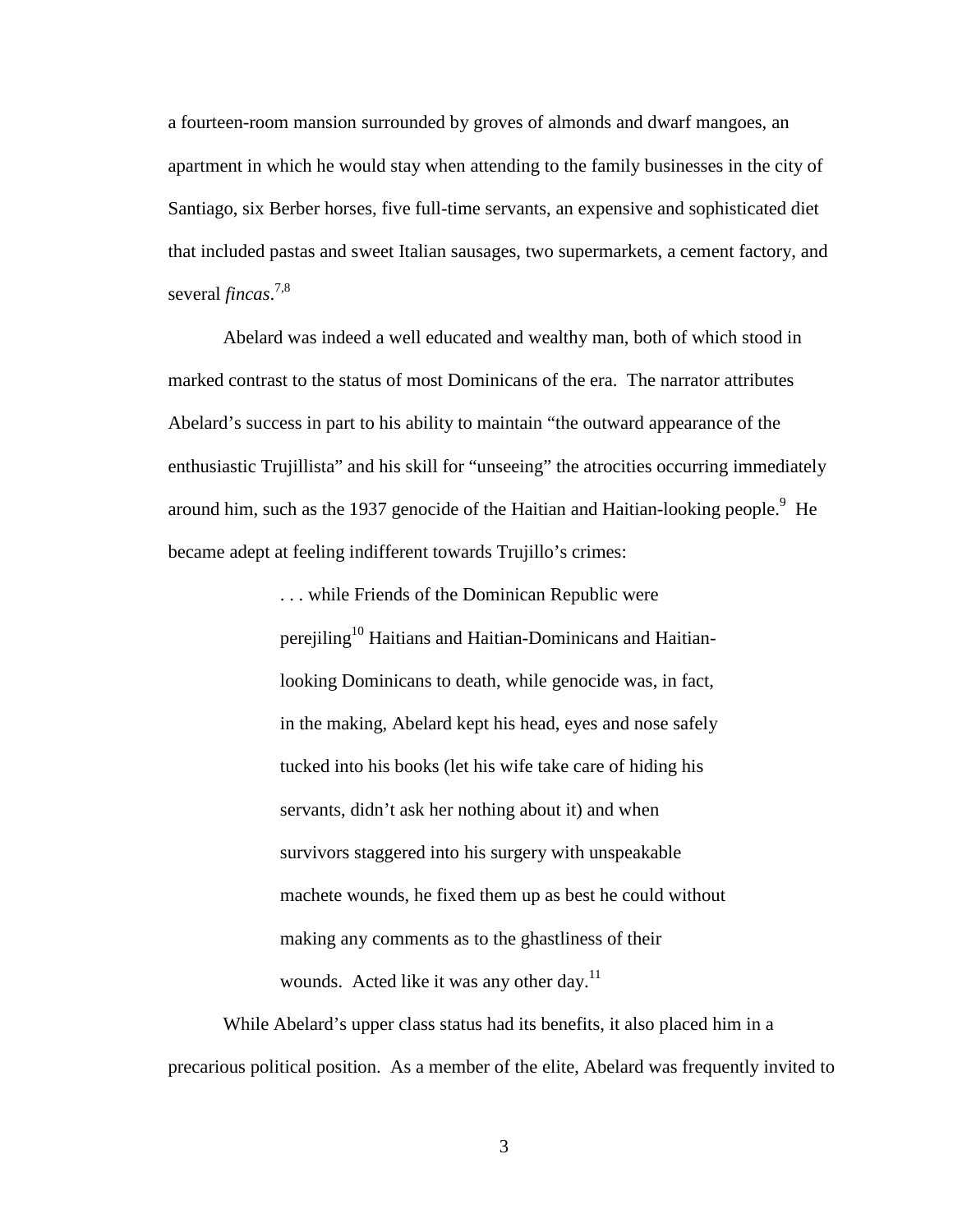official Trujillo functions. These events were particularly dangerous for Abelard and his family, given Trujillo's appetite. The narrator describes how Trujillo satisfied this appetite:

The system for gathering women was also more organized.

. . . Various men high in the regime were involved in finding and presenting acceptable females, but an official of the Palace had been for some time in charge of the arrangements, and received for his efforts a fee of 10 per cent of all public works projects.<sup>12</sup>

Abelard thus took extreme measures to try to ensure the safety of his wife Socorro and his daughters Jacquelyn and Astrid. For example, he publicly claimed that Socorro had become "nervous" and that she had been diagnosed as manic.<sup>13</sup>

As Jacquelyn developed into a beautiful young woman, Abelard grew more and more anxious, since he knew that it was only a matter of time before word of this reached Trujillo. Having already established a measure of protection for his wife, Abelard began to spread the lie that his daughter was now forced to stay home and care for her sick mother. While this ruse held up for almost of a year, Abelard's greatest fears eventually came true. Trujillo explicitly requested the attendance of his elder daughter to his next function. Abelard faced an appalling predicament: either sacrifice his daughter to Trujillo, or try to save her from this shame and risk his own life in the process. After much deliberation, he chose the latter.

 Abelard's decision to finally take a stand against Trujillo's tyranny epitomizes the history of the Dominican Republic and its people during this era, as well as Trujillo's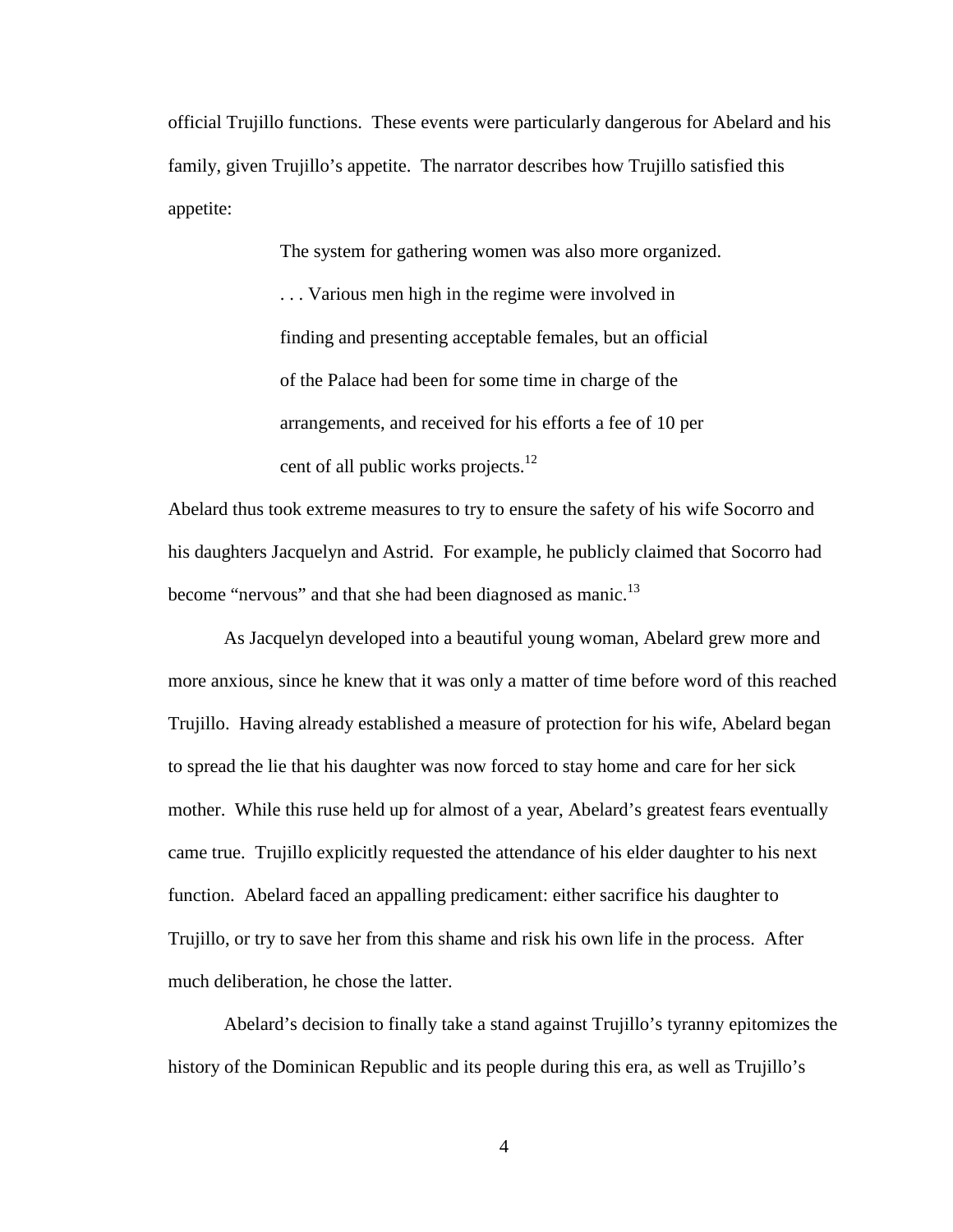brutal legacy. As the narrator points out, "When the (de Leon) family talks about it all which is like never—they always begin in the same place: with Abelard and the Bad Thing he said about Trujillo"<sup>14</sup>: a joke he allegedly told at the President's expense.<sup>15</sup> Within weeks of Abelard's arrival at Trujillo's function without Jacquelyn, he was arrested on fabricated charges of "[s]lander and gross calumny against the Person of the President."<sup>16</sup> In February 1946, after being held in a prison and tortured almost daily for several months, Abelard was sentenced to eighteen years in prison. This conviction set into motion the collapse of the entire Cabral family and initiated the burdensome history that they would have to face for several generations. While her husband was imprisoned, Socorro, who was pregnant with their third daughter Beli at the time of his arrest, tried to sustain the family. But, unable to bear the pressure, she committed suicide two months after giving birth to Hypatía Belicia. Upon her death, the two eldest daughters were separated and sent to different parts of the island. Two years after Abelard's conviction, Jacquelyn was found drowned in only two feet of water. Three years after this untimely death, Astrid was mysteriously shot in the back of the head as she knelt praying in a church. In both cases, the narrator suggests that Trujillo was directly responsible for the death. Abelard, who was falsely declared dead by the government seven years into his prison sentence, managed to survive for fifteen years. Regularly tortured throughout that time, he was finally "broken" in 1960 after being subjected to the torture of La Corona<sup>17,18</sup> and died the following year. The Trujillo regime was ultimately responsible for the deaths of four members of the family. It is this brutal and traumatic past that becomes Beli's historical and familial patrimony.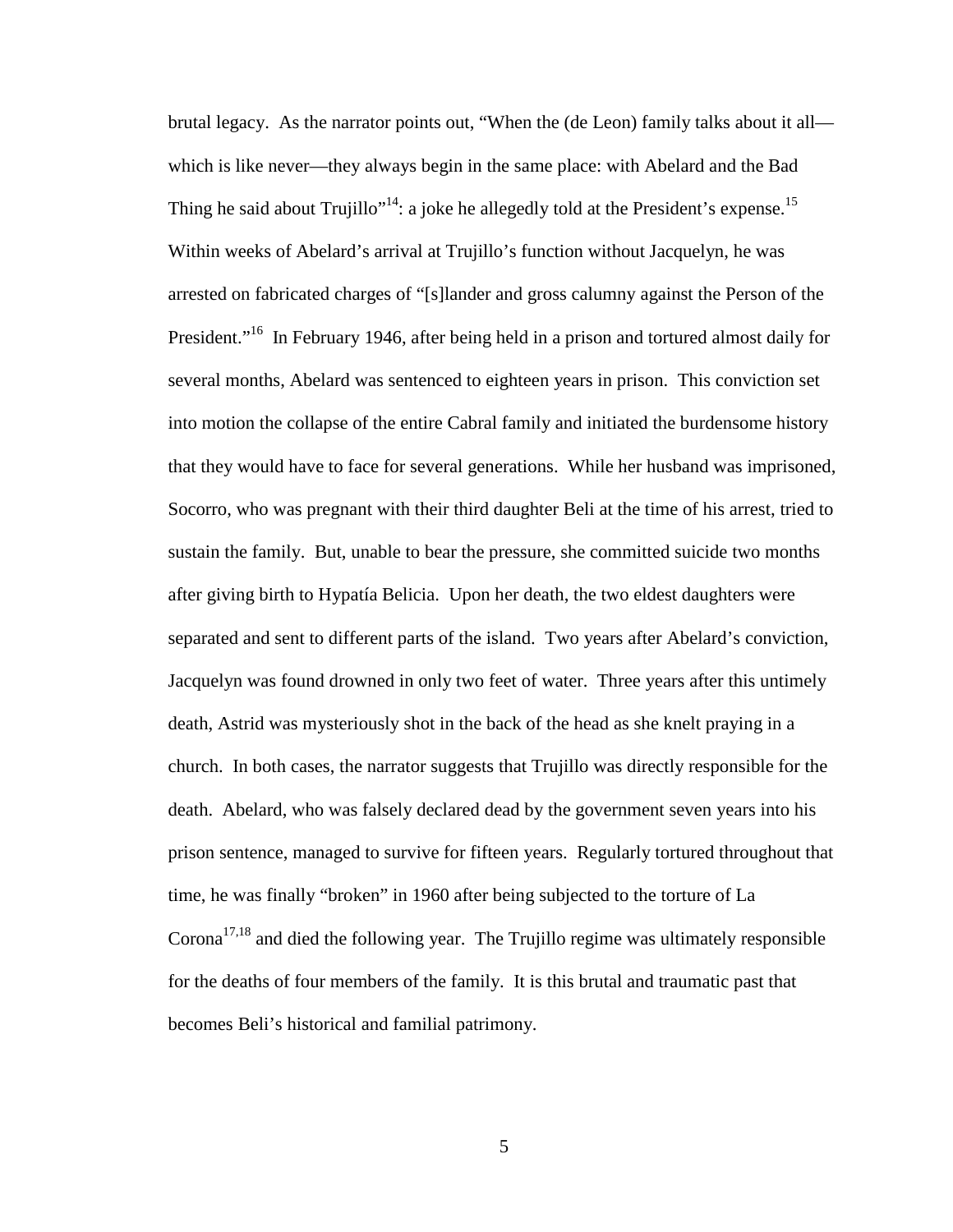The Trujillo regime also attempted to completely erase Abelard from history. Following Abelard's conviction, all of the Cabral family businesses and properties were confiscated by the government and redistributed among government officials and employees, any documented evidence of Abelard's life was gathered and burned, and all physical evidence of his ever having existed was destroyed. In this way the Cabral family comes to represents the silencing of historical memory. Abelard broke from the history that was being written in the Dominican Republic at the time; he was eliminated for the sake of a simpler and more manageable history. But, despite the Trujillo regime's efforts to manipulate history, the Cabral family also demonstrates the ways in which a collective memory survives. Whether the past is erased or intentionally ignored, the Cabral family, like the Dominican people, remembers it and continues to feel its influence. Although four members of the Cabral family are killed, Beli survives, and her life becomes the historical marker that determines the family's future.

#### Beli's Story

Chapter three, "The Three Heartbreaks of Belicia Cabral: 1955-1962," begins with a key statement about Beli's influence on the next generation of the family: "Before there was an American Story, before Paterson spread before Oscar and Lola like a dream, or the trumpets from the Island of our eviction had even sounded, there was their mother, Hypatía Belicia Cabral."<sup>19</sup> Within five years of Beli's birth, the future of the Cabral family rested solely on her, and from the time of her birth she lives an almost unbearable existence. Following the death of Socorro, she is passed from guardian to guardian, a process that distances her further from her family and progressively clouds her history.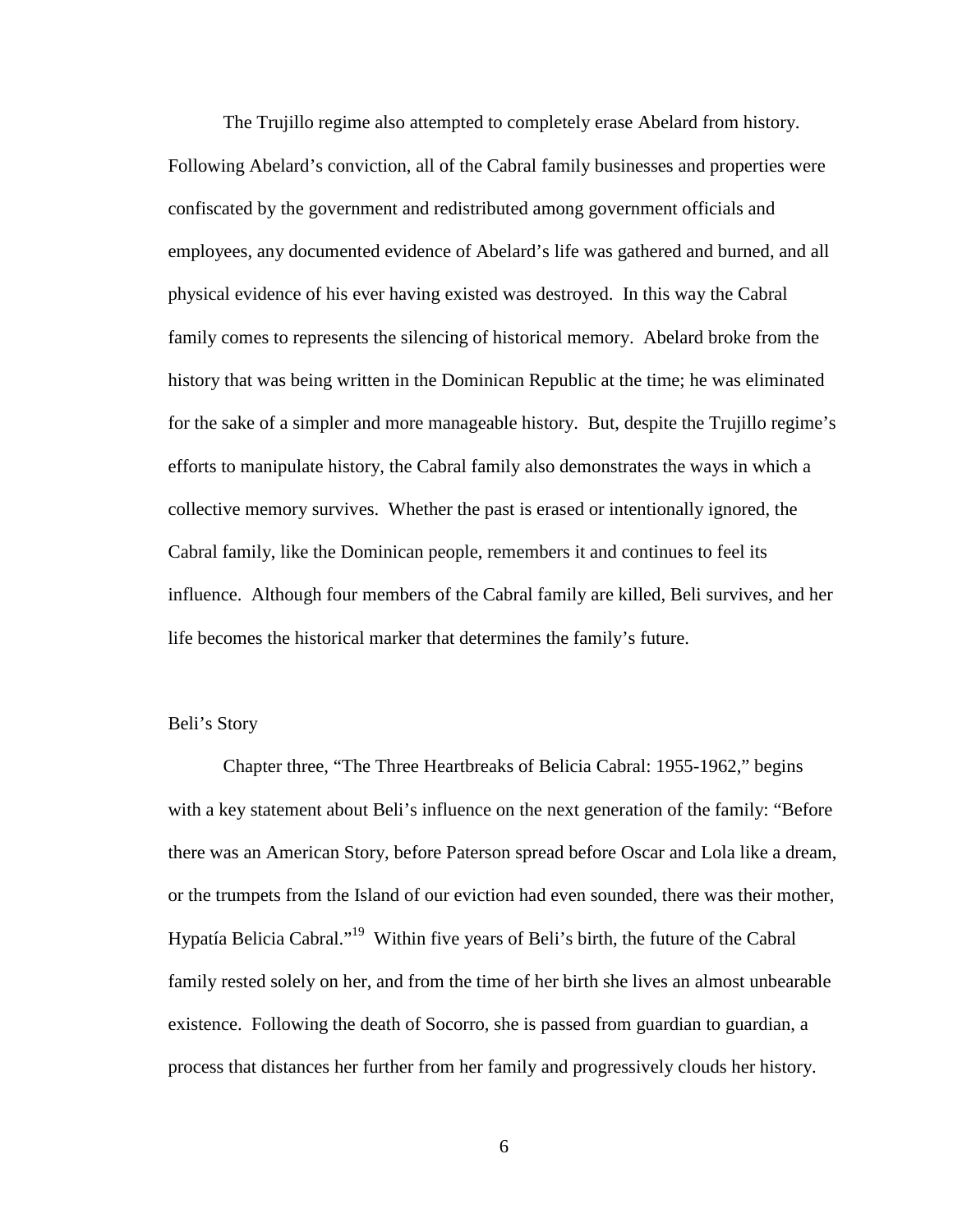Eventually, she falls under the care of extremely distant relatives. All that is known of this period in her life is that, after a short stay in a poverty-stricken rural region of the Dominican Republic know as Outer Azua, her adoptive mother leaves the small village they lived in with Beli and returns without her, claiming that she is dead. In reality, Beli is sold to another family to work as a *criada*. <sup>20</sup> This difficult and traumatic existence would constitute the first nine years of Beli's life, until her discovery by La Inca, Abelard's estranged cousin. The exact details of these years of her life are never known, and if Beli herself remembers any of it, she keeps those details a secret. The chapter covers the seven-year period during Beli's adolescence immediately after her absence, during which she is forced to come to terms with her harsh existence.

This nine-year gap in Beli's life represents the first sign of the Cabral family's long-term trauma that resulted from the Trujillo Era. For the four decades Beli lives after being found by La Inca, she does not speak of the brutal years she spent as a *criada*. This epitomizes what the narrator describes as "the amnesia that was so common throughout the Islands, five parts denial, five parts negative hallucination."<sup>21</sup> Although Beli was not yet born during Abelard's frivolous trial and conviction—she, in fact, never met her father—she, like her father, is unable to confront certain social and historical realties. Rather than seek to understand the tragic past, Beli chooses to suppress it. Her life reflects the approach that many Dominicans took in attempting to come to terms with the Trujillo Era, an approach that was driven by the Trujillo regime itself.

The lone surviving member of the family, Beli is initially spared the trauma of her family history. Having been separated from her family immediately after her birth, she was raised in extreme poverty by her adoptive families, a severe contrast to the opulent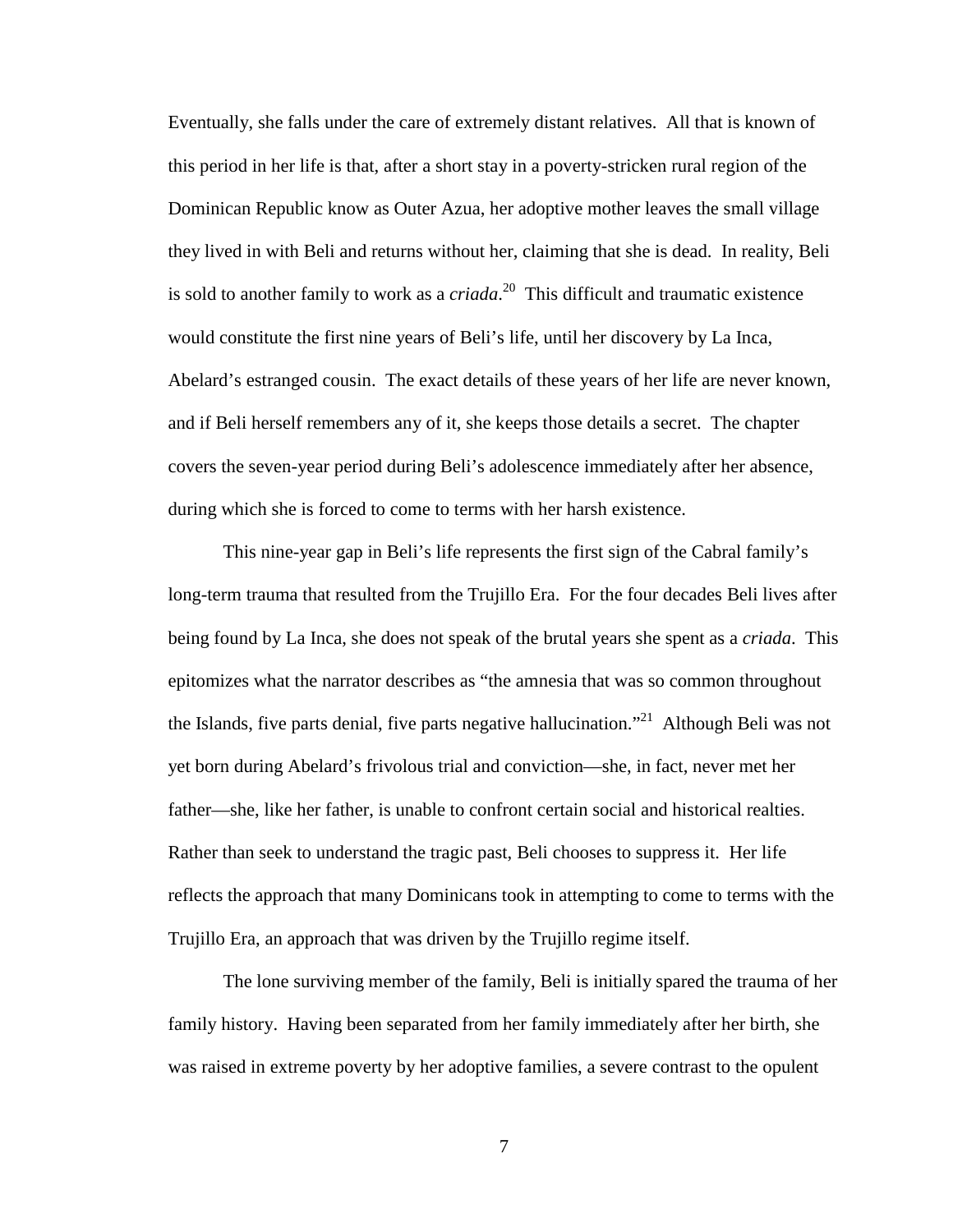life her family had known. She grew up with no knowledge of her own family history, the privileged position in Dominican society the Cabrals had once enjoyed, or the events that led to her orphanhood. When Beli is first introduced, she serves only as the embodiment of the historical silence created by the Trujillo regime. Beli herself never speaks of the first nine years of her life, even in later years when she is separated from that trauma by both time and space.

It is a random occurrence, in 1955, that leads to Beli's reintegration into the Cabral family. After nine years of everyone assuming that the girl is dead, La Inca hears a rumor that a girl living in a rural countryside town is believed by some to be the disappeared third Cabral daughter. Upon discovering that the girl is in fact her niece, La Inca immediately adopts her and takes her into her home. Life with La Inca is a good one for Beli, especially in comparison to the life she had had to endure up to that point. For the first time in her life, Beli lacked no necessities and was in fact somewhat privileged. Yet despite this, Beli was restless and ambitious, possessing an "inextinguishable longing for elsewheres<sup>"22</sup> and an obsessive desire to escape from the life she had, a desire that intensified over time:

> What a life! Each day turning on its axis slower than a year. She endured school, La Inca's suffocating solicitude with a furious jaw. She watched hungrily for visitors from out of town, threw open her arms at the slightest hint of a wind and at night she struggled Jacob-like against the ocean pressing down on her. $^{23}$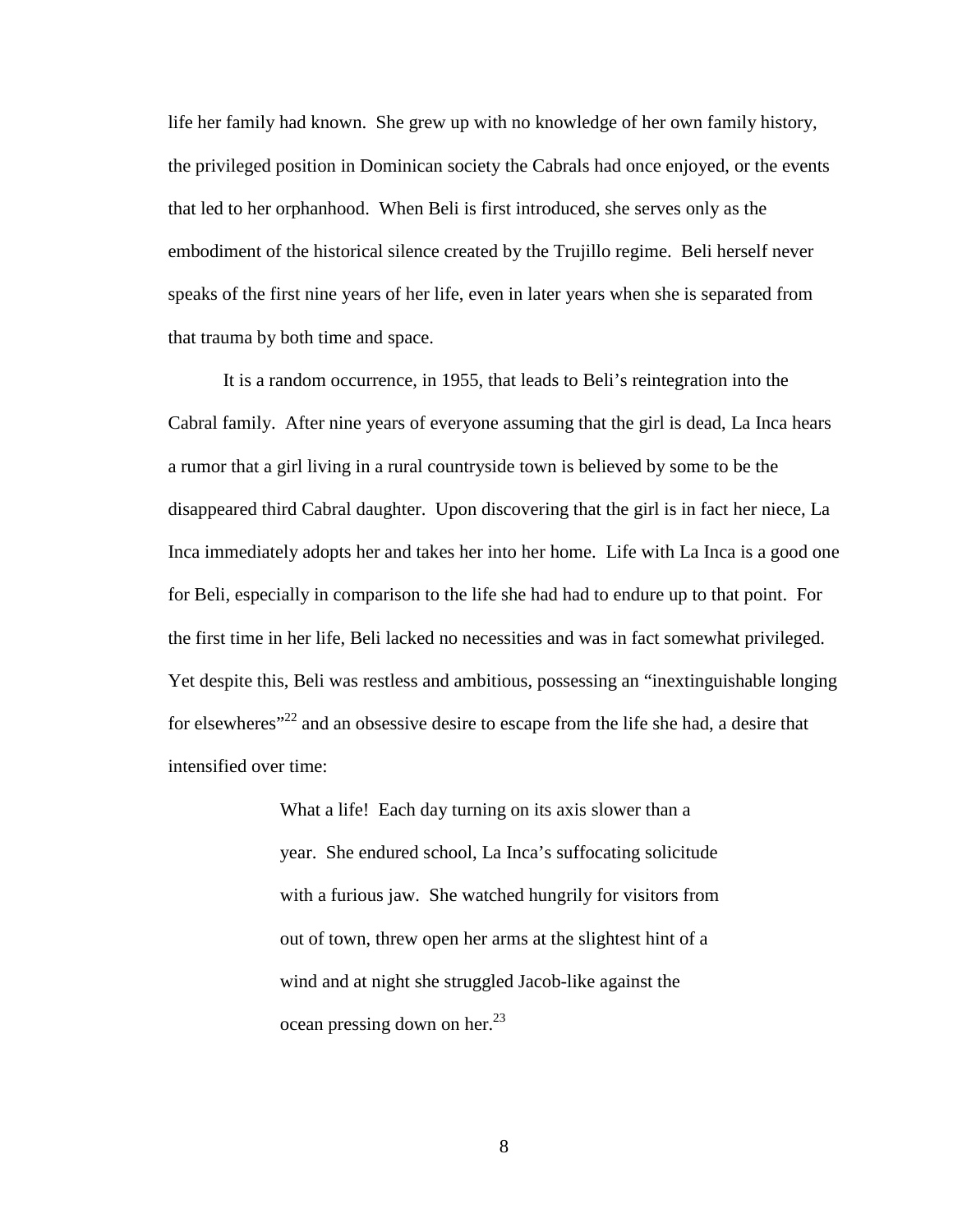La Inca sensed the restlessness that became more and more a part of Beli's nature. In an attempt to quell it, La Inca enrolled Beli in Colegio El Redentor, one of the most prestigious private high schools in the region, but the experience had the opposite effect than La Inca intended.

Out of place in a school filled with the wealthy elite, who had inherited their parents' sense of entitlement, Beli became a prime target at school. Ironically, the same characteristics that made her a target also aided in her self-defense. The nine-year dark period in her childhood had given her an internal toughness and independence that made her capable of defending herself and was integral to her survival. However, this ability to survive also created in her a sense of detachment that was a manifestation of the coping mechanism that she inherited from her family: in order to survive, she insulated herself from a harsh environment that she could not change.

At thirteen, Beli met the first of the three men she would fall in love with during her life: Jack Pujols, "the school's handsomest (read: whitest) boy, a haughty slender melniboien of pure European stock. . . . His father was a colonel in the Trujillato's beloved air force, a heavy-duty player in Bani… and his mother, a former beauty queen."<sup>24</sup> In Beli's mind, he embodied all that she wished to be and all that she wanted in an ideal suitor: rich, upper class, and light-skinned. He, on the other hand, saw her as the embodiment of all the things that he was not: lower class and uneducated, with no social standing or significance. While he became the sole object of her naïve affection, to him she did not exist. While Beli entertained fantasies of a life with him, he saw in her only a female to use. She gave to him the most precious of all her meager possessions: herself, both physically and emotionally. In return, he used her and took advantage of her. What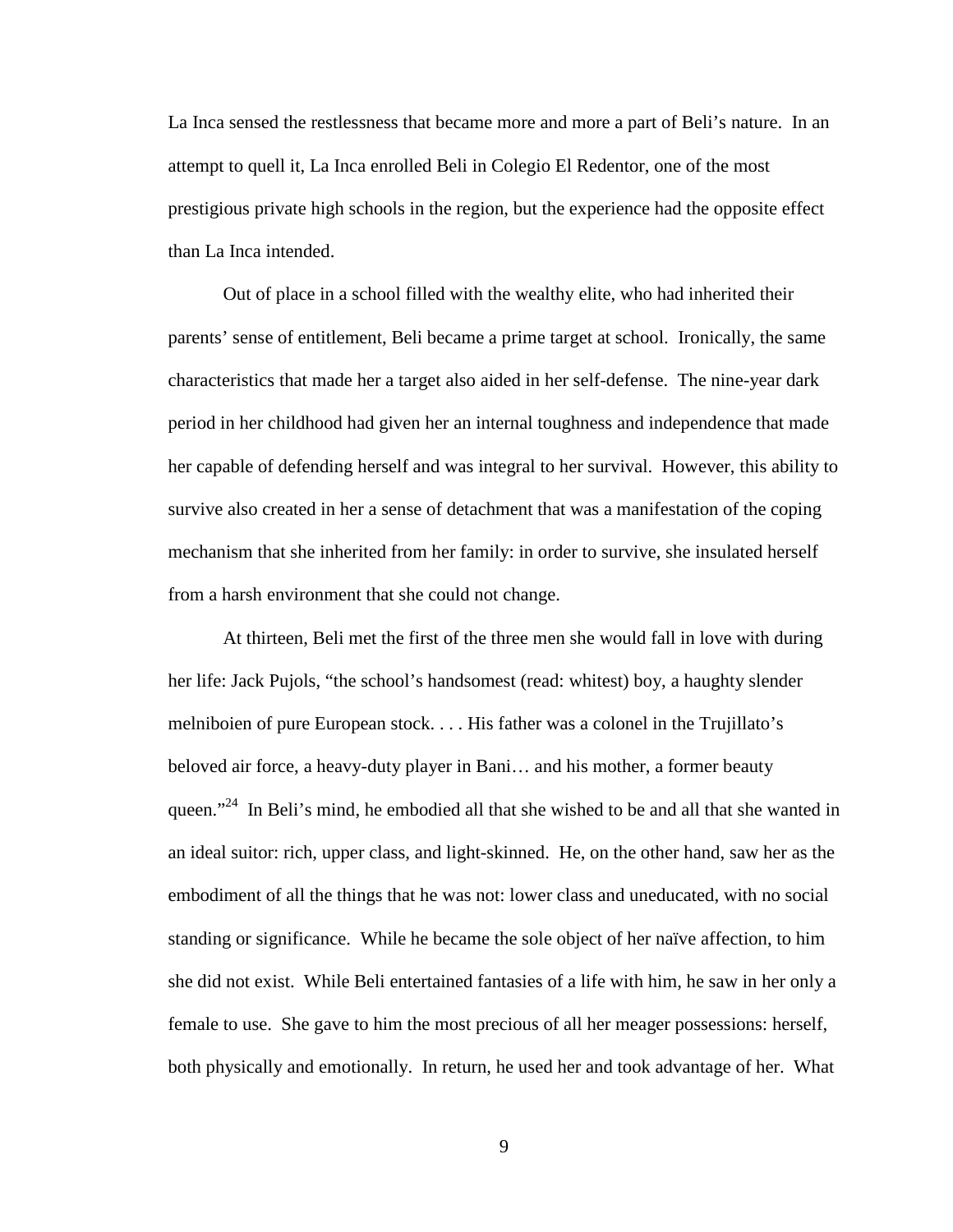for her was a deeply emotional experience was to him only a temporary physical pleasure. In this way the social order was symbolically reasserted. Jack Pujols, a member of the upper class, interacted with Beli, a member of the lower class, only so that he could use her. Once her usefulness had been outlived, she was thrown aside and forgotten.

The relationship itself ultimately amounted to no more than a month-long misguided adolescent fantasy, but it also represents the first step in Beli's life education. The experience made it clear to her that in the eyes of those socially above her, she held no real value. She was only a means by which power and control could be derived, exerted, and validated, an existence that mirrored the reality of the role the Dominican people played for the Trujillo regime. Like with so many other Dominicans, this experience led to her eventual participation in the Dominican Diaspora.

 As emotionally hurtful as this experience was for Beli, it did not end her dreams of meeting a man who would take her away to join the upper class. This misguided hope leads to the second of Beli's romances, the outcome of which was even worse. Beli eventually meets a man referred to throughout the novel only as The Gangster. Once again, she jumps into this romance, sure that this relationship will lead to happiness. Unfortunately, the man she falls for is a known employee of the Trujillo regime, and, more significantly, he is married to Trujillo's sister. But, given Beli's naïveté, these details do not impede this growing affection for another man who uses her only as a source of physical pleasure. Unable to see this, and too naïve tell the difference between what is real in the real relationship and what is not, Beli considers nothing but a positive outcome when she discovers that she is pregnant.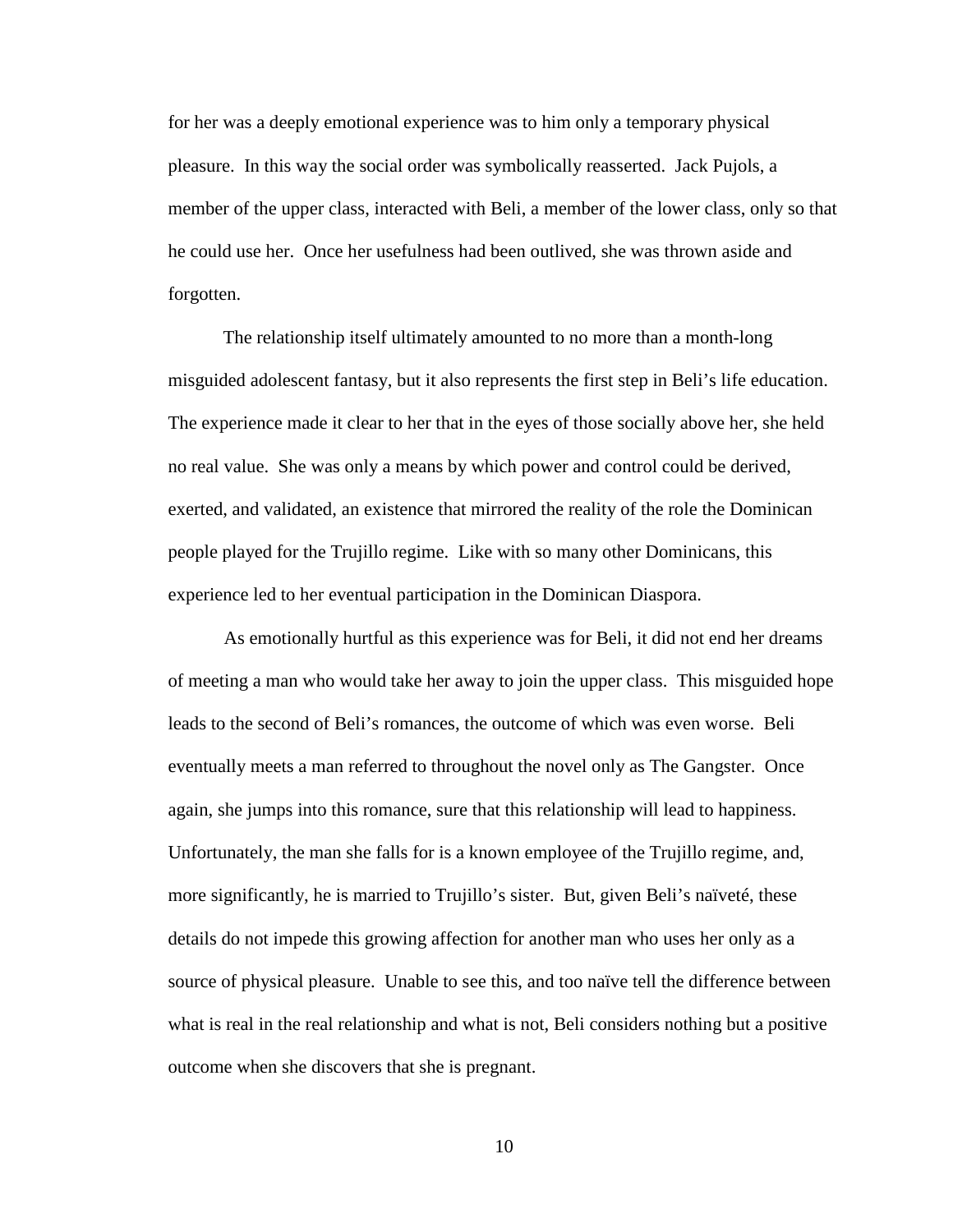Beli's real troubles begin the day that The Gangster's wife is informed about her husband's pregnant mistress. Not only is The Gangster's wife a Trujillo by blood, she has also inherited her brother's brutal attitude in dealing with those who get in their way. She confronts Beli and attempts to have her kidnapped in order to force her to have an abortion. Beli manages to escape, but Trujillo's Secret Police soon track her down. Upon her capture, two men drove Beli far outside of the city and led her into a sugar cane field. The punishment that followed was a common occurrence during the era for those who crossed Trujillo:

> They beat her like she was a slave. Like she was a dog. Let me pass over the actual violence and report instead on the damage inflicted: her clavicle, chicken-boned; her right humerus, a triple fracture (she would never again have much strength in that arm); five ribs, broken; left kidney, bruised; liver, bruised; right lung, collapsed; front teeth, blown out… it was only sheer accident that these motherfuckers didn't eggshell her cranium… Was there time for a rape or two? I suspect there was, but we shall never know because it's not something she talked about.<sup>25</sup>

This savage beating was intended to kill both Beli and her unborn child. Beli somehow survives the attack, but the unborn child does not.

Beli's relationship with The Gangster thus symbolically illustrates her fated position within the Trujillo-dominated Dominican Republic and the brutal reality of the Trujillo regime, a reality that included the violent repression of dissenting voices and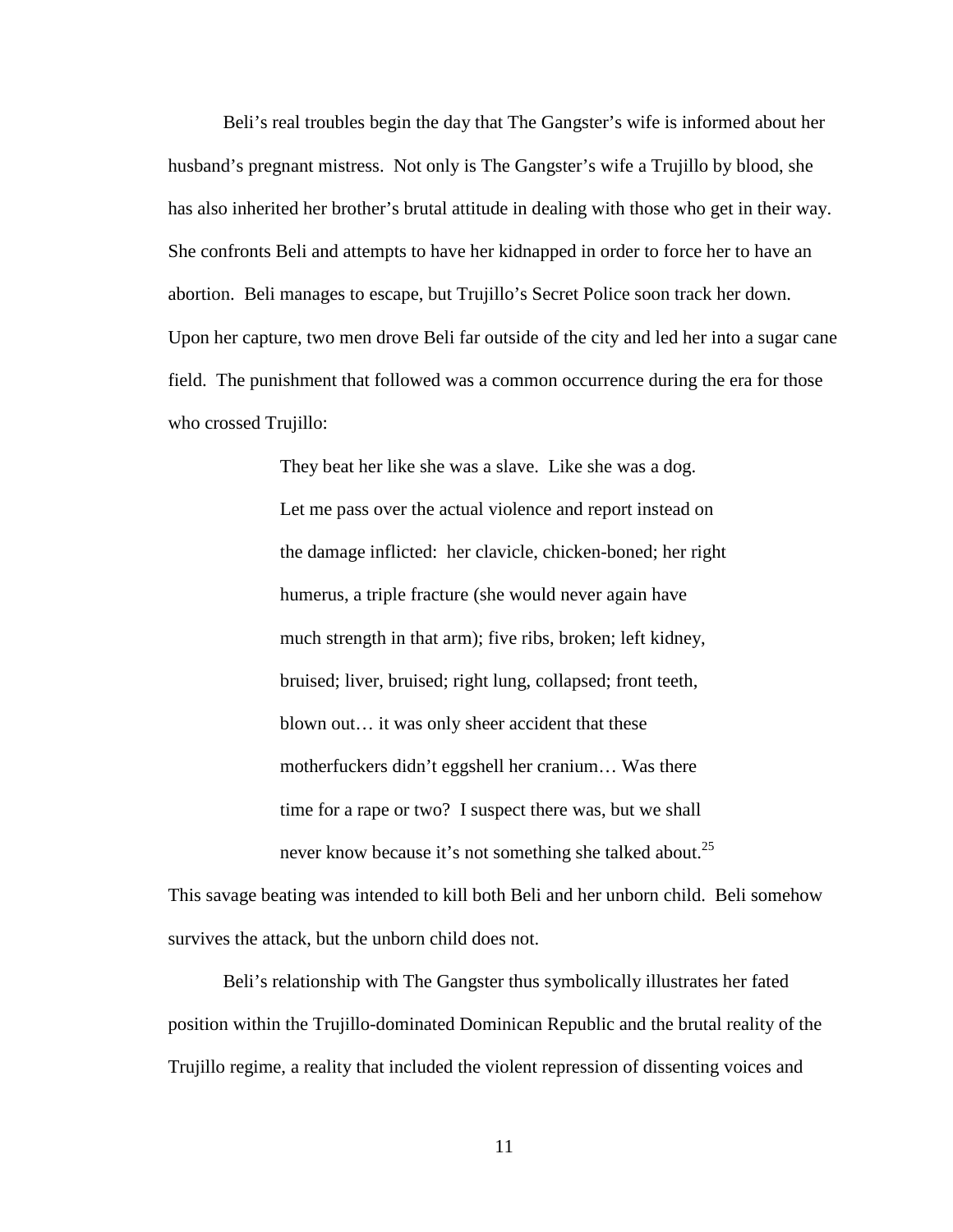punishing those who did abide by Trujillo's rules. If the child had survived, it would have been a living testament to her relationship with The Gangster. In the eyes of The Gangster's wife, the unborn child would also have personified not only betrayal, but also the subversion of her brother's regime. The child, then, represents the voice of a population whose history was unfavorable and inconvenient for the Trujillo regime, and was therefore erased. Beli's real crime was not her adulterous relationship; rather, she was punished for her failure to conform to the repressive social reality in which she lived.

 These events finally compel Beli to recognize the severity of the situation in which she lived. She recognizes the need to become a person who is self-aware, yet her continued frustration and confusion mirror the sentiments of many Dominican people of that time. The abrupt end to her relationship with The Gangster and the months of physical and emotional recovery that followed lead to a number of key events in Beli's life. The two men who had been sent to kill Beli and her unborn child begin an attempt to complete their mission, La Inca realizes that they will not stop until Beli is dead, or she has somehow escaped from the island. Beli, who never lost her fantasies of leaving the island, sees this is as her opportunity to escape. La Inca finds a place for Beli to stay in the Bronx and in 1961, at the age of sixteen, Beli takes part in the Trujillo-inspired Dominican Diaspora.

 The man sitting next to Beli on the plane ride out of Santo Domingo to the United States would become Beli's husband and the father of her children, Lola and Oscar. The narrator spends only a short time discussing him, indicative of the fleeting role he played in the lives of Beli and her children. Lola and Oscar do not remember him, and aside from the de Leon name, he leaves them nothing. However, the relationship Beli has with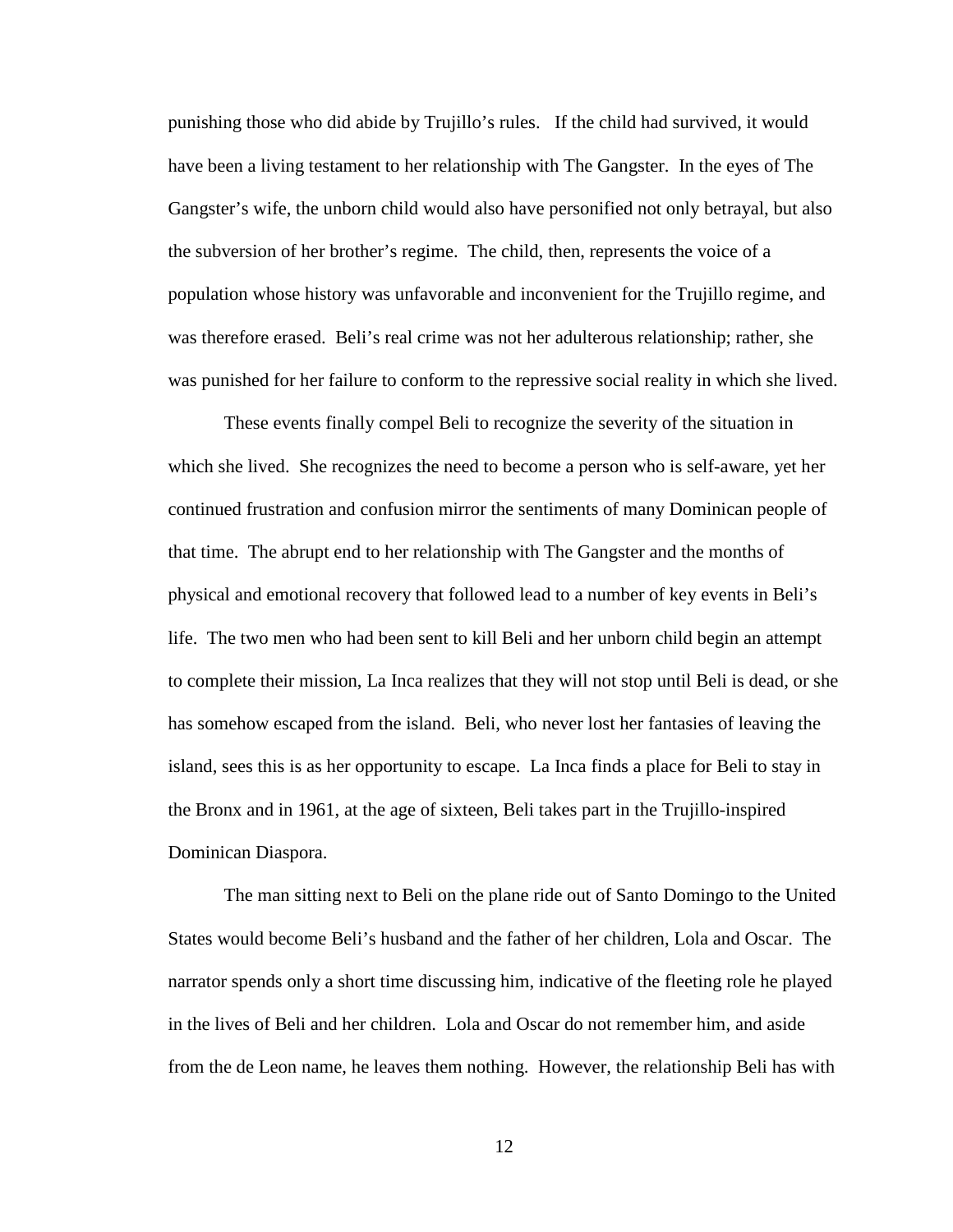this man is significant in that it is symbolic of the relationship she had with her home nation. The man's only intention with Beli is to use her and to leave once he is done. Like the Trujillo-ruled Dominican Republic damaged Beli and left her to deal with the results, Beli's husband leaves her to raise two children. In both situations, it is Beli who is left with a burdensome history that she must carry alone.

For all of her troubles, Beli is left with more questions than answers. Her arrival in the United States does nothing to address this dilemma; in fact, it seems only to exacerbate her confusion and frustration. She has left the Dominican Republic, a place that has been nothing but trouble, and arrived in the United States, a place that never feels quite like home. The Dominican Republic becomes a symbol of an idealized and lost home, since she now exists on the margins of two societies. This initiates her decision to expunge the first nine years of her life from her own history, and therefore from her family's history as well. Once again, repression becomes a means of coping, but it also leads to the erasure of her own past. Having lived through the Trujillo Era and participated in the Dominican Diaspora, Beli experiences first-hand the difficulty of recuperating and coming to terms with the past. Although the Trujillo regime manipulated Dominican history so as to silence its dissenting voices, for Beli, like for all the Dominican people, the effects are not so easily erased. Despite the efforts to deny it, history remains a constant and inescapable presence. This is the legacy that Beli passes on to her son, Oscar de Leon. The burden of the past weighs on Oscar just as it had on his mother. Yet, unlike Beli, Oscar attempts to investigate this familial legacy and in so doing tries to live a life that is not confined by it.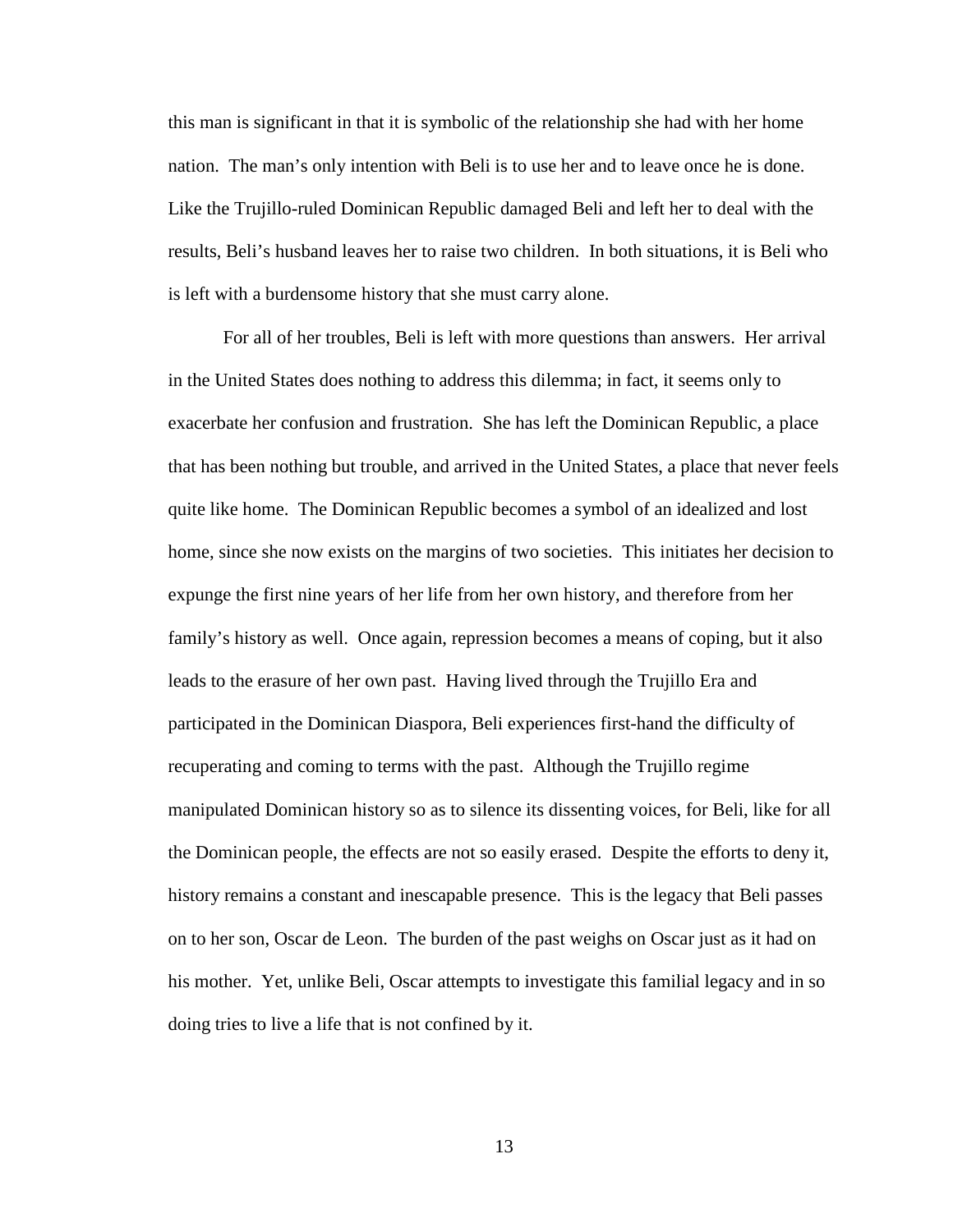*Notes:*

<sup>1</sup> Junot Díaz speaking in an interview for *World Literature Today*, Celayo and Shook 16

<sup>2</sup> For a more detailed history, see Appendix

<sup>3</sup> Wiarda 33: "The late 1940's and early 1950's may be considered the plateau of Trujillo's power."

 $<sup>4</sup>$  Ibid. 211</sup>

<sup>5</sup> "A very serious man, very educated and very well established."

6 Díaz 211-212

7 Ibid. 212-213

<sup>8</sup> Any kind of property, but especially agricultural land, which yields regular income.  $9$  Díaz 215

<sup>10</sup> *Perejil* (Sp) – A common herb, often used medicinally as a diuretic and as a means to treat hypertension. It is also used by being applied to the skin to treat and remove blemishes, such as skin blotches and freckles, that have been caused by overexposure to the sun. Colloquially, the term is used to describe a situation in which something is being cleaned away, removed, or erased.

 $^{11}$  Díaz 215

<sup>12</sup> Crassweller 435

<sup>13</sup> Díaz 216, 218

 $14$  Ibid. 211

<sup>15</sup> Ibid. 234-235: " $\dots$ . There are those who swear on their mothers that when Abelard finally opened the trunk [of his car] he poked his head inside and said, Nope, no bodies here... The court officers and their hidden 'witnesses,' however, argued that something quite different happened, that when Dr. Abelard Luis Cabral opened the trunk of the Packard, he said, Nope, no bodies here, *Trujillo must have cleaned them out*." <sup>16</sup> Ibid. 233

<sup>17</sup> "The Crown"

 $18$  Díaz 251: "He [Abelard] was manacled to a chair, placed out in the scorching sun, and then a wet rope was cinched cruelly about his forehead. . . At first the rope just grips your skull, but as the sun dries and tightens it, the pain becomes unbearable, would drive you mad. . . For the rest of his short life he existed in an imbecilic stupor."

<sup>19</sup> Ibid. 77

 $20$  Female servant or maid. As with its use in the novel, the position is frequently demeaning and extremely difficult. The servant is similar to an indentured servant, holding essentially no power and existing at the mercy of her employer, and is often the victim of abuse.

 $21$  Díaz 259

- <sup>23</sup> Ibid. 88-89
- $24$  Ibid. 89

 $25$  Ibid. 147

 $22$  Ibid. 77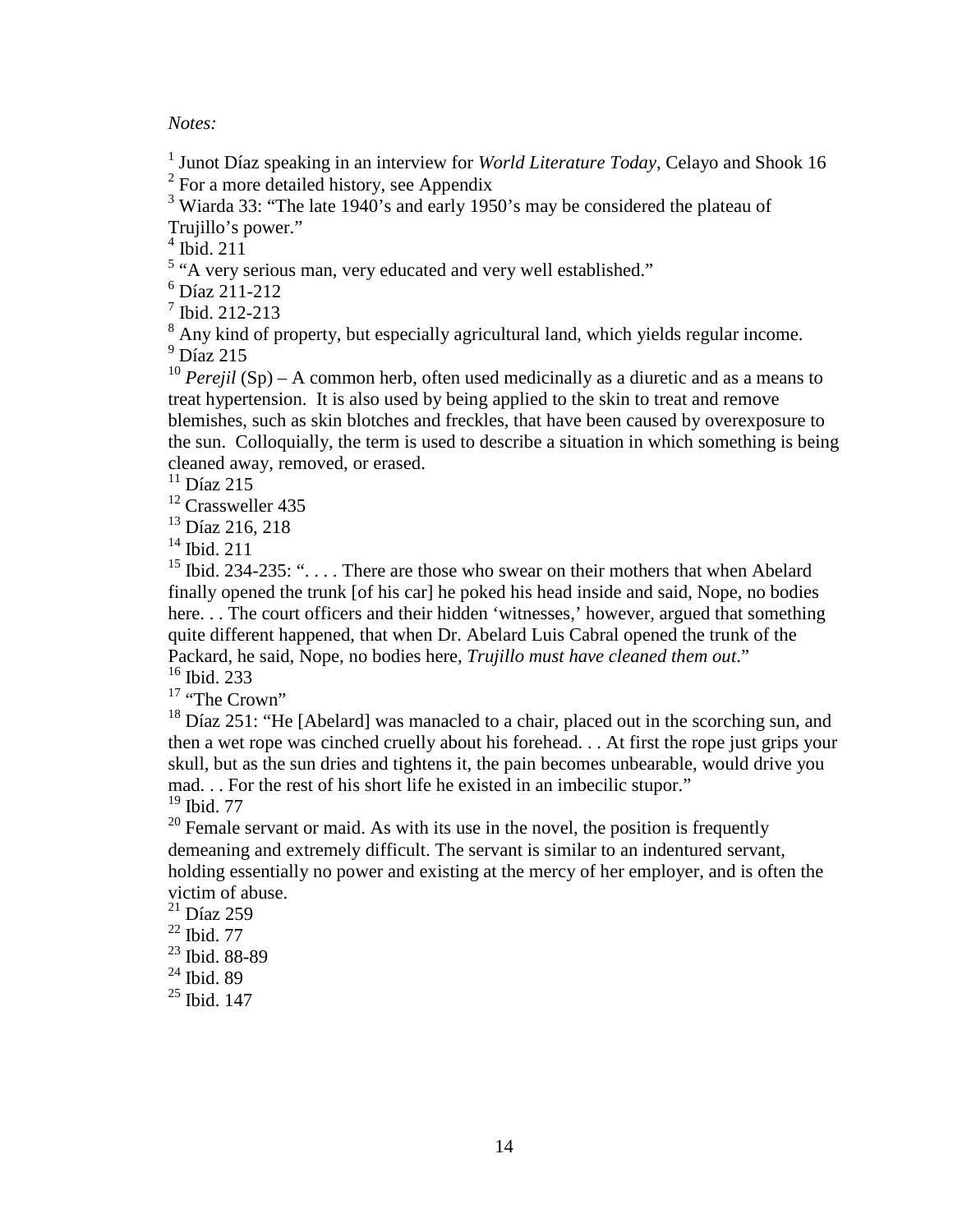#### CHAPTER 2

#### OSCAR WAO/WILDE: PLACE, TIME AND

#### IDENTITY IN *THE BRIEF WONDROUS*

*LIFE OF OSCAR WAO*

*. . . migration today cannot be seen as a one-time, unidirectional event, and, at the same time, return to one's exiled home cannot be defined always solely in terms of physical movement.*<sup>1</sup>

In a 2008 interview during the Sydney Writers' Festival, interviewer Ramona Koval asks Junot Díaz about Oscar de Leon's disconnect from the society around him. She inquires about the difficulty Oscar faces when trying to connect with his peers: "People say 'How are you?' and he [Oscar] says 'I'm copasetic'- which means very satisfactory, it turns out. It's hard for Oscar, isn't it? To love words so much and to not be able to share that with his peers."<sup>2</sup> Díaz responds to this by saying:

> He absolutely loves words, he loves stories, he definitely loves language, but more importantly than that, he's incapable of understanding that other people don't share his enthusiasm for it. . . . Most of us can mirror, we can tell almost immediately when someone doesn't have the same interest in football as we do, but Oscar seems to have like no mirroring centers in his brain. . . . And part of it is, that's a failing, the lack of compassion and a lack of understanding.<sup>3</sup>

Oscar is indeed seemingly incapable of effective social interaction. The social awkwardness he feels throughout his life is compounded by the insensitive treatment by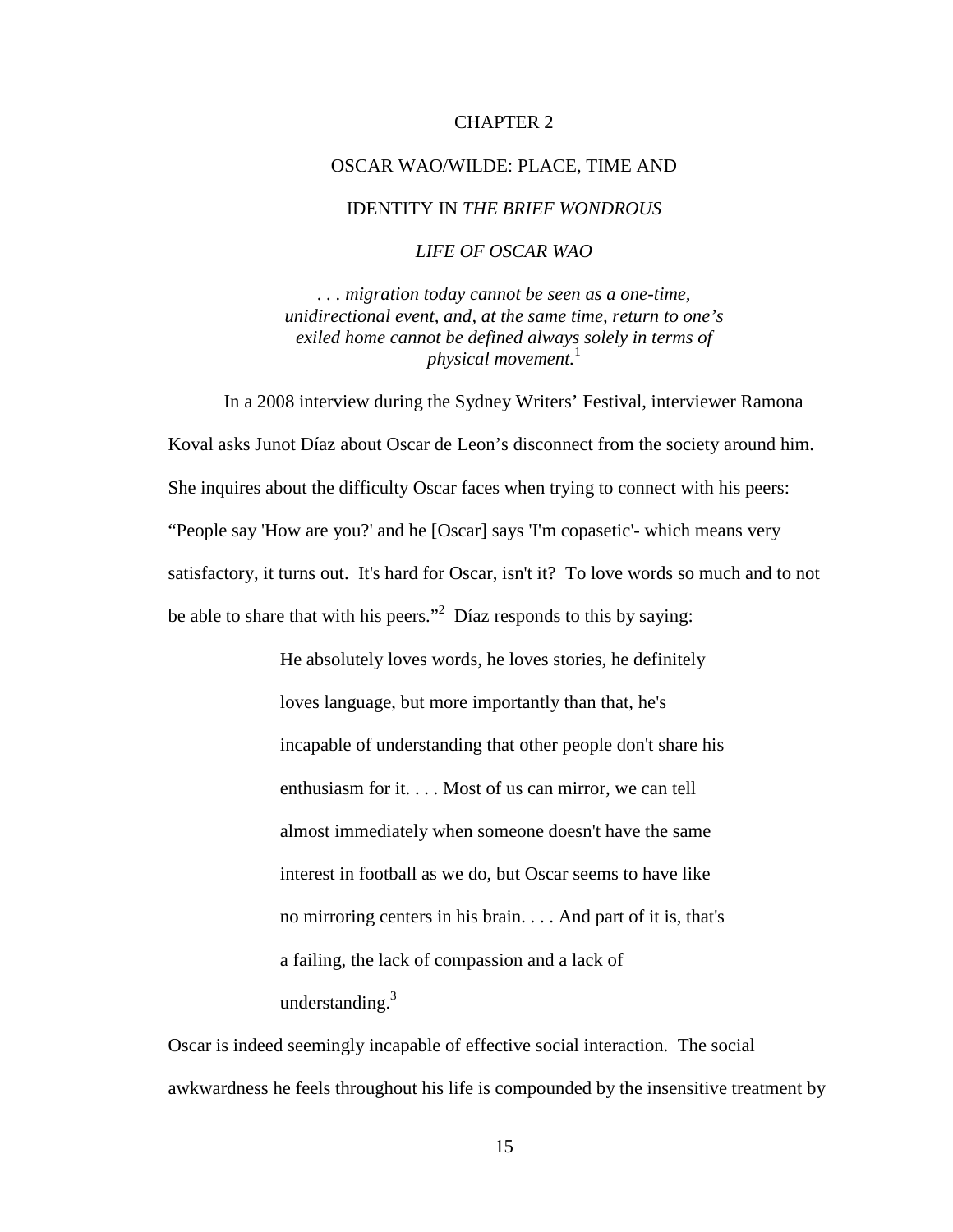his peers. The best example occurs when one of his "friends" in college notes "how much he looked like that fat homo Oscar Wilde."<sup>4</sup> The narrator states that, within a few weeks, "[Oscar] started *answering* to it." The Spanish-inflected reference comes out as "Oscar Wao," a name that captures Oscar's bifurcated identity.

Born and raised in Paterson, New Jersey, to Dominican parents, Oscar personifies the intersection of disparate nations and cultures, and the cultural hybridity that results from this meeting. His life, from his birth until his untimely death, is fraught with cultural contradiction and incongruity. Throughout his lifetime, Oscar struggles to reconcile the culture of the United States, where he was born, with the Dominican culture that he has inherited from his immediate family. Although Oscar does not experience the brutal Trujillo Era firsthand, his Dominican past weighs on him throughout the novel, and the Dominican Republic's tragic history becomes crucial to Oscar's struggle to understand himself. It is not until he accepts the hybrid nature of his identity by coming to terms with his Dominican history that he is finally able to achieve a sense of fulfillment and selfrealization.

Throughout the novel, the setting constantly shifts between the United States and the Dominican Republic. These shifts reflect Oscar's conflicted feelings about his fractured identity. During his stays in both nations, his general existence remains virtually unchanged. Despite the fact that he has inherited both national cultures, he remains outside of mainstream society in each of these nations. These geographic shifts, which symbolize Oscar's hybrid cultural identity, become the key to understanding Oscar's existential condition. It is through his travels between both nations that Oscar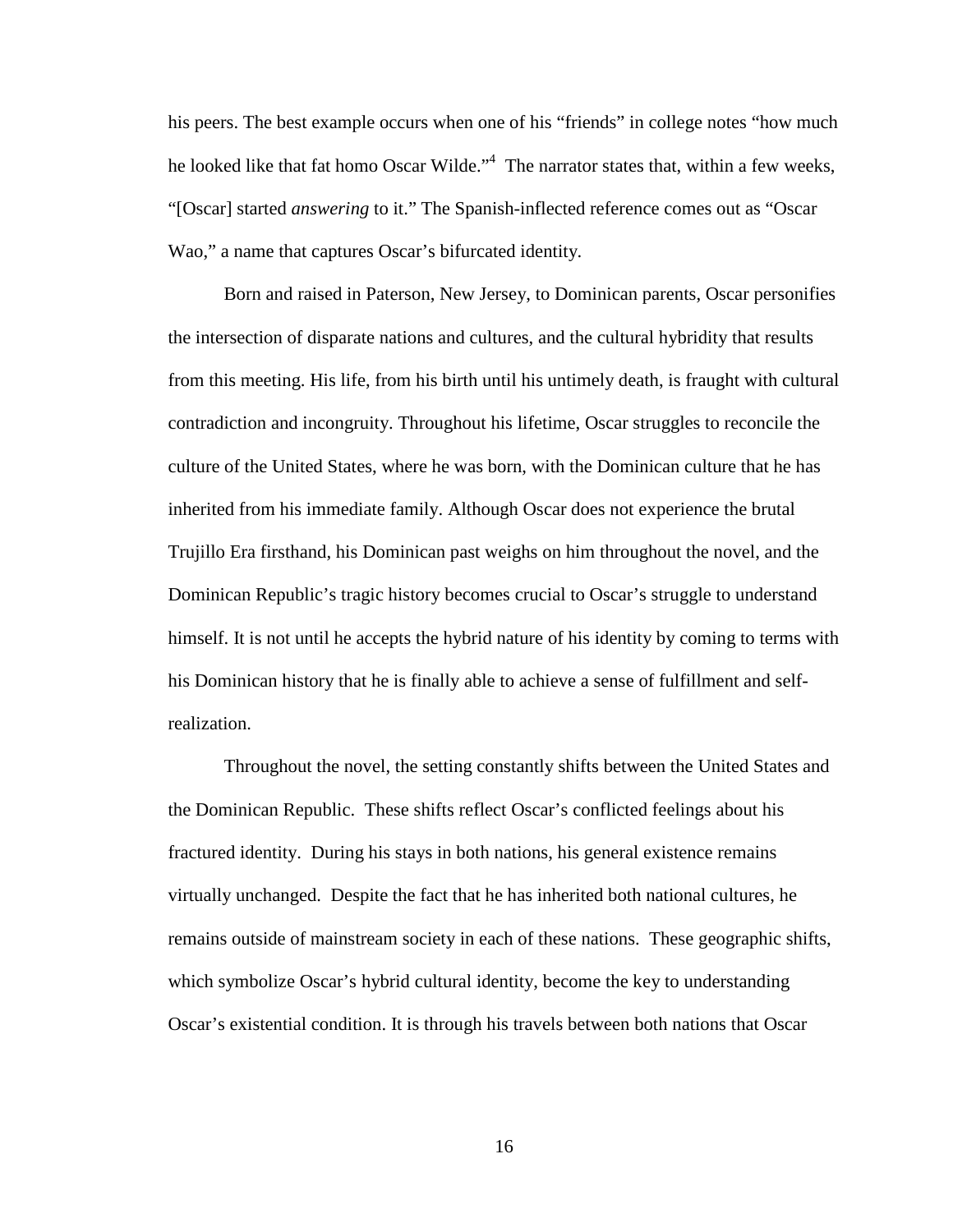learns to accept his hybrid cultural identity and in this way achieve a meaningful reconciliation between past and present.

#### Identity and Place

From an early age, Oscar's family and peers instill in him the expectations of the man he is supposed to be. For his entire life, he is aware of his failure to be the Dominican man he believes he should be: "Our hero [Oscar] was not one of those Dominican cats everybody's always going on about— he wasn't no home-run hitter or a fly bachatero,<sup>5</sup> not a playboy with a million hots on his jock."<sup>6</sup> Throughout high school, his unsuccessful attempts to meet these expectations continue:

> Sophomore year found Oscar himself weighing in at a whopping 245 (260 when he was depressed, which was often)… Had none of the Higher Powers of your typical Dominican male, couldn't have pulled a girl if his life depended on it. Couldn't play sports for shit, or dominoes, was beyond uncoordinated, threw a ball like a girl. Had no knack for music or business or dance, no hustle, no rap, no G. And most damning of all: no looks.<sup>7</sup>

His failure to meet these Dominican cultural expectations is augmented by the fact that they are mirrored by American culture. Oscar is continually haunted by his failure because of the reality that this failure emphasizes: his inability to meet cultural expectations makes him an outcast in both cultures.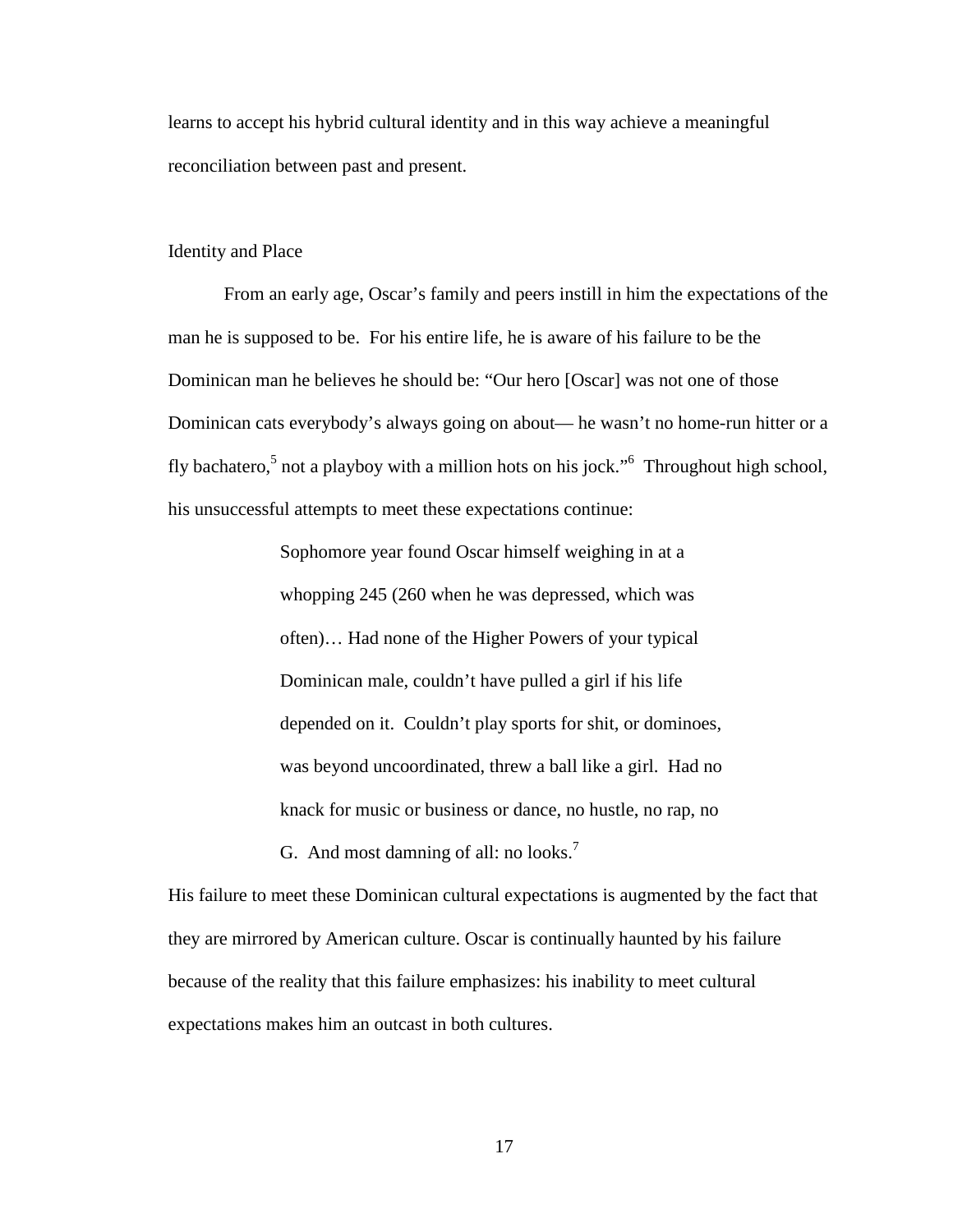In her book *Redreaming America: Towards a Bilingual American Culture*, Debra A. Castillo uses scholar Concha Alborg's airplane metaphor in her examination of the unique dilemma faced by those who embody multiple cultures. A native of Spain, Alborg describes the cultural displacement she feels in her travels between Spain and the Americas:

> Sometimes I think that I belong flying over the Atlantic, either not quite in Spain yet, but anticipating. . . the trip. Or coming back relieved that I don't have to live there anymore. . . . I want to be American when I'm here (Spain), Spanish when I get there (Americas). $8<sup>8</sup>$

Similarly, Oscar does not feel at home in either nation. Throughout his lifetime, he frequently travels between the United States and the Dominican Republic. In both nations, he attempts to earn acceptance from his peers as a means by which to find a place for himself within both cultures. But, the change in setting does not change how he is treated, and he is as an outsider for the same reasons. It is not until he realizes that his identity is not bound by those cultures that he begins to develop a clearer self-awareness.

In the summer before his senior year, Oscar once again travels to the Dominican Republic, this time taking a different approach: "He arrived in Bani with a stack of notebooks and a plan to fill them all up…he decided to try his hand at being a real writer."<sup>9</sup> This situation was helped by La Inca's attitude, which was "Instead of discouraging his writing, chasing him out of the house like his mother used to do, his abuela, Nena Inca, let him be."<sup>10</sup> For the first time in his life, Oscar is himself without apology or guilt. During this time, he begins to understand his existence as not resting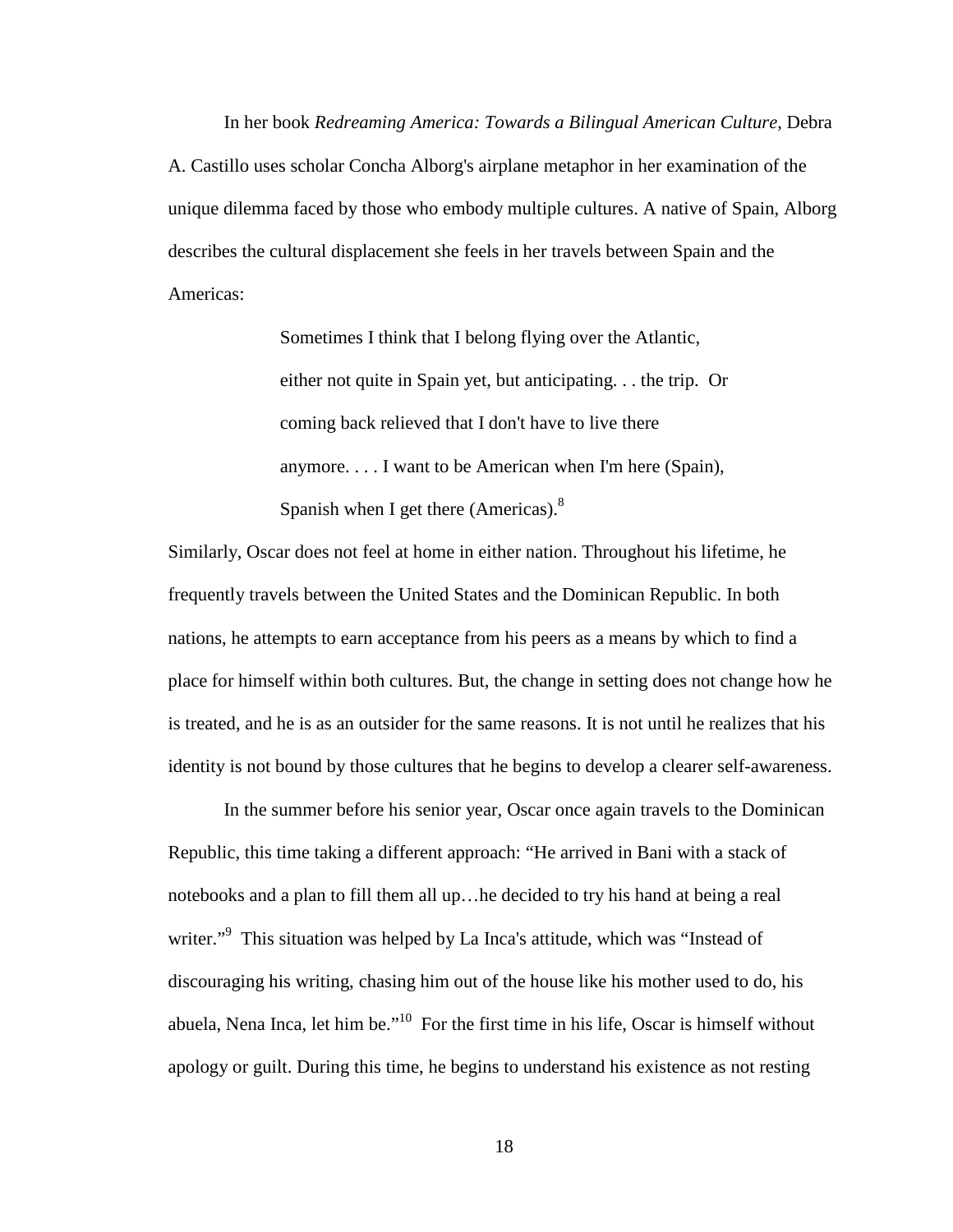solely in either culture. He begins to develop a clearer understanding of his hybrid culture, and no longer feels the same desire to gain the acceptance of his peers. Rather than expending so much effort trying to gain their acceptance, he instead focuses on understanding his own unique existence, one in which both cultures are not mutually exclusive, but are in fact equal contributors to the makeup of his identity. By nurturing both cultures, he is able to develop his unique identity.

#### Identity and Time

Just as important as Oscar's growing understanding of his cultural makeup is his recognition of the important role his familial history plays in the formation of his identity. Although he himself was not present, Oscar is still affected by the events of his family's traumatic history. During the several trips that he makes to the Dominican Republic in his teens and early twenties, Oscar becomes more cognizant of the history that he has inherited. Accepting this history as his own, he is faced with the responsibility of reconciling his familial and cultural past with his present existence.

Oscar's initial treatment of history, however, reflects the carelessness noted by Geoffrey Lord. Citing David Lowenthal, Lord writes,

> U.S. Americans are still typically 'people neglectful of the past, engrossed only in the future'. . . . [e]ven when the past is revered in America. . . 'the valued past is merely museumized, not integrated with the present; ancestral virtues and defects are portentously evaluated.<sup>'11</sup>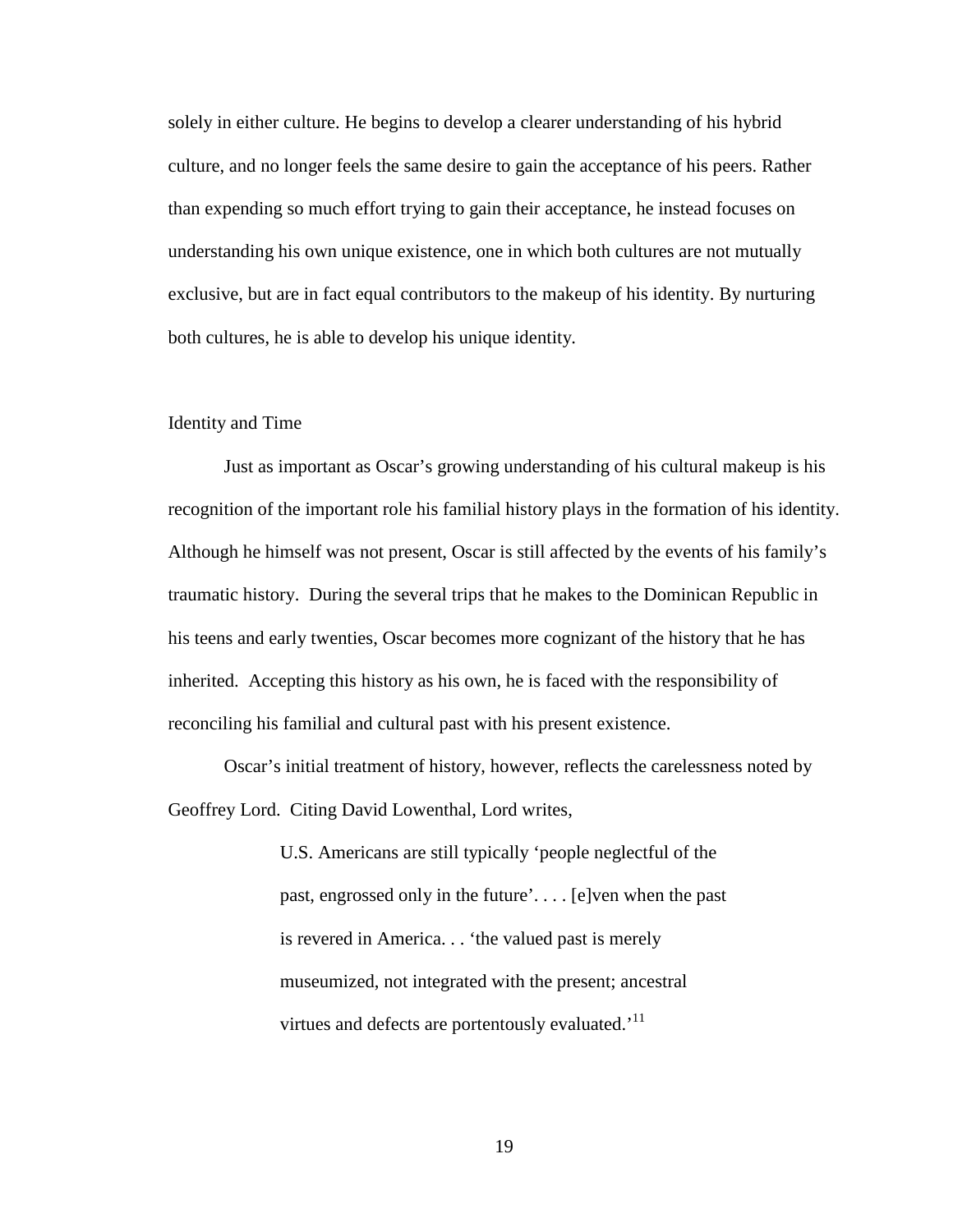During his influential trip to the Dominican Republic prior to his senior year, Oscar tries to "polish up what remained of his Dominicanness"<sup>12</sup> in an attempt to establish his future. However, when he tries to salvage his own "Dominicanness," he does not acknowledge his entire Dominican history. Instead, he evaluates it and selects those parts it, such as appearance and attitude, which he deems necessary to incorporate in the present. On the other hand, the dark parts of his history, like the brutal years his family endured during the Trujillo regime and way in which this tore down the Cabral family, he ignores.

This treatment of his history creates a paradox for Oscar. While trying to incorporate his history into his present, he is simultaneously detaching himself from that history, exemplifying Lord's assessment of this treatment of history: "American culture, persistently presentminded, remains future-oriented and markedly obsessed with the idea of breaking with the past to found something new."<sup>13</sup> For Oscar, this treatment of history ultimately proves ineffective, as he discovers that he cannot simultaneously embrace his past and break from it. Again citing Lowenthal, Lord recognizes that "[t]he past is everywhere. . . . Whether it is celebrated or rejected, attended to or ignored, the past is omnipresent."<sup>14</sup> Oscar's family history will remain influential, so he must therefore find a way to effectively come to terms with it.

Oscar gains a similar understanding of his own personal history. Following his graduation from Rutgers University, Oscar returns home depressed and still struggling to understand who he is. He takes a job as a substitute teacher at his old high school, and is sad to find the treatment he was subjected to still taking place:

> Every day he watched the 'cool' kids torture the crap out of the fat, the ugly, the smart, the poor, the dark, the black, the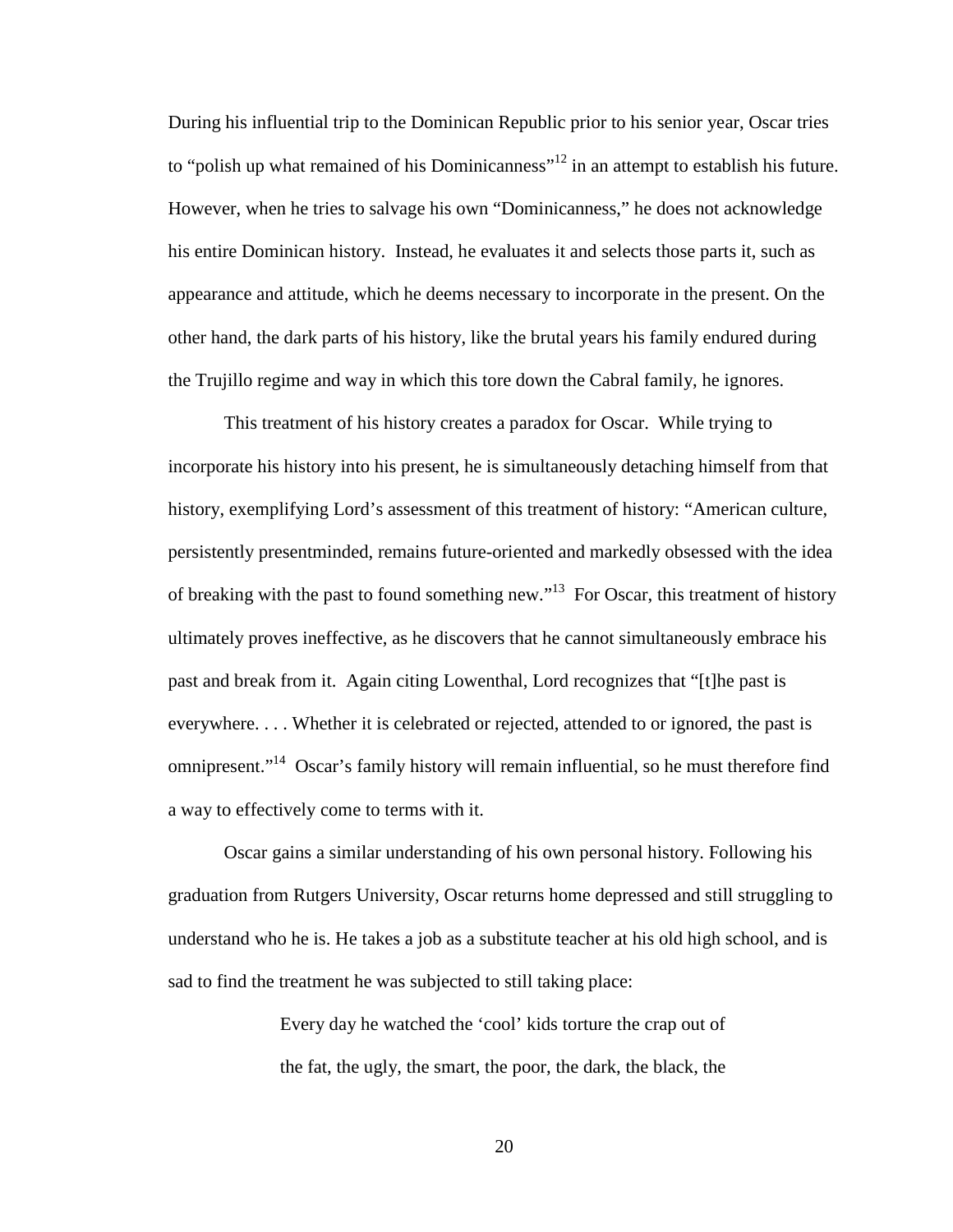unpopular, the African, the Indian, the Arab, the immigrant, the strange, the femenino,<sup>15</sup> the gay- and in every one of these clashes he saw himself. $16<sup>16</sup>$ 

Oscar comes face to face with his own history and realizes that whether he acknowledges it or not, it continues to affect him. He must accept it as part of who he is in order to come truly understand himself.

#### Oscar de Leon and Cultural Hybridity

The struggles that Oscar experiences in accepting and understanding his hybridic existence are the result of his desire to become an active participant in society, not just a bystander subject to the aftereffect of events. The outside influences that define Oscar cause him confusion and frustration, as he himself is not in control of defining himself. Stuart Hall addresses this dilemma in his essay "Cultural identity and diaspora":

> Practices of representation always implicate to positions from which we speak and write— the positions of *enunciation*. What recent theorists of enunciation suggest is that, though we speak, so to say 'in our own name,' of ourselves and from our own experience, nevertheless who speaks, and the subject who is spoken for, are never identical, never in the same place. $17$

Oscar embodies the nations and history that he has inherited, but he is not defined solely by these factors. Because of this, when he attempts to define himself in this limited manner, Oscar the individual disappears.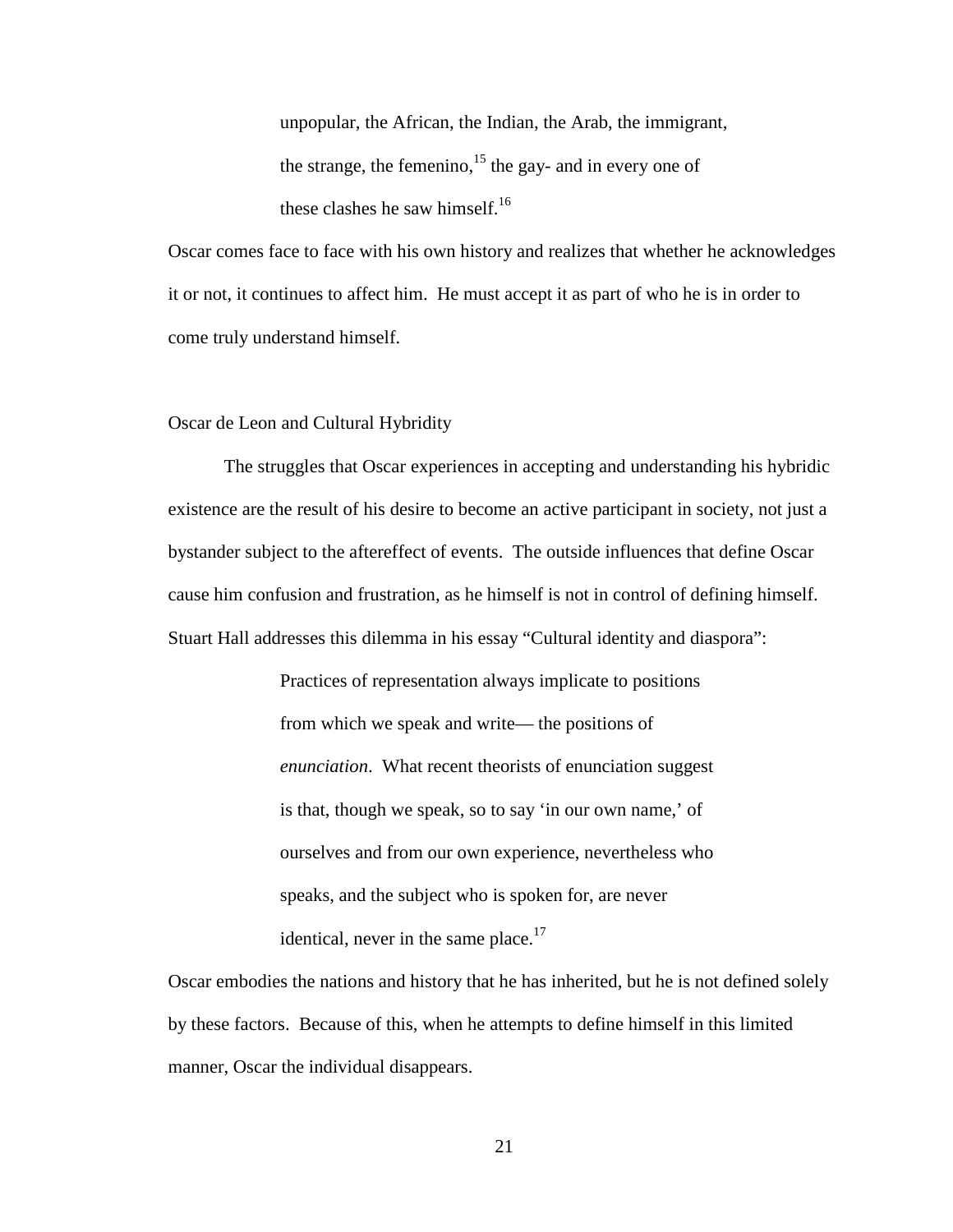Despite his growing awareness, Oscar could not figure out how "it [marginality] could be avoided, couldn't figure his way out of it."<sup>18</sup> His understanding of himself grew, but he could not figure out how to effectively apply this in his life. He went through several severe bouts of depression, seriously considering suicide on several occasions. Then, after three years of this life, Oscar made the decision to no longer depend on the acceptance of the society around him and, for the first time in his life, he accepts and embraces who he is. No longer feeling ashamed about his love for literature, he began to plan his literary *magnum opus*, a four-part science fiction series. During his trip to the Dominican Republic following his decision, there is also a noted difference in Oscar's demeanor. He is still bewildered by of the life happening around him, but now he attempts to jump into this life rather than try desperately to avoid it, evidenced by the pictures of Oscar's trip:

> [T]here were shots of Oscar in the back of the house reading Octavia Butler, shots of Oscar on the Malecón with a bottle of Presidente in his hand, shots of Oscar at the Columbus lighthouse. . . . You can tell he's trying too. He's smiling a lot, despite the bafflement in his eyes.<sup>19</sup>

Oscar does not deny his own natural inclinations such as reading and writing. To this, he begins to add the experiences and cultures that are also his. Rather than filtering his own diverse existence, he makes a conscious effort to embrace it entirely, choosing not to sacrifice any one element for the sake of another. The extent of the effects of this decision are seen in a conspicuous element of the pictures in which Oscar is no longer "wearing his fat guy coat."<sup>20</sup> The shedding of this constantly present coat, the outward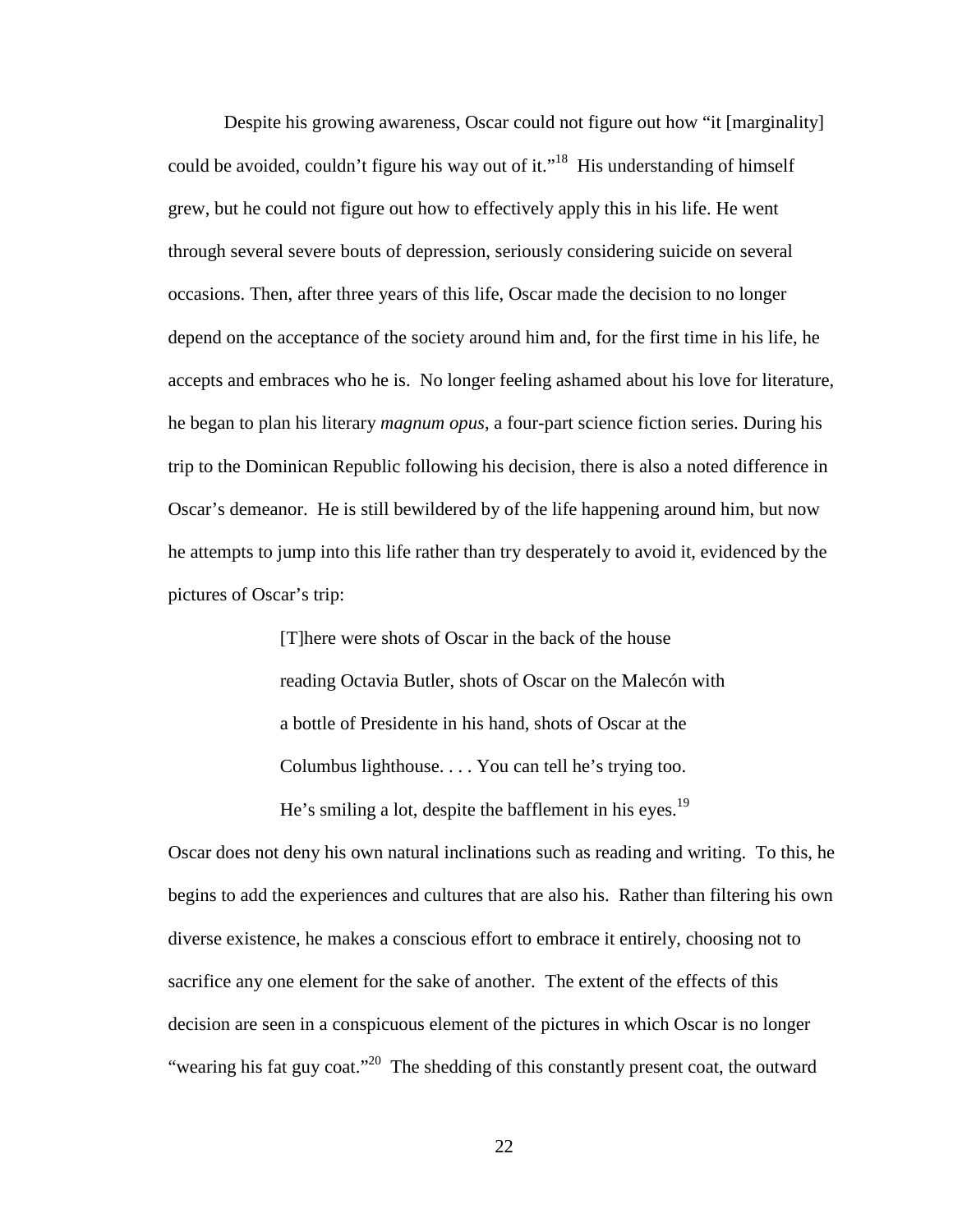manifestation of Oscar's attempts to protect himself, exhibits his increasing comfort with himself. The metaphoric element of Oscar's coat as his protective shell should not be lost, nor his symbolic emergence from it.

Despite these developments in his life, Oscar had yet to confront the greatest source of his misery: his inability to form a meaningful relationship with a woman. In his mid-twenties and still a virgin, he saw never having had a relationship with a woman as the ultimate evidence of his cultural and historical failures. Oscar sees his opportunity to change this when, during the final summer of his life, he meets Ybón Pimentel, a "semiretired puta,"<sup>21</sup> recently arrived in the Dominican Republic from Amsterdam. Seeing his relationship with Ybón as "the start of his *real* life,"<sup>22</sup> Oscar ignores the fact that Ybón is already seeing a captain of the National Police and continues to visit her daily. The events that follow in Oscar's life directly echo events in his family's history. One afternoon, as he is driving Ybón home, Oscar is pulled over by the captain and two of his men. Despite his pleas of innocence, he is dragged from his car, beaten, and driven out into the cane fields. The results are the same as the ones Beli experienced nearly three decades earlier. Oscar, is left with a "[b]roken nose, shattered zygomatic arch, crushed seventh cranial nerve, three of his teeth snapped off at the gum, concussion."<sup>23</sup> As soon as he is physically able to travel, his family puts him on a plane bound for the United States. Just a few months later, Oscar makes what will be his final trip to the Dominican Republic. After successfully avoiding the police for nearly a month, during which time he succeeds in consummating his relationship with Ybón, the captain's men find him and take him outside of the city. After giving Oscar the opportunity to speak his final words, "they [the two men] said, their faces slowly disappearing into the gloom,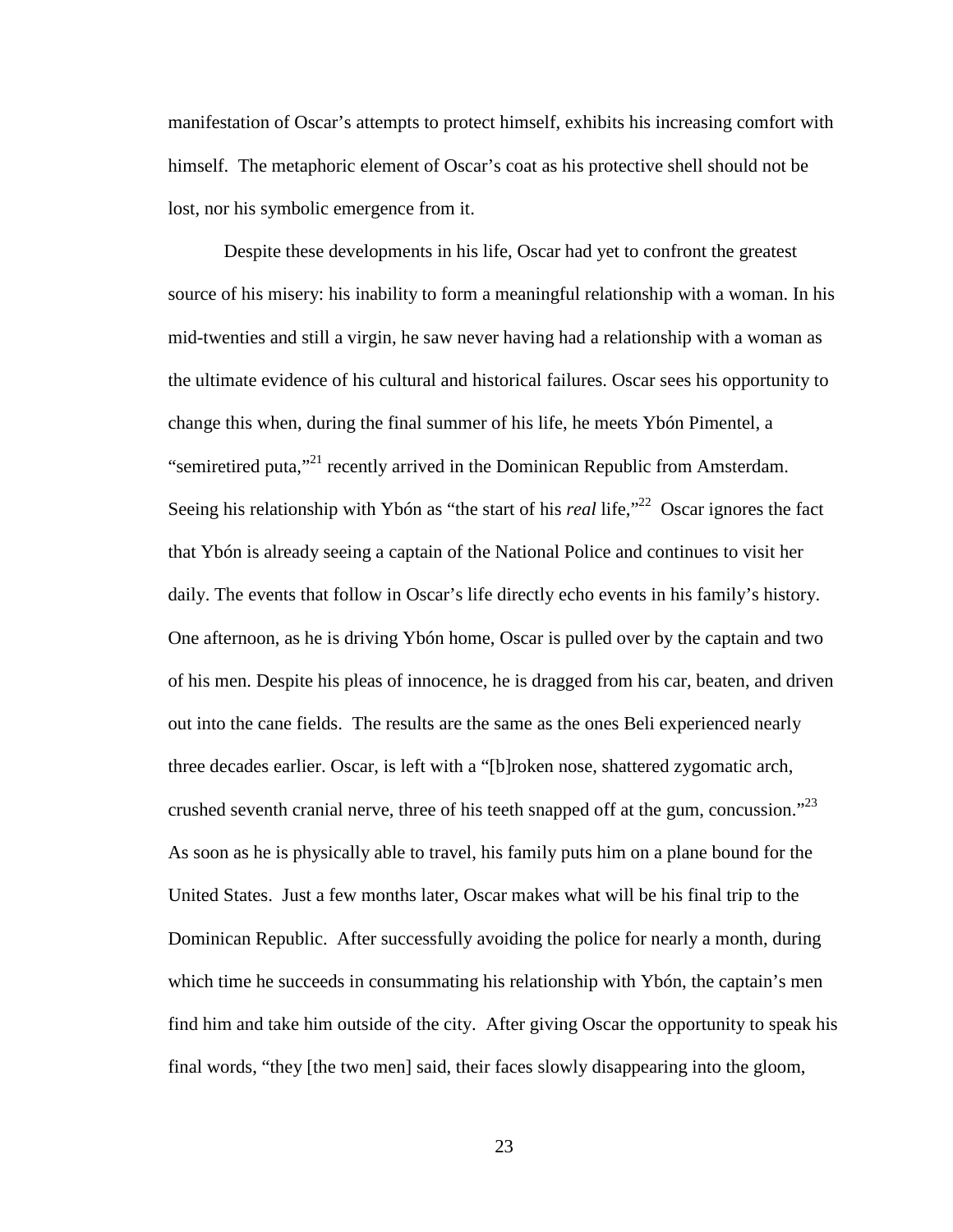Listen, we'll let you live if you tell us what *fuego* means in English. Fire, he blurted, unable to help himself."<sup>24</sup> On the twenty-seventh day of his visit, Oscar is shot and killed in the cane fields of the Dominican Republic.

Oscar's decisions following his return to the United States signal an important point in the history of the Cabral/de Leon family. Rather than deny and try to forget the traumatic events of his life like previous generations of his family would have done, Oscar faces them. The end of Oscar's life repeats earlier events in the history of the Cabral/de Leon family, but unlike those in his family who ran and hid from it, Oscar instead resists cultural forces and refuses to let them dictate his choices. This resistance is the culmination of Oscar's self-awareness. He understands that, while he embodies multiple histories and cultures, he is not completely bound by them. Even though they cost him his life, Oscar's decisions are crucial because they break from the simplistic historical and cultural models he has always felt burdened by. Although he himself will never reap the benefits of his decisions, he has affected future generations of his family just as earlier generations affected him. Those generations will inherit the knowledge that they are not bound by predetermined cultural and historical boundaries, and they will know that they have the freedom to be different.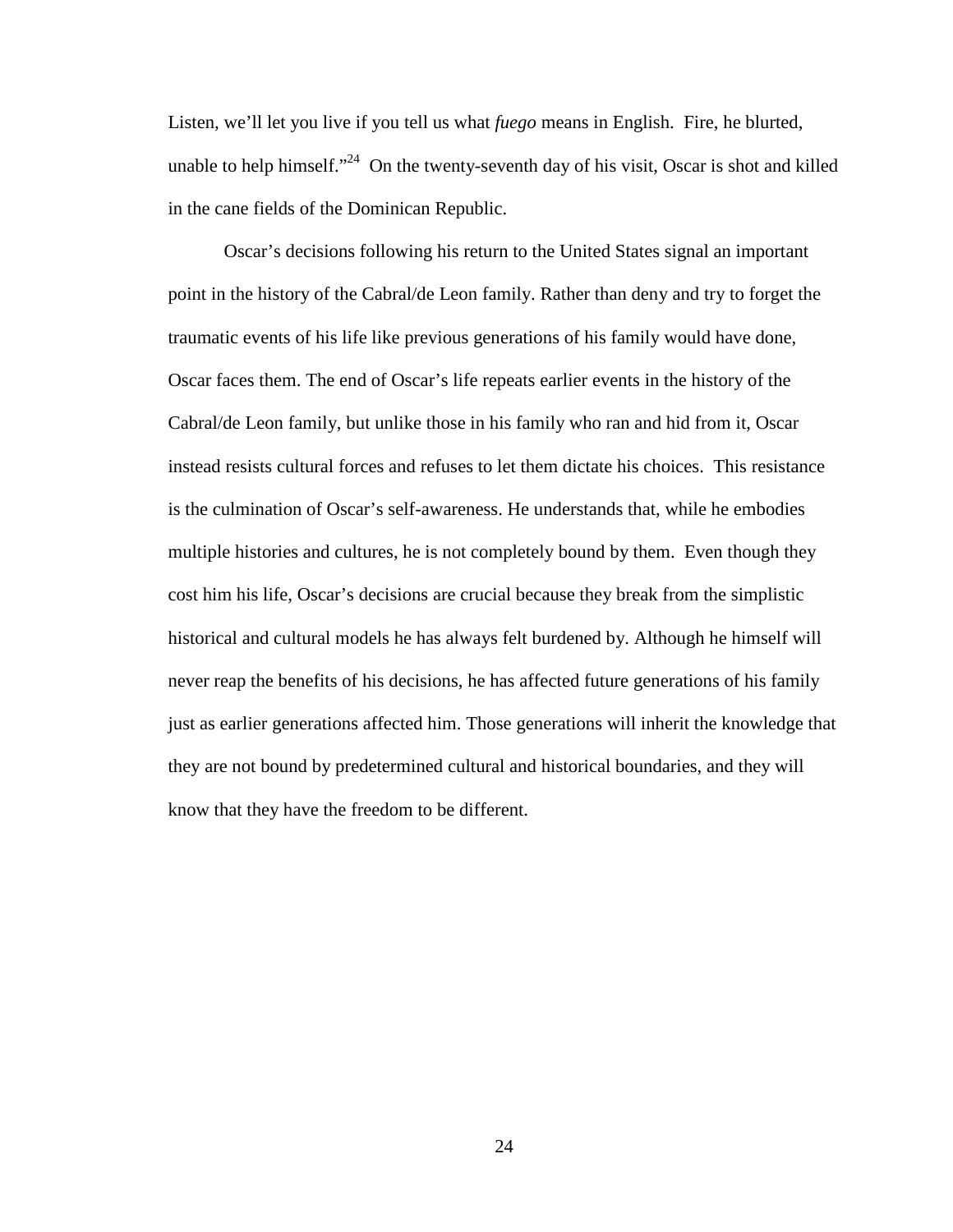*Notes:*

<sup>1</sup> Concannon et. al. 2

 www.themonthly.com.au/junot-Díaz-conversation-ramona-koval-sydney- writersfestival-1093

Ibid.

Díaz 180

 $<sup>5</sup>$  A singer of bachata, a form of music that originated in the Dominican Republic.</sup> Bachata grew greatly in popularity in the 1960s following the death of Trujillo, during whose time in power there existed censorship of all forms of media, including music.  $<sup>6</sup>$  Díaz 11</sup>

 $<sup>7</sup>$  Ibid. 19-20</sup>

Castillo 187

Díaz 31

Ibid.

Lord 102

Ibid.

Ibid.

<sup>14</sup> Ibid. 101

<sup>15</sup> Feminine

Díaz 264

Woodward 51

Díaz 268

Ibid. 274

Ibid.

Pejorative Spanish term meaning whore. Often used in reference to prostitutes.

Díaz 279

Ibid. 301

Ibid. 321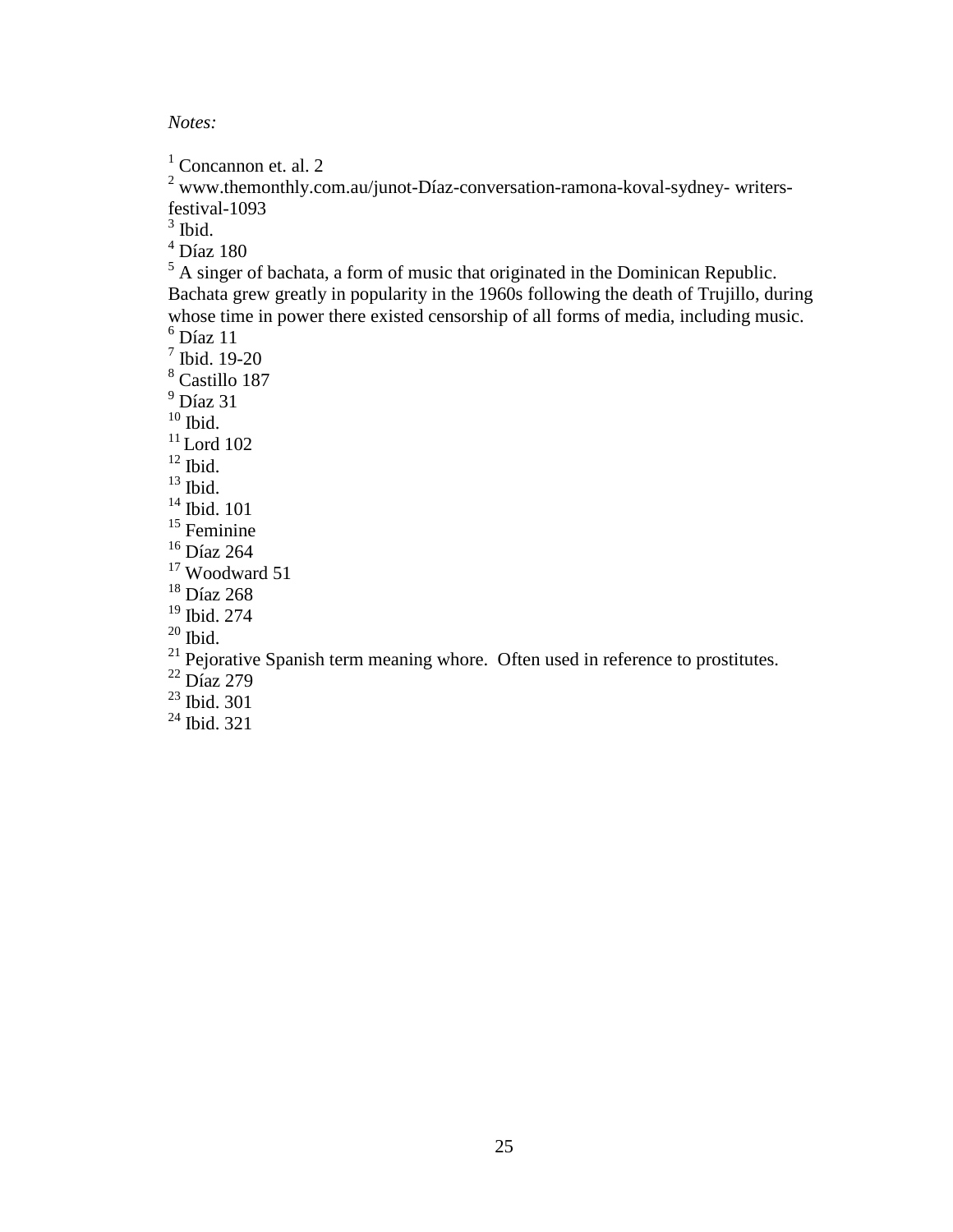#### **CONCLUSION**

 In *The Brief Wondrous Life of Oscar Wao*, Oscar does not discover personal happiness until he accepts himself for who he is. This development is crucial, as this acceptance is impossible for Oscar until he fully understands his complete historical and cultural make-up. He has the option to follow the example of previous generations, as well as that of his peers, and live a simpler life by ignoring his own complexity. However, he recognizes that, in so doing, he compromises his own individuality. In this same way, Hemispheric Studies recognizes that it is impossible for the literature of the United States to be effectively understood and studied until the complexity of its constitution is recognized. Although it is simpler to reduce U.S. American literature to a few basic categories, doing so sacrifices integral historical and cultural elements that have been crucial in its formation. In the same way that Oscar has to come to terms with the historical and cultural contexts out of which he arises in order to completely understand himself as a person, an accurate understanding of U.S. American literature cannot be achieved until its complex historical and cultural constitution is recognized.

 From its revolutionary inception, citizens of the United States understood the importance of creating and developing "an exceptionalist New World history that differed from that of the motherland, England."<sup>1</sup> However, the United States, only recently having declared and won its independence, had not yet established a national history, and therefore had no foundation on which to build a national identity. To compensate for this, many authors looked to the American hemisphere as a whole and made use of what Pisarz-Ramirez refers to as a "usable past." In 1771, Philip Morin Freneau and Henry Hugh Brackenridge co-composed the poem "The Rising Glory of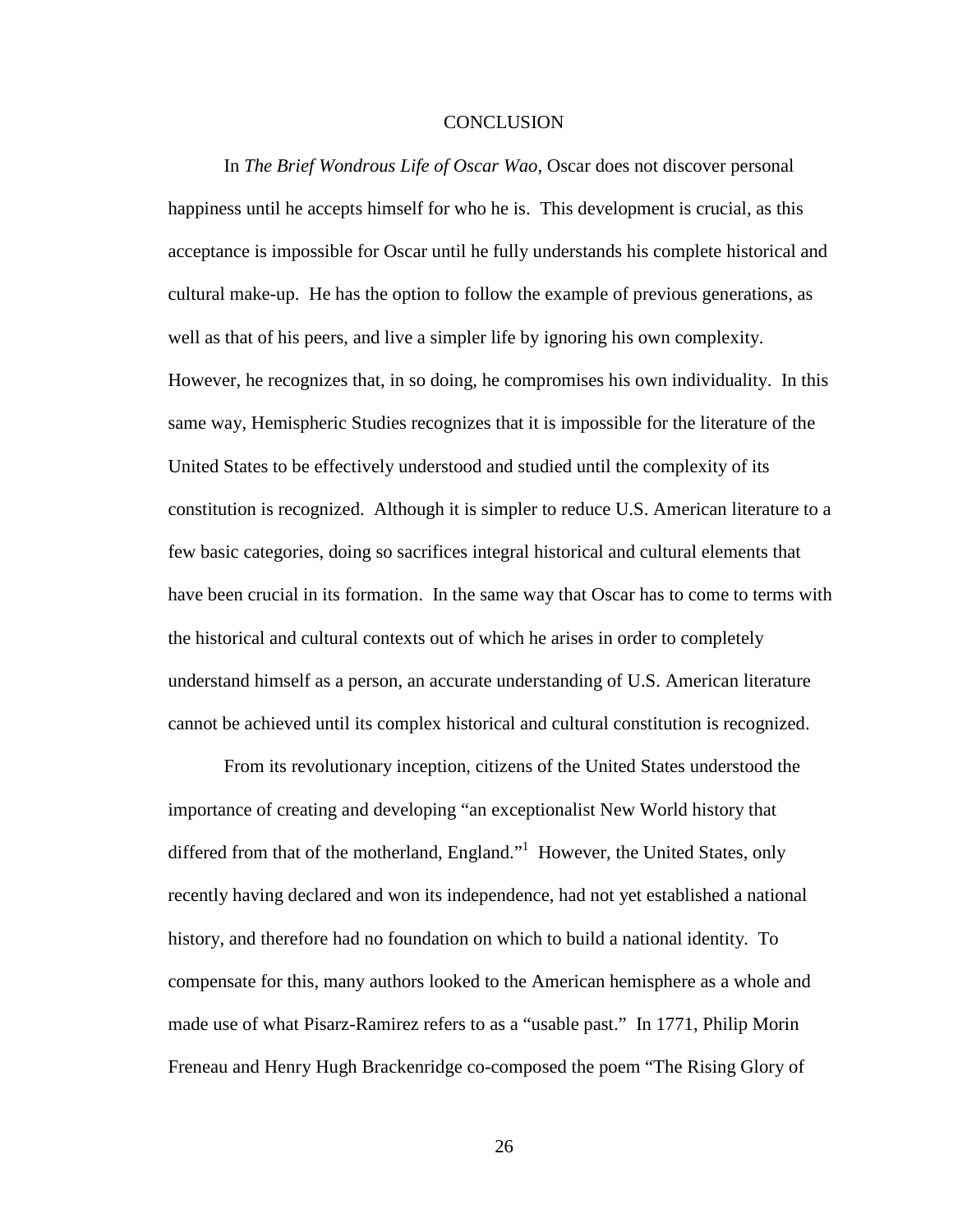America." Fifteen years later, Freneau published an updated and revised version of the poem in which he "creates a line from America's pre-Columbian past to its glorious millennial future."<sup>2</sup> Unlike later attempts to separate from neighboring nations and cultures, early U.S. authors were instead looking to directly include the United States with the rest of the hemisphere and its history in order to establish a national identity.

 It should be noted, however, that while the interconnectedness of the people and cultures of the Americas was recognized during this period, it was done so with less that genuine intentions. Pisarz-Ramirez notes that the purpose for acknowledging this reality was done not to create closeness with the rest of the hemisphere, but to create separation from Europe. This transnationality, then, was ultimately used only as a means by which to create a national identity; once its usefulness was outlived, the "usable past," along with the people and cultures that comprised it, were pushed aside.

 The importance of identifying this historical interpretive selectivity is to reconsider the actual role of the recent "transnational turn." Although the transnational literary history of the United States can be traced back to the nation's beginnings, the current proliferation of transnational studies is often times viewed as new and innovative; it should instead be understood as the continuation of a centuries-long process of investigating the hybridity of U.S. American identity. The purpose of transnational studies is not only to recognize and understand the existence of the cultural hybridity of the United States, but also to acknowledge its historical permanence and indispensability.

Ethnic American literature has always approached the formation of identity from a transnational model. In fact, 19th century African American authors such as Frederick Douglass and W.E.B. DuBois were already speaking in transnational terms when they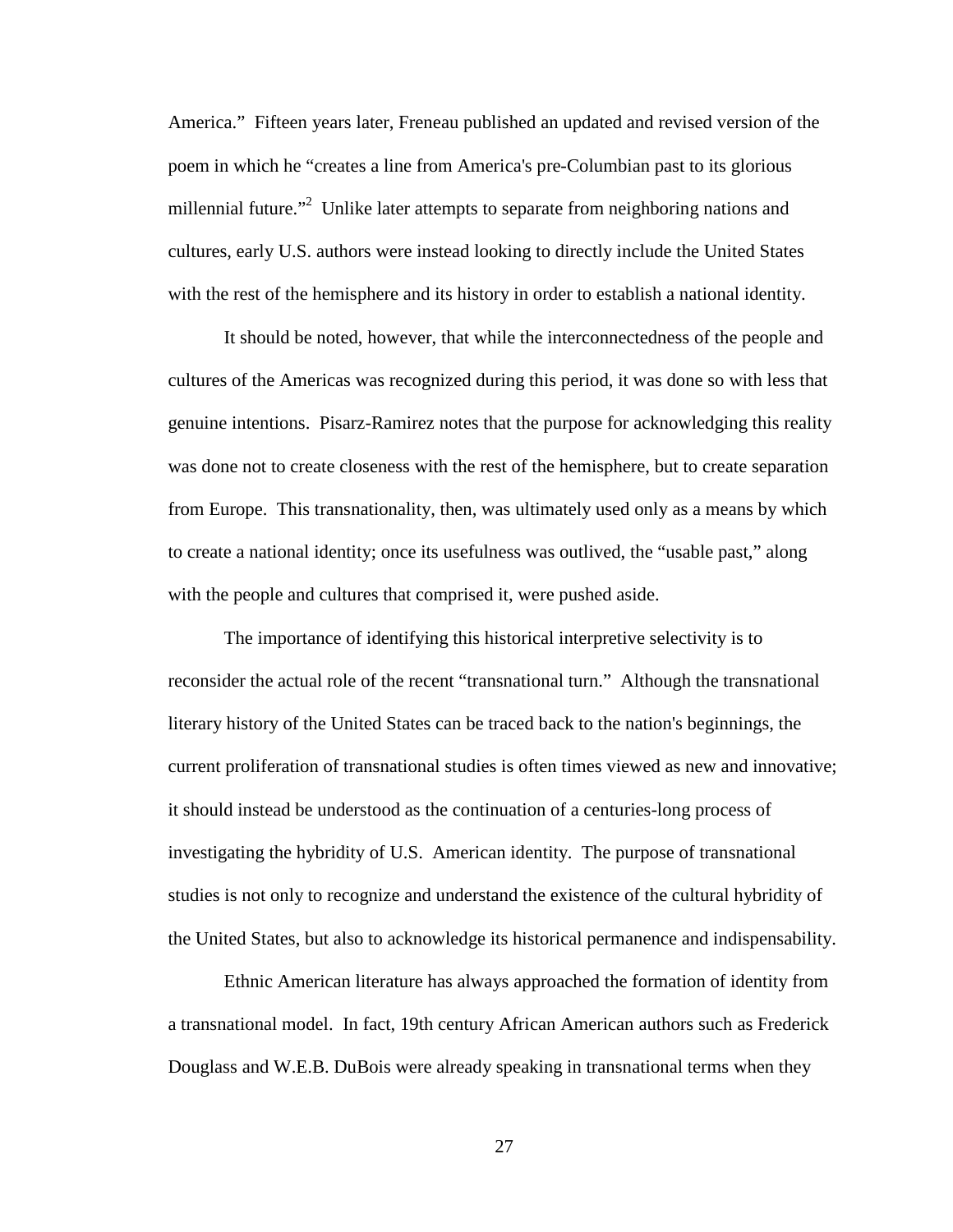wrote of African Americans' links to Africa. Furthermore, as Nicolás Kanelos points out, ". . . U.S. Latina/o literature has been from its origins in the early nineteenth, and still is today, a transnational phenomenon, one that crosses borders physically and/or symbolically."<sup>3</sup> It must be recognized, then, that the works of ethnic authors and scholars over more recent decades, during which they have continued to premise their work on a transnational and comparativist model, does not denote a contemporary trend. In actuality, the application of a non-binary, transnational approach by ethic authors in their works is the continuation of a field of inquiry stretching back more that a century.

The fact that this transnational element has always been inherent in ethnic American literature exemplifies the reality that ethnic American literary studies is the true foundation of the recent transnational turn in literary studies, as the concept of transnationalism has always operated within these literatures, well before its formal creation. In fact, the term itself can be traced as far back as 1916 to writer Randolph Silliman Bourne and his essays "Trans-national America" and "The Jew and Transnational America" in which he specifically presents the idea of American identity being more accurately viewed and understood as an international concept.<sup>4</sup> Of course, even in 1916 the term is actually referent to a concept that dates back to the nineteenth century. As I have noted, the concept of transnationalism has in fact been a crucial area of inquiry for well over a century; its recent prominence is due mainly to the belated acknowledgment of this concept by mainstream academia.

It is clear that the widespread inquiry into transnationalism over recent decades does not denote an idea that has been newly developed. Yet despite the recognition of this transnational element and the consistent engagement with the nation and with U.S.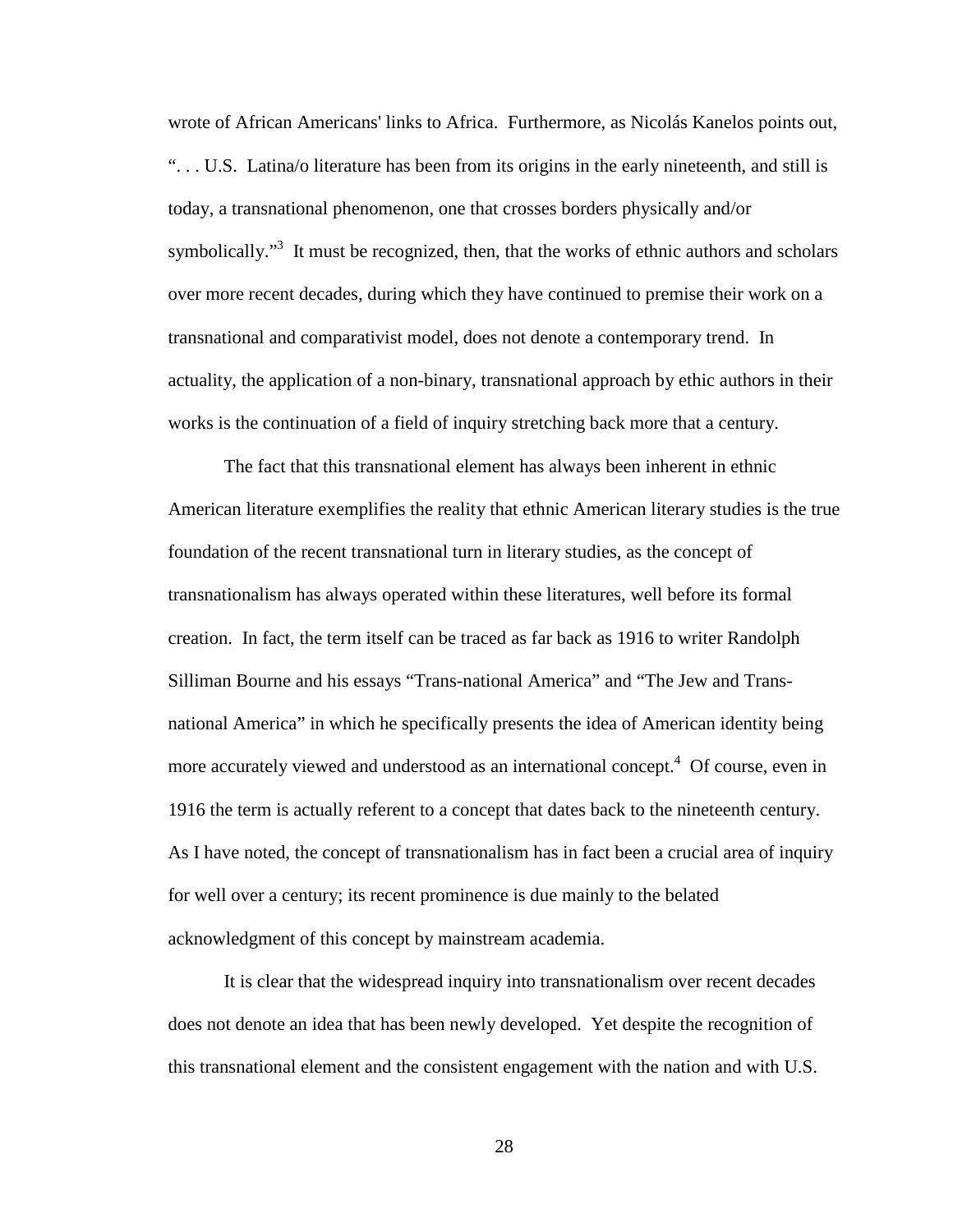nationalism by ethnic authors for over a century, "ethnic" continues to remain a provincial concept. In the introduction to their seminal work *Hemispheric American Studies*, Caroline F. Levander and Robert S. Levine expose this flaw as exemplified in *American Literature: The Makers and the Making*, an anthology edited by Cleanthe Brooks, R.W.B. Lewis, and Robert Penn Warren. Published in 1973, the anthology was undertaken in an attempt to present the history and evolution of literature in the United States. However, although the title of the four-volume anthology suggests that it will present a comprehensive look at American literature and its formative history, the editors' inability to effectively address key problems in their process of categorization becomes quickly evident, as does their failure to form any effective solution to this problem.

 The first two volumes of the work are divided up into three categories covering the colonial period up through the Civil War: "'Before We Were the Land's': Pre-National Literature" (1620-1743), "Emergent National Literature" (1743-1826), and "A National Literature and Romantic Individualism" (1826-1861). While these sections provide samples of writings from these periods with the intention of showing the history and formation of the early literature of the United States, there is the conspicuous absence of writers of any ethnicity other than White. However, during this period there were undeniably important works by Black authors such as Phyllis Wheatley, Olaudah Equinao, and Frederick Douglas, as well as many recorded works of the Native American people. Not only were these works known in their present time, they remain influential to this day. Understanding that such works are too important to completely ignore, Brooks, Lewis, and Warren added a subcategory at the end of their second volume titled "Literature of the Non-Literary World." This final conciliatory section provides a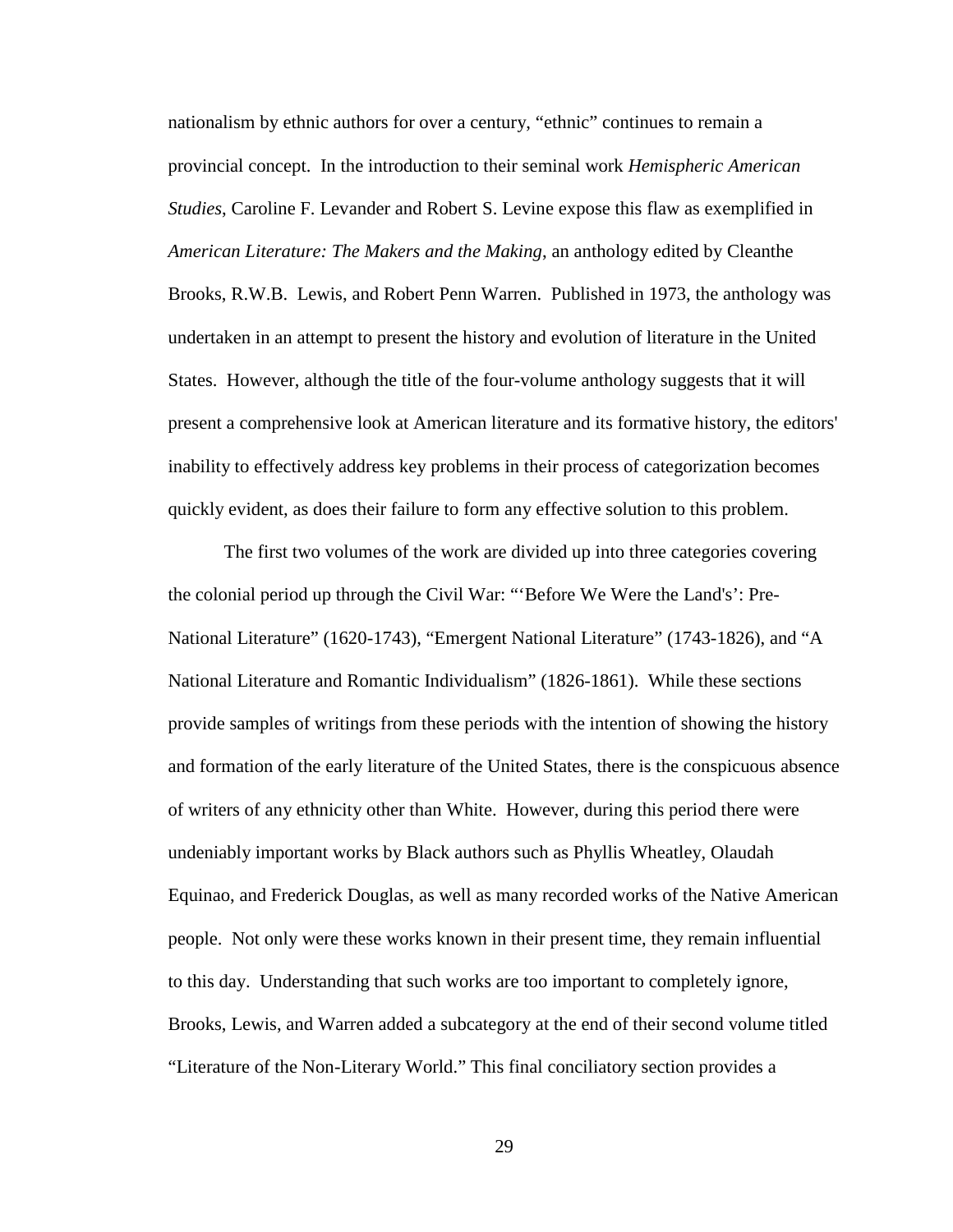collection of authors of "supposedly nonliterary and non-national African American and Native American writers."<sup>5</sup> The title, which Levander and Levine correctly point out is in and of itself oxymoronic, is free of any specific time frame, evidence of what this subcategory actually contains: literary works from authors who do not fit neatly into any predetermined categories of history or culture. Race also becomes an important element that further complicates the attempts at categorization. Levander and Levine say of race that it "emerged as an ancillary but not irrelevant excess within an anthology that sought to present seamless connections among race, nation, and literature." Race, representative of the variety of cultural backgrounds within the United States, presented another obstacle to the formation of a homogenous national identity.

 Brooks, Lewis, and Warren's approach is theoretically a promising one, but it depends on the application of blanket descriptions to entire bodies of work. This proves insufficient when applied to a subject as varied and complex as the literature of the United States and consistently fails to do the literature justice. Moreover, it has also been used in the United States as a tool by which a nation-based teleology has been applied;<sup>6</sup> the concept of the nation, then, is viewed as an influential precursor to the literature it produces. In this manner, the literature produced within the United States is understood as reflective of the nation that produced it and subsequently works toward the goal of establishing a uniform national identity. The effect of this has been the consistent categorization of entire bodies of literature into corresponding nations of origin. This makes literature much easier to categorize, but it is a deficient approach as it ignores key elements of originality, uniqueness, and individuality; in the United States, it fails to recognize the true complexity of the national identity. While Brooks, Lewis, and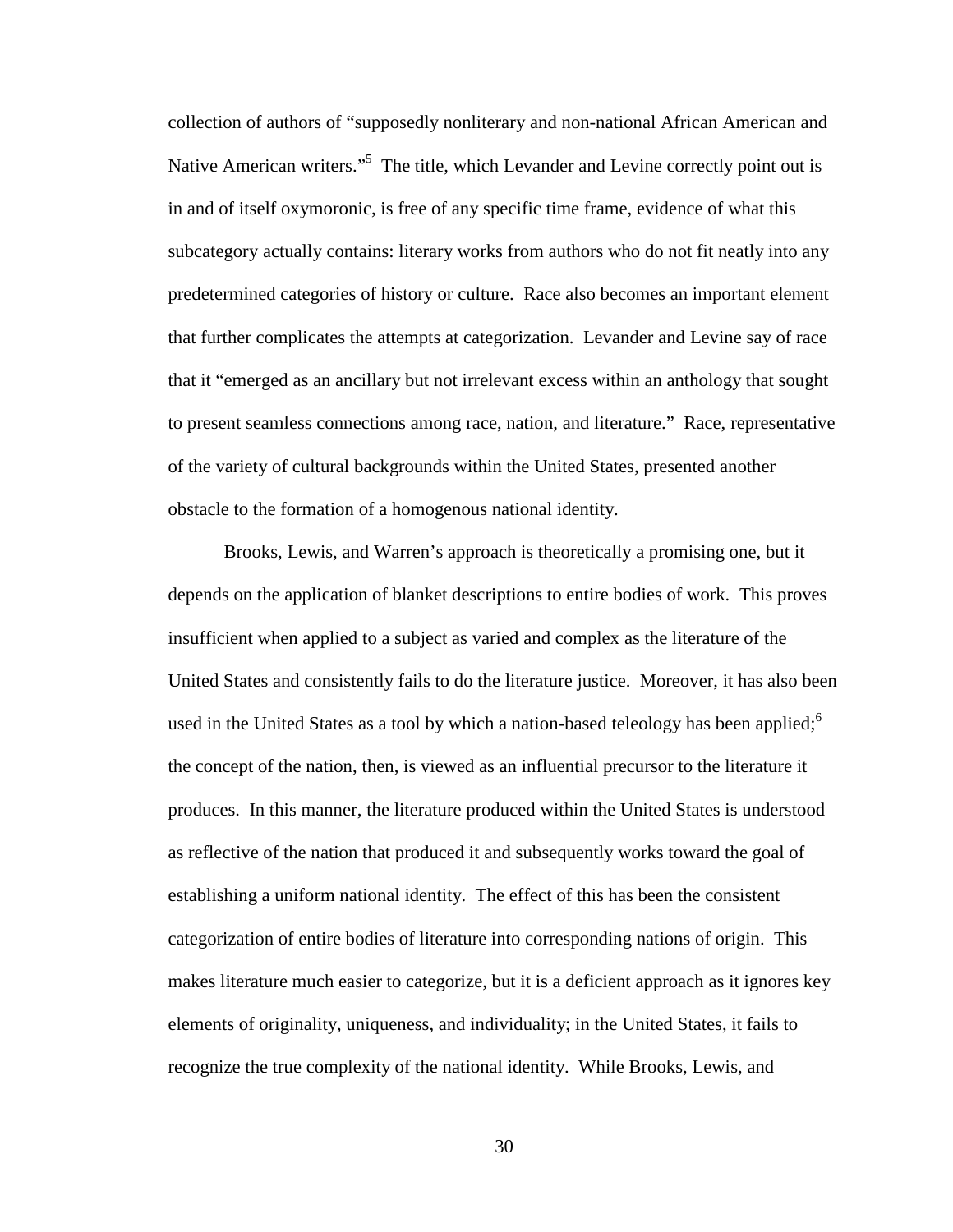Warren's response to the complication does simplify the process of understanding the literature of the United States, it leads to an incomplete and exclusionary history. A look at United States' literary history reveals the inextricable relationship between the U.S. and transnationalism, and the reality that transnationalism has been an element of U.S. American literature, and therefore the national identity, since the nation's inception.

Variations from the standard guidelines set for categorization make the process more difficult and have therefore been largely ignored. An effective reassessment of U.S. American literature, then, requires the reviewing of United States' literature in a process that not only acknowledges the gaps in that history, but that also reinstates what has been ignored. As Eric J. Sundquist points out,

> Any reconstruction of American literature depends not just on acknowledging the importance and place of neglected authors but on reconceptualizing the extent of textuality, the cultural and historical integuments that bind any work irrevocably to a time, a geography, and an array of social and aesthetic practices.<sup>7</sup>

By not appropriately appreciating the contributions of authors like Junot Díaz who are not easily identified with the more commonly accepted view of the culture and identity of the United States, an entire essential portion of the history is ignored, as are its effects.

 Exposing the error in the approach present in *American Literature: The Makers and the Making* is not done with the intent of singling out one work as the sole bearer of fault. Published in 1973, this anthology is by no means the first, or only, to commit this error; it does, however, serve as an accurate representation of the faulty yet commonly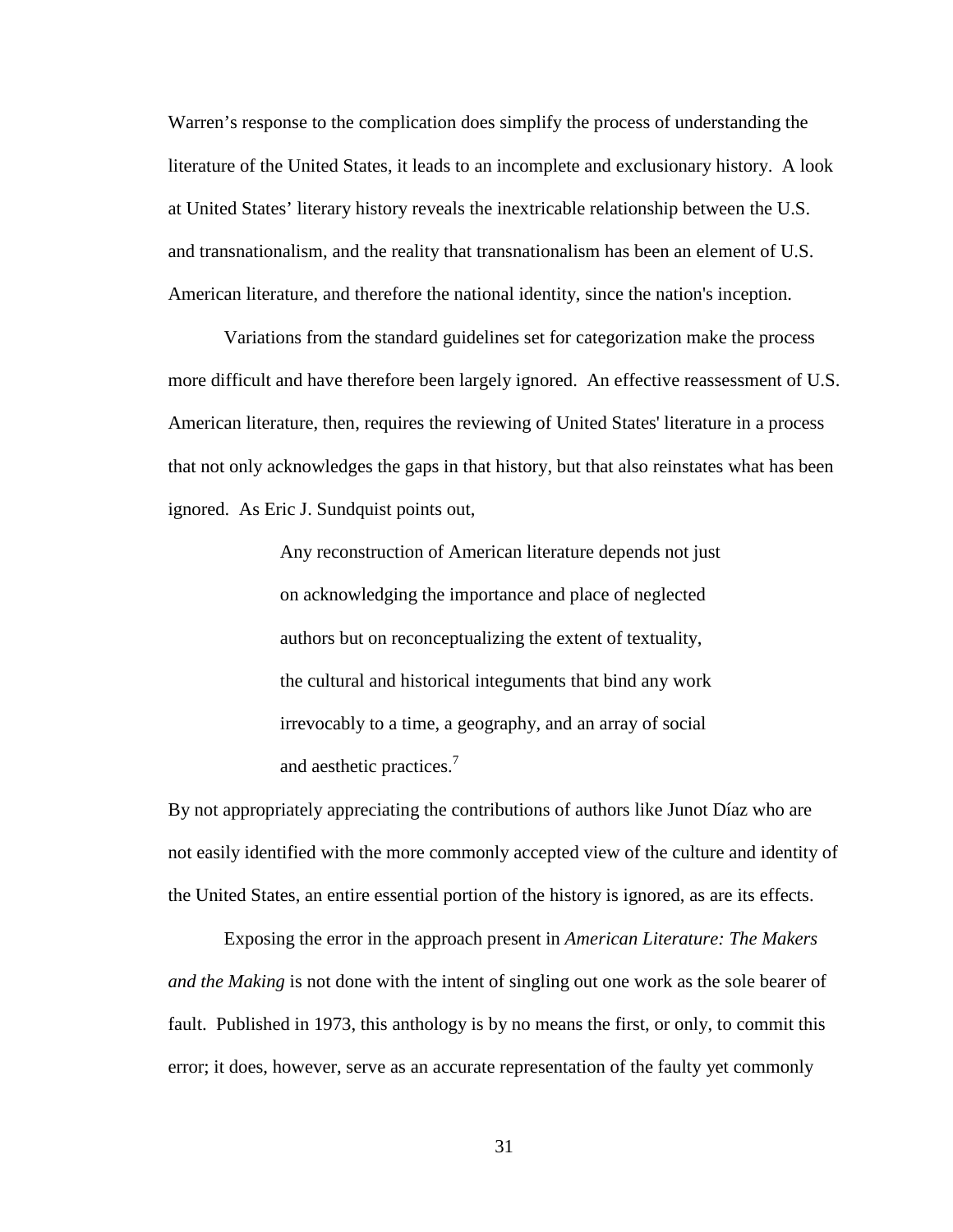accepted attempts at grasping the complexity and diversity of United States' literature. The ideology that drives this approach to understanding what exactly is the literature of the United States is one that still influences the attempts to understand contemporary literature. While this interpretation of transnational literature has been more openly questioned in recent decades, it remains widely accepted as a manner of academic study.

 More importantly, it must be understood that the purpose of highlighting this flaw is not to question whether or not these authors deserve to be acknowledged; at least in this regard, the recent "transnational turn" in literary studies is an attempt to be more inclusive. However, while it is agreed that such authors cannot be ignored, the question still remains as to exactly how these authors should be addressed and to what extent. Attempts at addressing this question have not led to the creation of one category for of the United States but have instead resulted in the creation of new subcategories. Because of this, previously exempted authors have gained a certain level of marginal inclusion, while previously formed categories are allowed to remain essentially intact. This accentuates the confusion that still exists regarding how these authors should be approached and exactly what role they play within the larger context and discussion of the nation.

Because of these detrimental elements, Díaz immediately enters the literary realm as yet another author who calls into question the validity and accuracy of predetermined categories. Despite the Pulitzer Prize he was awarded, He is still placed into some subcategory of United States' literature, labeled as perhaps a Latin American, or a Dominican American, author. While this does allow for Díaz to be included in the discussion of United States' literature, it fails to fully acknowledge the importance of his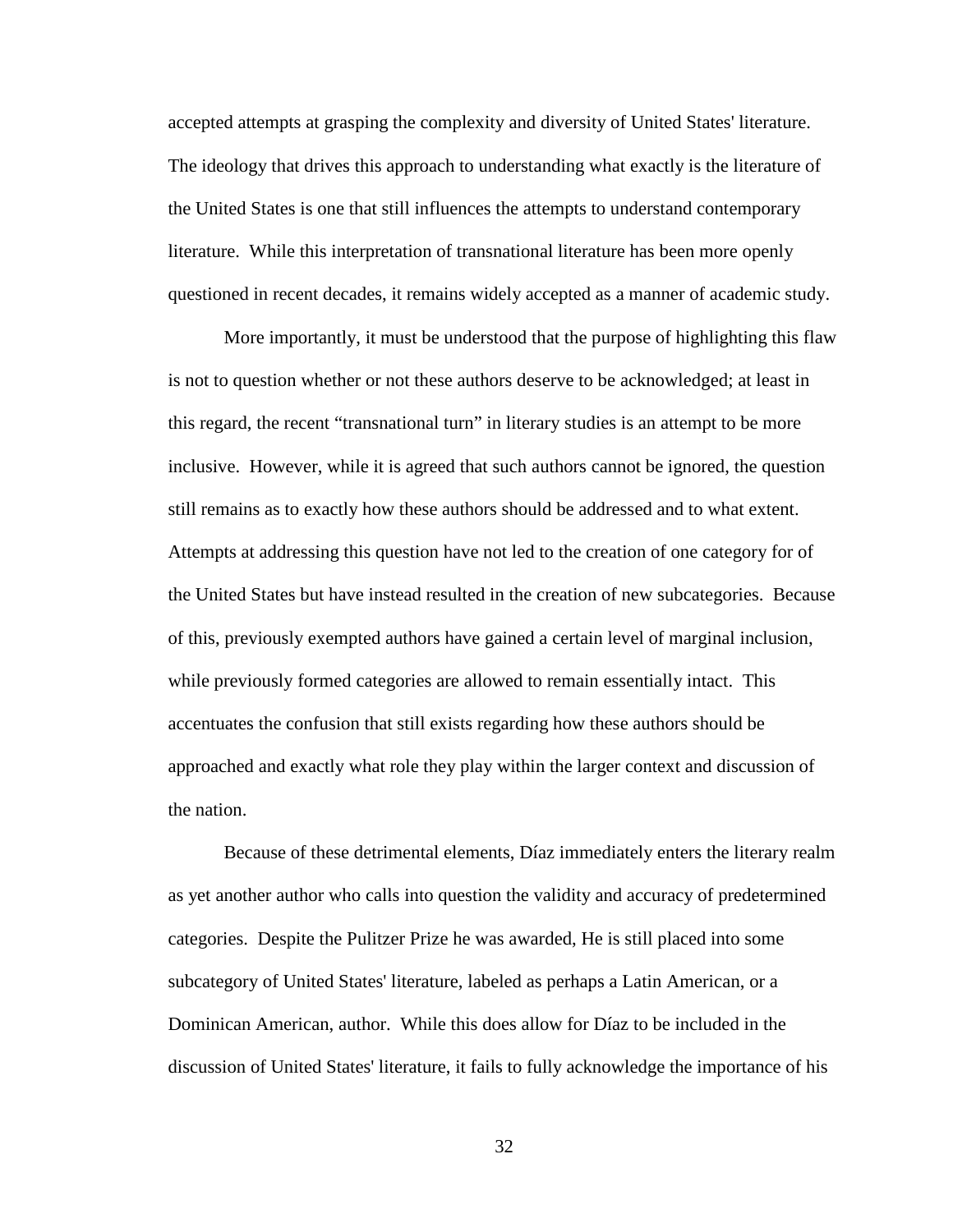works. Effectively understanding the value of Díaz's writings allows for appreciating not only the true literary importance, but also forces the reconsideration of the manner in which literature is approached and understood as a cultural element within the United States.

In *The Brief Wondrous Life of Oscar Wao,* an understanding of Oscar's progression and historical importance reflects the approach proposed by transnational studies as a new manner by which literature should be studied. Oscar is not the culmination of a history; rather, he is the result of the Cabral/de Leon's previous generations, and a catalyst for the generations that will follow. Just as Oscar must grasp the vastness of his own cultural and historical make-up in order to understand himself, so too must the true breadth of literature in the United States be reassessed in order to comprehend its full cultural and historical implications. Through this process is found the acknowledgement, rather than the continued avoidance, of the gaps in our history. Recognizing what has previously been disregarded in these gaps leads to a fuller understanding of the literary elements that have led to the present and a clearer understanding of the directions in which it can go. Levander and Levine point out that accepting the reality of these cultural implications "complicates questions of the national, and thus raises rather than resolves interpretive problems" (Levander and Levine 9), noting that Hemispheric Studies do not propose a new set of standards and definitions that should be strictly adhered to; doing so would undermine the goal which this approach sets out to achieve. Rather than simply redirecting a continuously narrow understanding of literature, Hemispheric Studies aim to encourage literature to be viewed in a wider scope. This process can lead not only to more accurate answers to pre-existent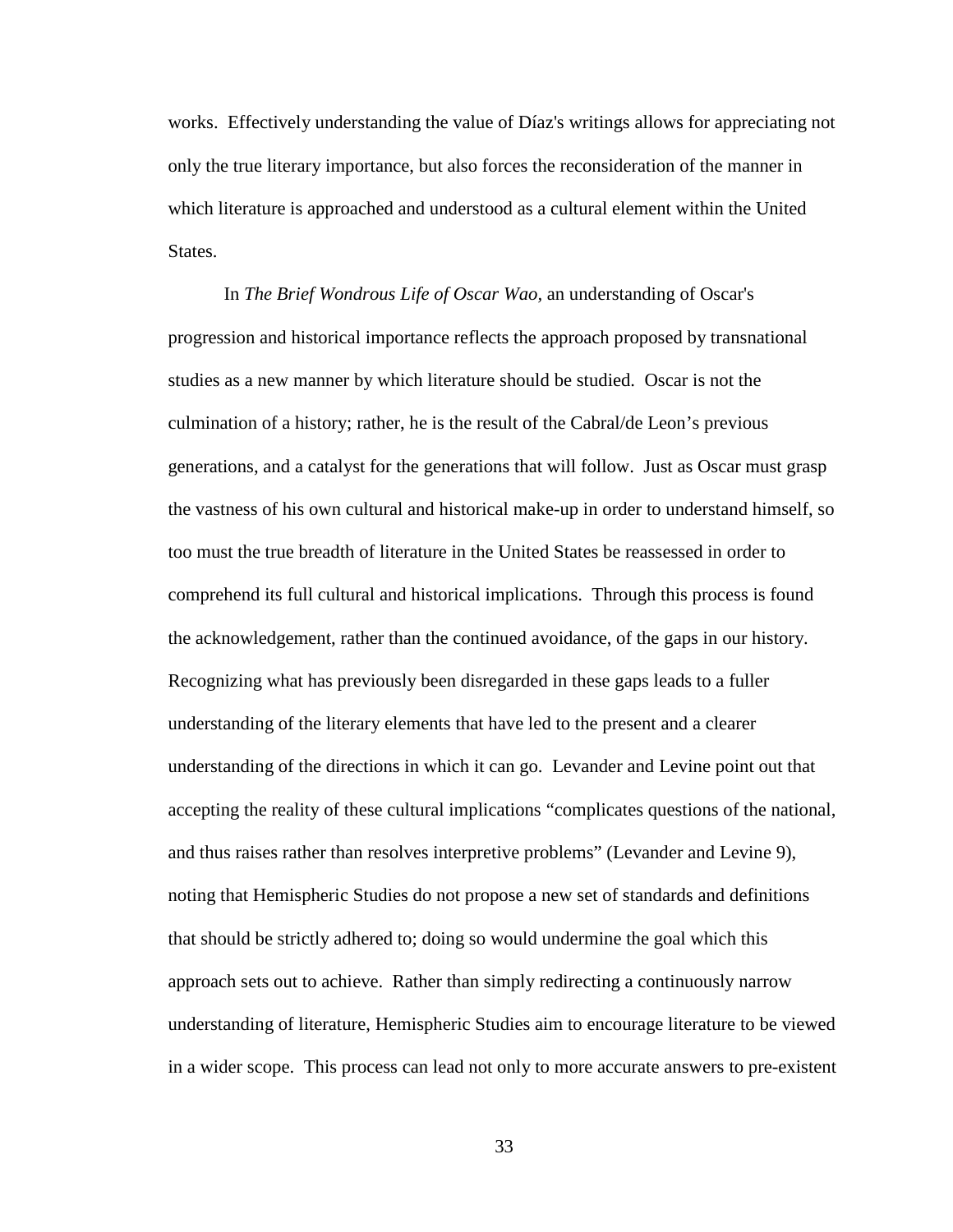questions, but also to the examination of crucial but previously unacknowledged elements of our own literary and national history.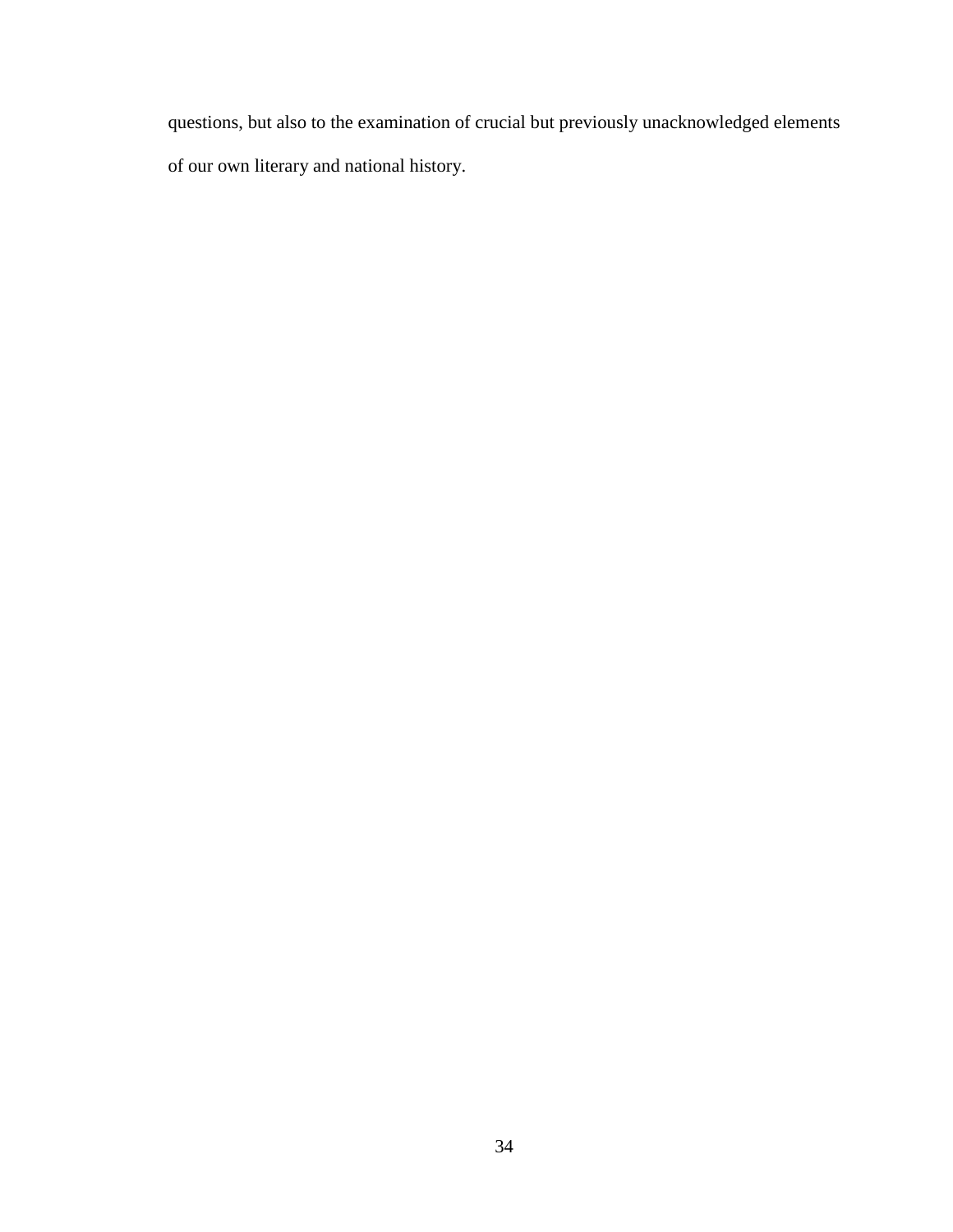*Notes:*

<sup>1</sup> Pisarz-Ramirez 99<br>
<sup>2</sup> Ibid.<br>
<sup>3</sup> Kanellos 43<br>
<sup>4</sup> Comcannon et. al. 3<br>
<sup>5</sup> Levander and Levine 1<br>
<sup>6</sup> Ibid.<br>
<sup>7</sup> Sunquist 20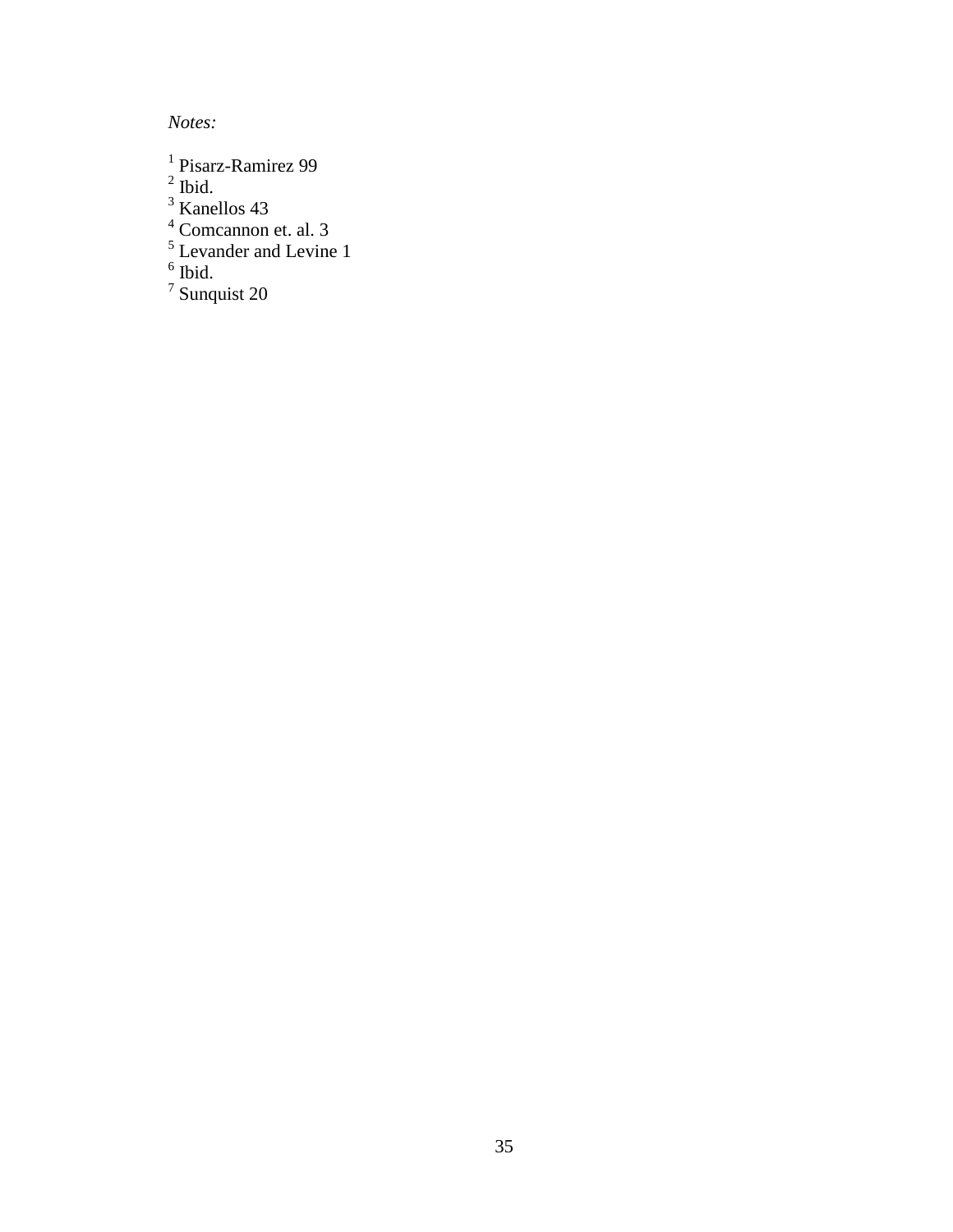#### APPENDIX

#### HISTORY IN *THE BRIEF WONDROUS*

#### *LIFE OF OSCAR WAO*

It is undeniable that, among other accurate descriptions, *The Brief Wondrous Life of Oscar Wao* is a work of historical fiction. Abelard Cabral, Hypatía Belicia de Leon *née* Cabral and Oscar de Leon are all directly affected by the real historical events in the narrative. As such, a clear understanding of the history on which the novel is based helps in understanding the importance and impact of that history on the characters. This history, which illustrates the deeply rooted relationship between the United States and the Dominican Republic, plays a key role in understanding the immediate and long-term effects of the dealings between the two nations and the influential role it played in the formative history of the Cabral/de Leon family. The importance of having to describe this portion of U.S. history should not be lost. The fact that the United States' heavy involvement and influence in Dominican affairs, specifically its direct role in the establishment and continued support of recognized dictator Rafael Leonidas Trujillo, is not common knowledge in the United States, is evidence of the intentional creation of historical gaps and the difficulty faced when trying to recover forgotten, lost, or silenced history. Just as important as this period is the era that followed as it exemplifies the continuous effects of history. After the death of Trujillo, Joaquin Balaguer, a known disciple of Trujillo, would go on to serve five non-consecutive terms as President of the Dominican Republic over more that three decades. Balaguer's years in office, a direct result of the Trujillo dictatorship, saw many of the same corrupt government tactics. Just as during Trujillo's dictatorship, this period created a fragmented historical narrative.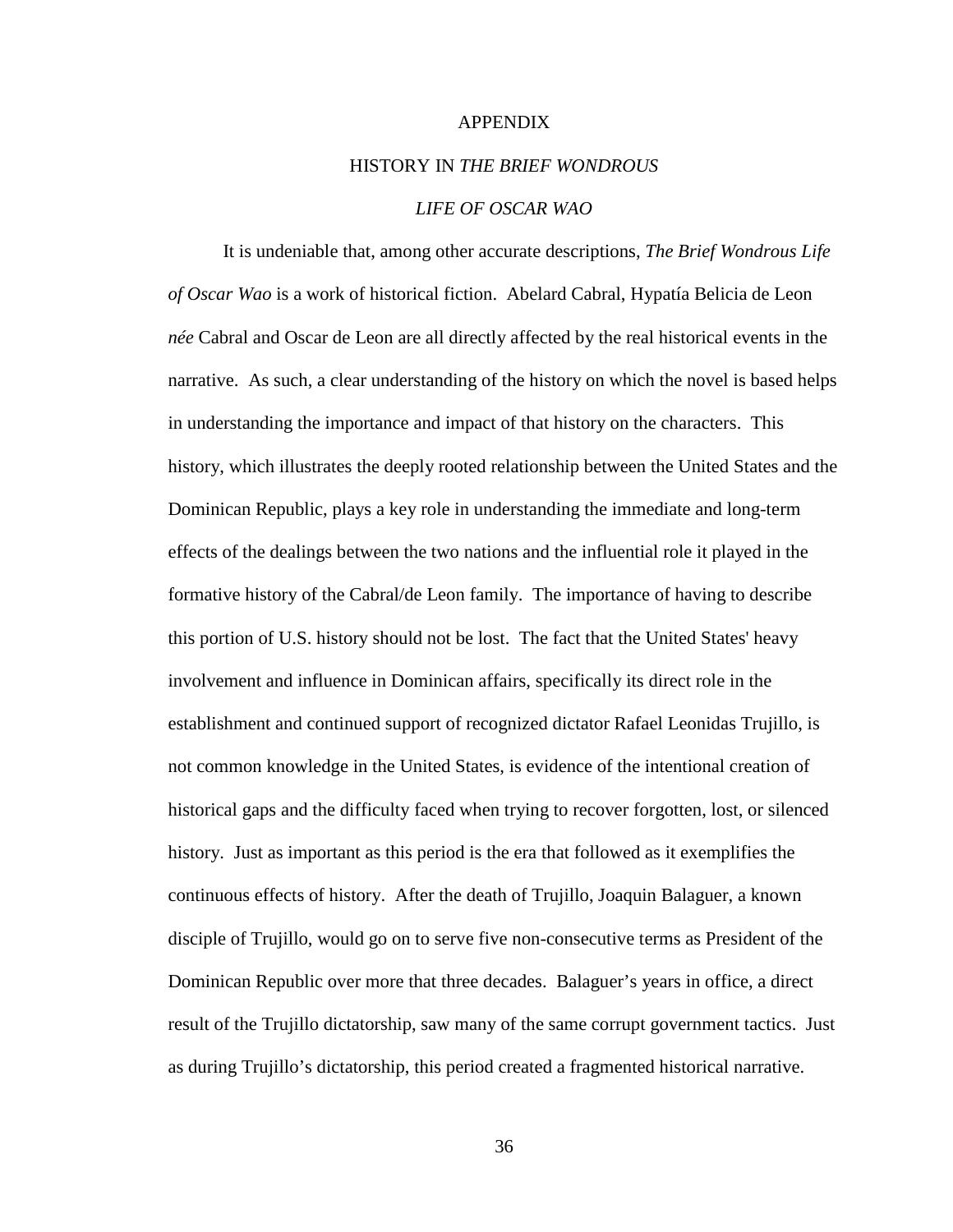This is especially revelatory because, as Lord recognizes, "nations, like individuals, have a past and cannot escape having a view of the past."<sup>1</sup> As is exemplified in the novel through Oscar de Leon, it is left to future generations to try to piece together the incomplete history they have inherited, a phenomenon of rediscovering history mirrored by the nations themselves.

#### U.S./Dominican Shared History and The Trujillo Era: 1905-1961

 In March 1905 the United States intervened in Dominican political affairs with the specific intention of addressing the island nation's inability to effectively handle its national debt. This debt, which was owed to the United States as well as several European nations, was seen by the U.S. government as particularly dangerous as it opened up the possibility of European intervention in the Caribbean, and therefore in the Americas. In order to counter the possibility of growing European influence in the region while simultaneously increasing its own, the U.S., with the approval of the Dominican government, stepped in and began to directly oversee the handling of these debts. While this proved to be an effective solution to the debt problem, it also established a precedent for U.S. intervention in all Dominican affairs.

 The following years saw the further intertwining of U.S. and Dominican history and the increase of U.S. influence in Dominican politics. In 1906, Ramon Caceres came to power in the Dominican Republic, followed by a 5-year period that saw an unusually stable political climate in the island nation. However, Caceres' assassination in 1911 caused "anarchy [to] return with extraordinary rapidity."<sup>2</sup> A year later, in September 1912, President William Howard Taft ordered a military-backed U.S. intervention; this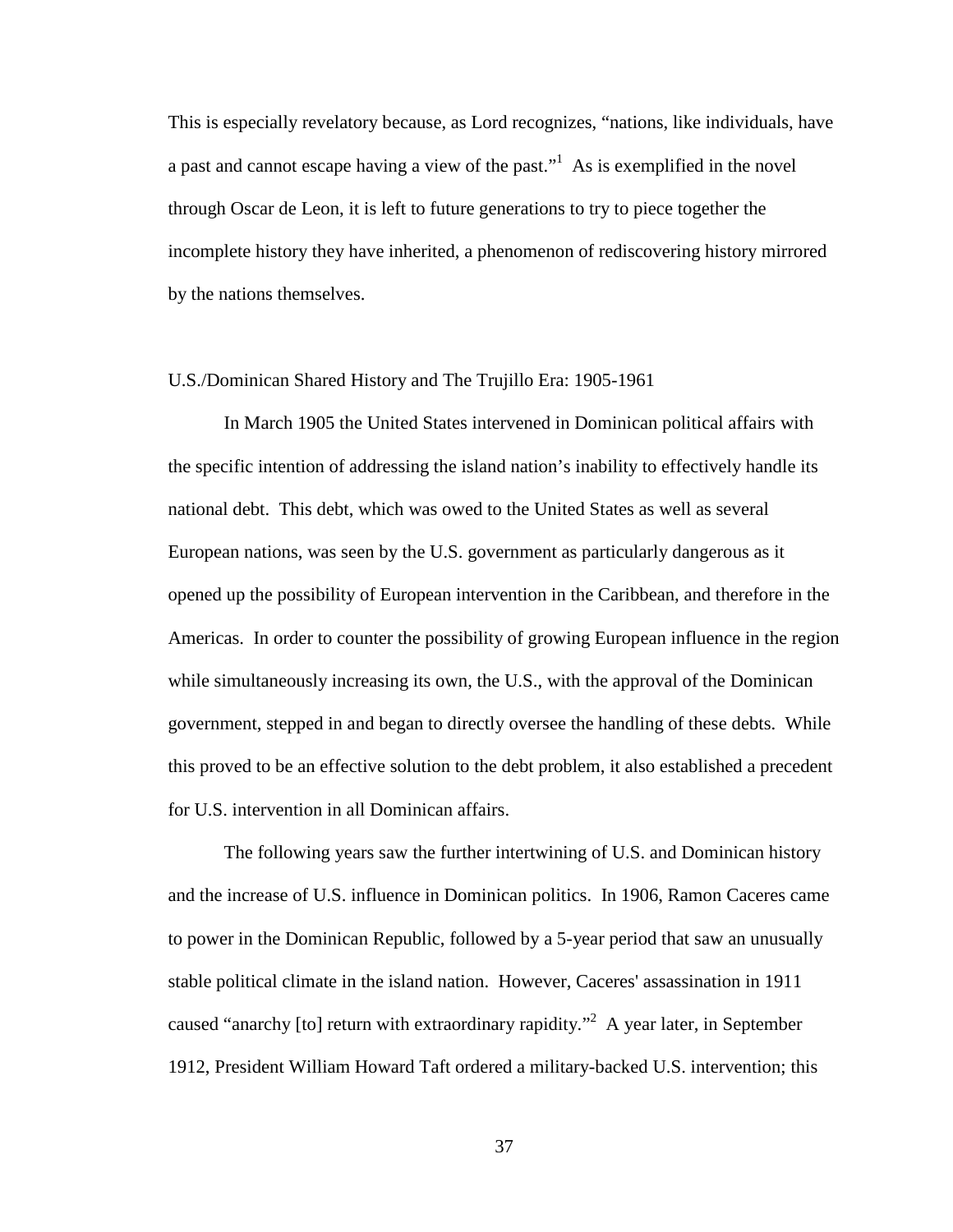led to the U.S.' assumption of several duties including, among others, the supervision of elections and the auditing of Dominican government spending in order to ensure the ability to repay national debts. Despite U.S. intervention, whose involvement up to this point had been as supporter of the Dominican government, 1915 saw several outbreaks of rebellion on the island. No longer feeling that this indirect approach was effective, the United States issued a formal proclamation of occupation on November 29, 1916.<sup>3</sup>

 It is during this period of U.S. occupation that Rafael Leonidas Trujillo entered the political scene in the Dominican Republic. Always ambitious, he saw this as the opportunity to free himself from the anonymity of work on a sugar plantation and enter the mainstream of Dominican political and social life. In 1918, Trujillo joined the National Police, then the equivalent of the Army. On December 19 of that year he wrote a letter to Colonel C.F. Williams, the U.S. American Commander of the Dominican National Guard, in which he requested a position in the National Guard. Within a month his request was granted and on January 11, 1919 he formally signed his oath of office as Second Lieutenant in the National Guard.<sup>4</sup>

 The manner in which Trujillo entered into Dominican politics, as well as why he did this, exemplifies the understanding the Dominican people had of the co-dependence between the United States and their own nation. In the political climate of the time, it was generally understood that "the Army was the traditional road to power and glory in Spanish-American nations."<sup>5</sup> Military power was the rule, and in this environment, political rule was the United States. Trujillo had no intention of taking part in the politics or affairs of the United States; his desire to become involved and find favor with the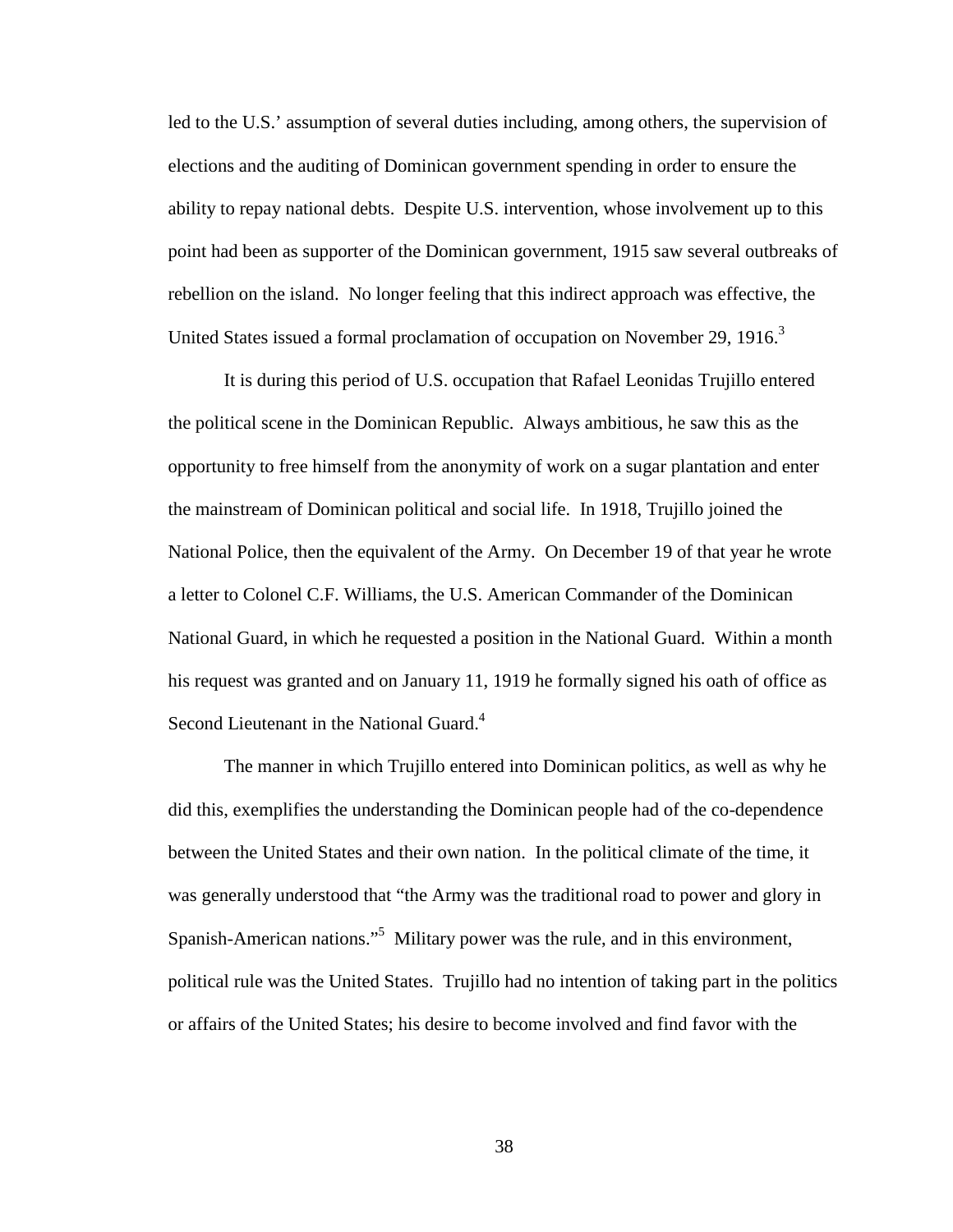occupying forces was done with the understanding that it was through them that he could most effectively advance his Dominican political career.

 While the following eight years under U.S. occupation saw increased stability in the Dominican Republic, resentment against the occupants steadily grew. The United States began to make plans to leave the island in 1922, and after supervising an election that saw Horacio Vasquez elected president, the evacuation of the island was completed on September 18, 1924. However, the official departure from the island did not end U.S. involvement in Dominican politics. Over the following years, the U.S. continued to make regular visits to the island in order to remain influential, albeit in a much more peripheral manner, in the politics of the Dominican Republic. However, despite the democratic election process that took place at the time of the U.S. departure, it remained understood that those who had gained military power during the occupation would remain at a distinct advantage. This included Rafael Trujillo.

 The following six years saw a the rise of Trujillo through the political ranks, a process that culminated on May 17, 1928 with Trujillo's appointment as the Chief of the National Army. Over the following years, his military power continued to increase, although he continued to remain outwardly loyal to President Vasquez. Unfortunately for Vasquez, this feigned loyalty ended in 1930 when the island's Trujillo-led military forces forced Vasquez out of office. Following the rebellion and subsequent overthrow of the government, Trujillo stepped in. He did not, however, simply take office. An election was held in May of that year, in which Trujillo received 99% of the vote. On August 16, 1930, Trujillo was officially sworn in as President of the Dominican Republic. This signaled the beginning of the dictatorial Trujillo Era that would continue for more than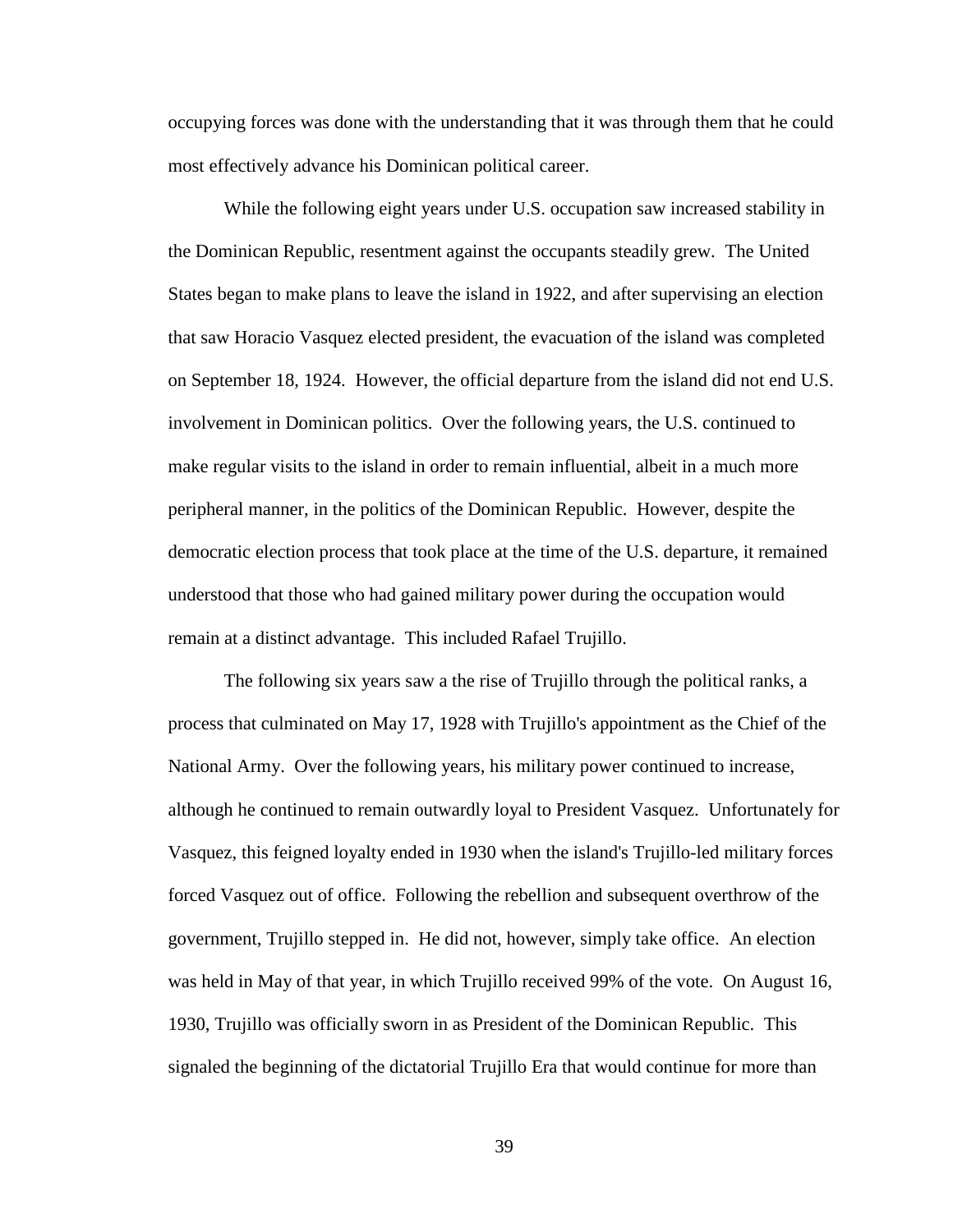three decades. As Diaz notes, Trujillo is "[f]amous for changing ALL THE NAMES of ALL THE LANDMARKS in the Dominican Republic to honor himself… Tellingly, the national slogan was 'Dios y Trujillo.'"<sup>6,7</sup> For the following 31 years, Trujillo's rule would remain absolute.

 It must be noted that from its inception, the United States saw Trujillo's usurpation of power as a hostile takeover. A report from the United States' Department of State issued on May 19, 1930 acknowledges this:

> [T]here is every reason to believe that... the intimidation of the followers of the opposition had already been so great prior to the day of the elections that none was needed, and it would seem that none was practiced, on the day of the elections, in order to keep them away.<sup>8</sup>

Given the perceived history of U.S. opposition to dictatorships, it would be assumed that following the events of 1930, the U.S. would cut ties with Trujillo and openly declare its opposition to both him and his government. In actuality, the U.S. did no such thing. To the contrary, it continued to maintain and further develop their involvement in Dominican politics and their relationship with Trujillo. This is due in large part to Trujillo's own actions. While he ruled the Dominican Republic mercilessly, he actively pursued good standing with the United States, recognizing that it was of extreme advantage to develop a close relationship with them.

Despite knowledge of Trujillo's usurpation of power and the corrupt manner in which he ruled, the U.S. continued to develop close ties with the Dominican Republic as the island nation remained a key geopolitical locus in the region; the U.S. understood that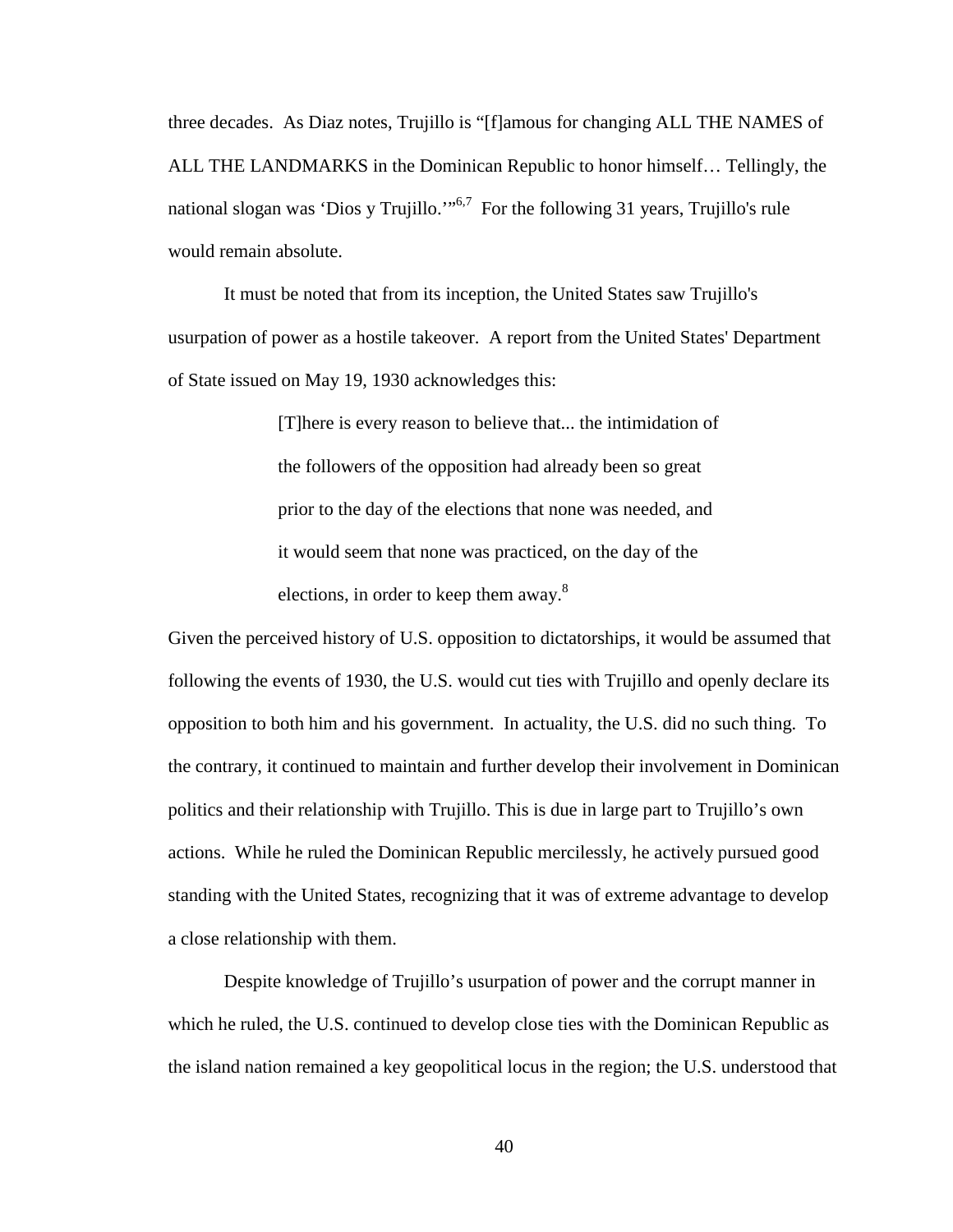maintaining good relations with the Dominican Republic would allow for the use of the island as a jumping off point for other political activities in the region. Maintaining this political relationship remained mutually beneficial:

> Fully cognizant of the power of the United States in the Caribbean and of its strategic interest in maintaining stability and in preventing a foreign power from establishing a beachhead in the area, Trujillo constantly strove to impress upon the United States his friendship… and his opposition to non-American influences. In return, the United States money, arms, and moral support, during almost the entire span of the Trujillo era, helped maintain the Dominican regime.<sup>9</sup>

By 1937, the United States had not only disregarded the manner in which Trujillo had come to power, but in fact viewed him, in the words of the House Foreign Affairs Committee, as "a builder greater than all the Spanish conquistadors together."<sup>10</sup> Despite a general dislike for the recognized corruption of Trujillo's government, "[T]he undemocratic nature of his regime could be overlooked in favor of its more positive features,"<sup>11</sup> mainly his ability and willingness to support U.S. interests in the Caribbean as well as abroad. $12$ 

 Although the full details of the atrocities committed during the Trujillo Era were not immediately widely disseminated in full detail, there was knowledge of them. The thirty-one years of the Trujillo regime were marked by all the worst that could be expected of a dictatorship, including, but not limited to: genocide, focused mainly on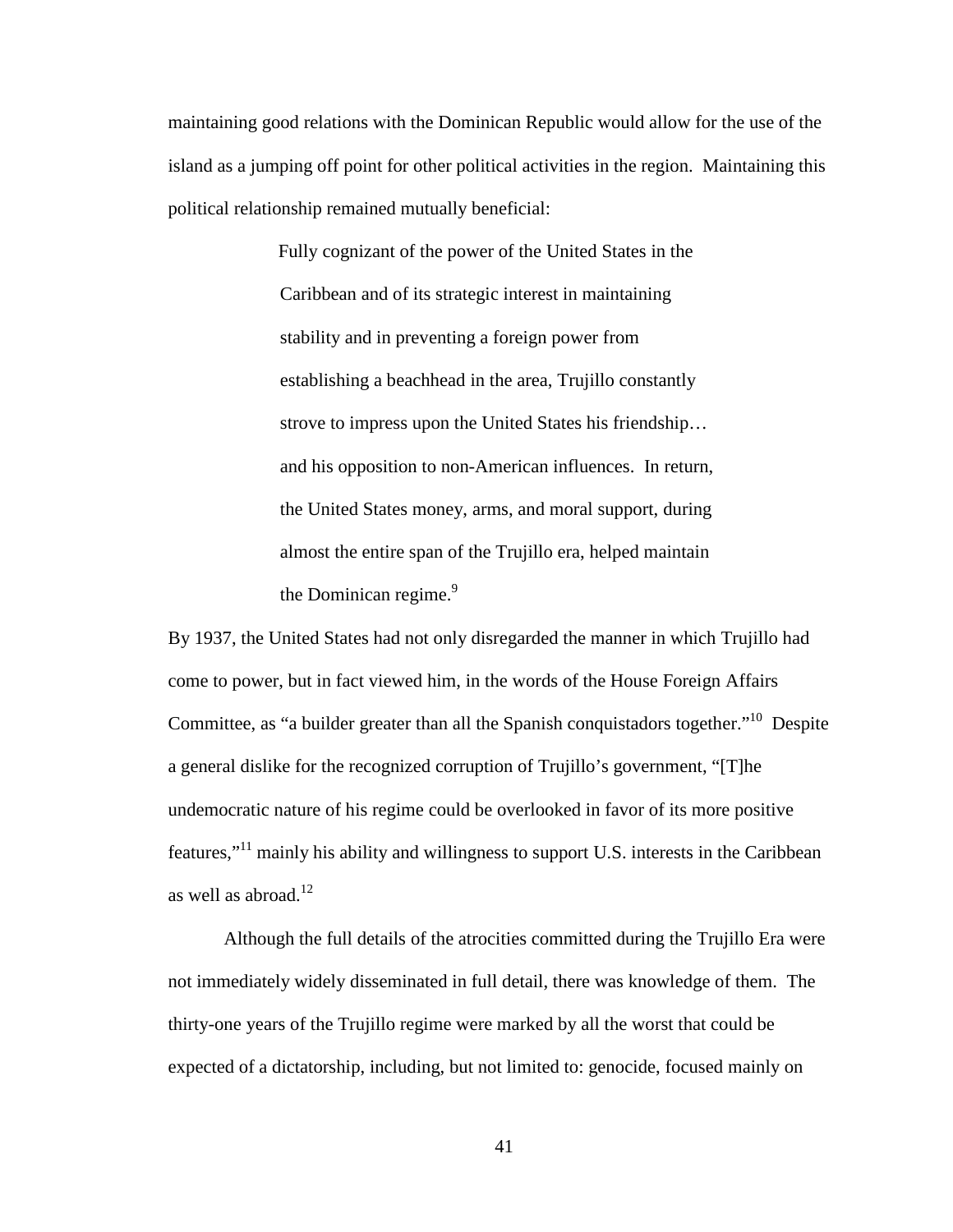Trujillo's own brand of prejudice, *antihaitianismo*<sup>13</sup>; persons being tried without due process, if they were tried at all; the establishment of a kleptocracy, as evidenced by the several monopolies Trujillo controlled during his rule and the over 100 Trujillo-owned companies he left behind after his assassination<sup>14</sup>; and the completely uninhibited rape of countless women by Trujillo himself— it was well known during the dictatorship that there were spies throughout the island whose sole job was to find women for Trujillo.

For its part, the United States was not ignorant of the severe misuse of power taking place on the island, yet did not exhibit any decisive disapproval. Again, contrary to what contemporary interpretations of U.S. history may suggest regarding the treatment of dictatorial regimes, the United States continued to support Trujillo. Perhaps the most disturbing example of this occurred in 1938. The previous year, under false pretenses, Trujillo ordered an attack along the Dominican/Haitian border, during which more than 12,000 civilian Haitians were massacred. Upon learning of this, rather than openly disapproving of these actions, the United States' reaction was instead to mediate a peaceful agreement between the Dominican Republic and Haiti in Washington D.C. Following the signing of the agreement, in which both nations agreed to no further retaliation, "Congress hastened to grant Trujillo a 'congratulatory vote' for the 'triumph' attained in that agreement."<sup>15</sup> Despite knowledge of the corruption and terror with which Trujillo operated, the U.S. remained benevolently neutral.<sup>16</sup>

This treatment of Trujillo and his actions went unchanged for the following decades. It was not until 1959 that the relationship between the two nations began to crumble. It is no coincidence that this change in attitude coincides with Fidel Castro's successful revolution in Cuba, marking a turn towards communism in the region. After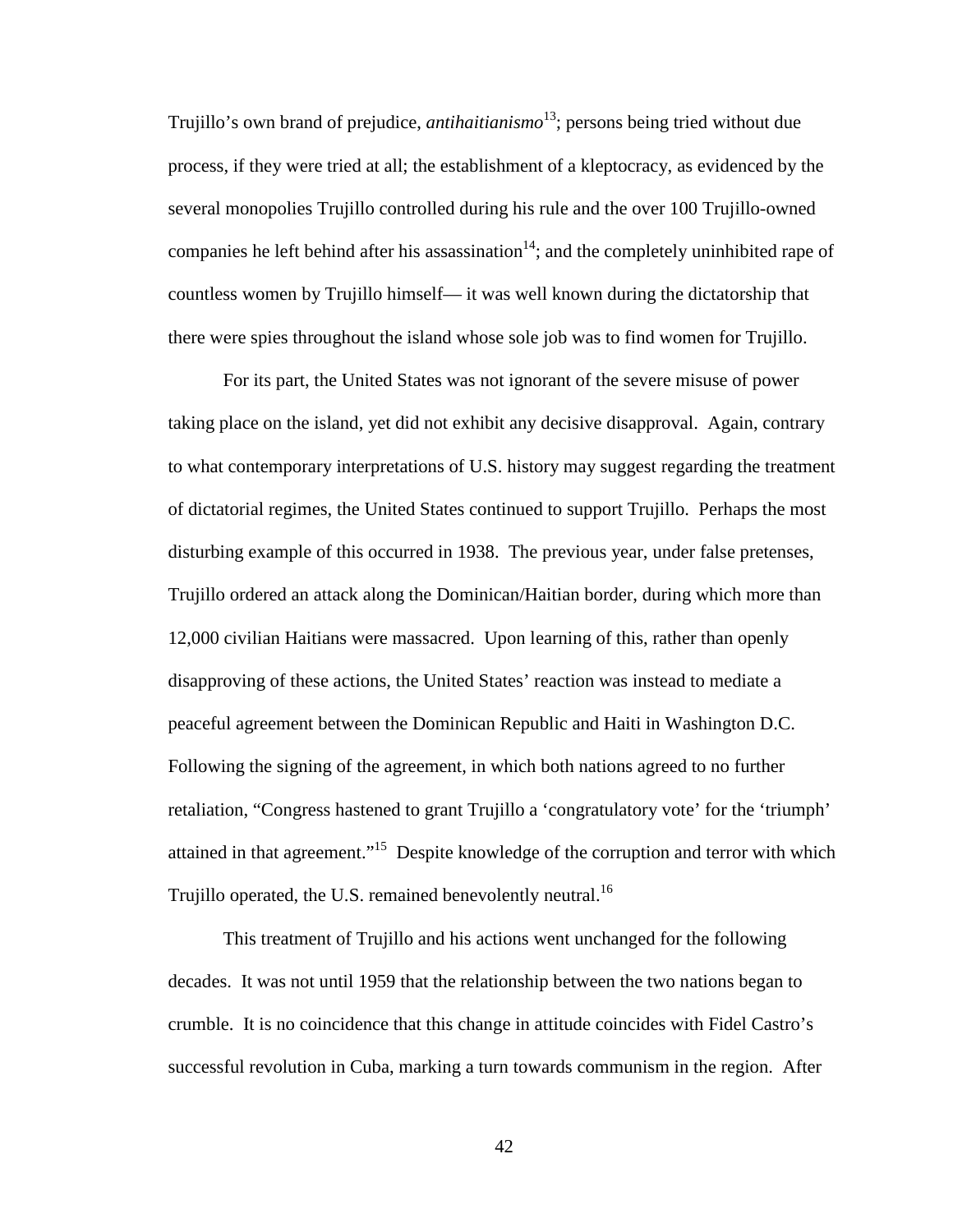decades of support, the United States' Department of State suddenly saw Trujillo as "an embarrassment, an awkward inheritance from an earlier time, now lingering too long and imperiling the future and unwittingly preparing the way for Castroism.<sup> $17$ </sup> No longer viewing the relationship as beneficial, the United States began to progressively cut ties with the Trujillo government. Trujillo reacted in kind. Soon after the United States made its feelings known, Trujillo began an anti-American campaign, openly criticizing the United States. By 1960, recognizing the complete falling out between the Dominican Republic and the United States, Trujillo began attempting to create alliances elsewhere, including with Cuba and the U.S.S.R. For the U.S., however, the focus in the Caribbean had shifted from the Dominican Republic to Cuba; Castro had become the primary preoccupation in the region, while Trujillo had been reduced to no more than a regional distraction.<sup>18</sup> For the United States, the relationship had ceased to be mutually beneficial. Both nations, then, had turned elsewhere for support and aid in advancing their intentions. By the time of Trujillo's assassination in 1961, the relationship between the United States and the Dominican Republic had completely ended.

#### Aftermath of the Trujillo Era

Although the environment did change following the death of Trujillo, it did not begin a completely different era. While life in the Dominican Republic did see general improvement, many of these changes were positive only by comparison to the conditions during the Trujillo Era. Trujillo's assassination opened the door for the political career of Joaquin Balaguer, referred to by many Dominicans, including Díaz, as "the Demon Balaguer." Having been involved in Dominican politics since 1930, Balaguer was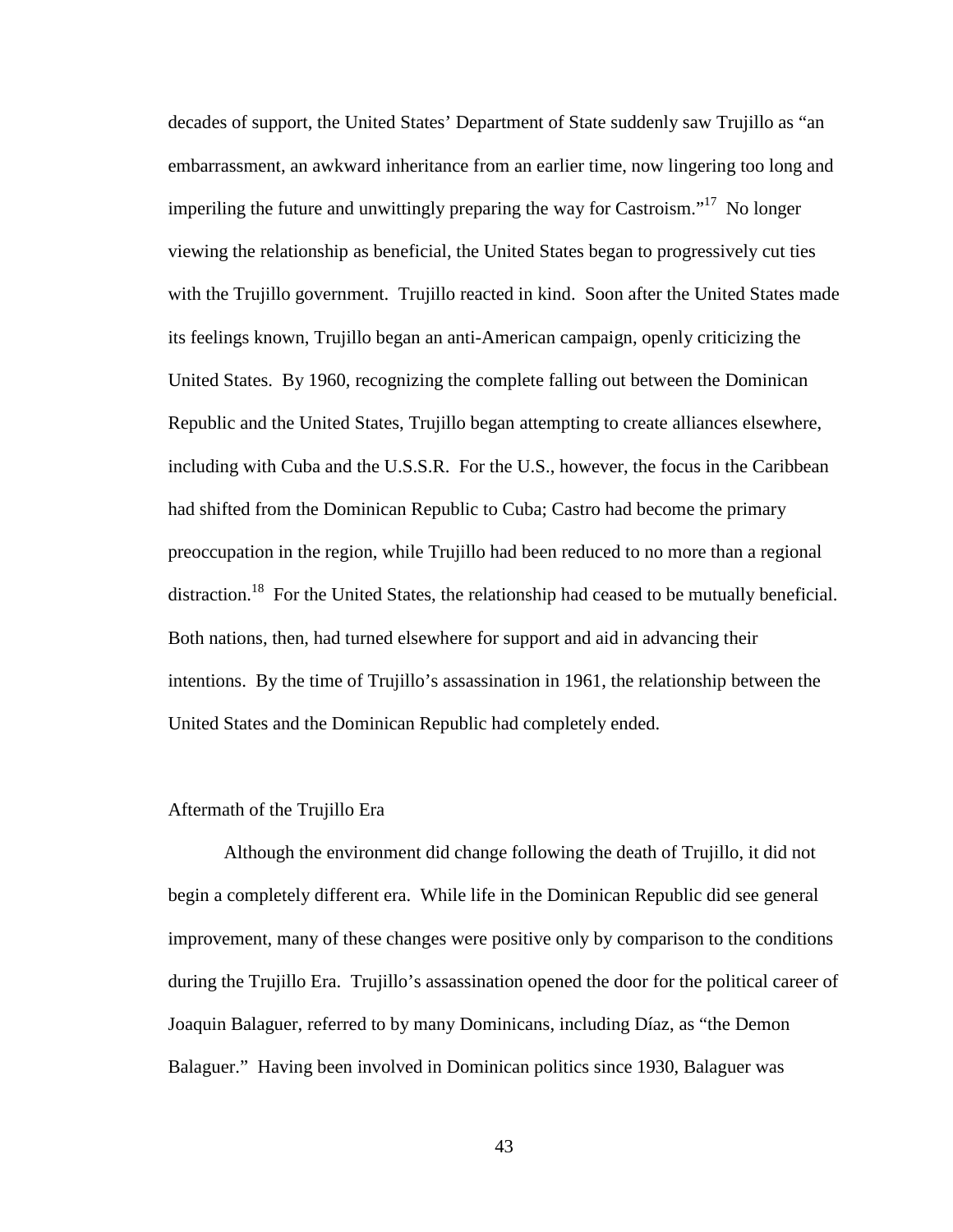actually the officially recognized President of the Dominican Republic from 1960 to 1962, overlapping the final year of Trujillo's life. Trujillo, though still willing to do the work, was by this point physically weakened by age to the point of no longer being able to perform at the level he wished. To resolve this problem he placed Balaguer in charge as a puppet president. A year after Trujillo's death, when the political climate demanded that Balaguer step down, he did so, but he understood the political opportunities that would now be available in a newly opened political market.

The period from 1960 to 1996, the thirty-six year period that encompassed Balaguer's seven total non-consecutive presidential terms, saw constant complications related to dishonest political dealings and persistent accusations related to voter tampering. And, just as was the case during the Trujillo Era, there was a fear of law enforcement and the often times unchecked power the government wielded: "During the second period of his rule [1966-1978], known locally as the Twelve Years, he [Balaguer] unleashed a wave of violence against the Dominican left, death-squading hundreds and driving thousands more out of the country."<sup>19</sup> The times during which Balaguer was in power are crucial to the novel as it is during his first years in power, from 1960 to 1962, that the Dominican Diaspora takes place, during which Beli flees from the island to the United States. Decades later, during Balaguer's final term, the unchecked police presence that existed during his time in office coincides with Oscar's final days.

 The influential Balaguer years in the Dominican Republic were a direct result of the Trujillo Era. While Abelard, Beli, and Oscar are directly affected by two different political regimes, the regimes themselves are historically inextricable from one another. Hence, it is the same history that plays a greatly influential role in all of their lives, and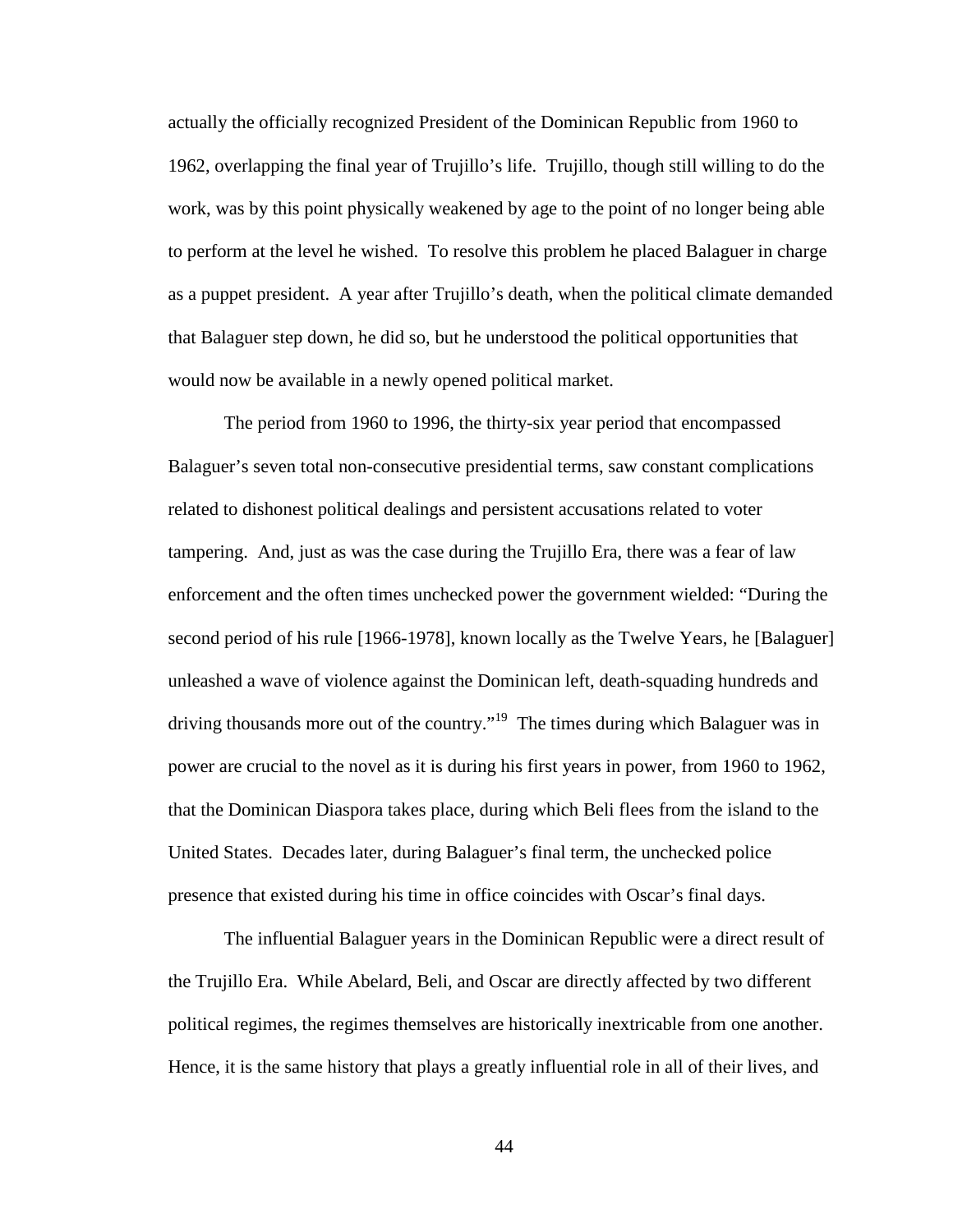therefore on the entire family history. This shared history directly influences the events of several generations of the Cabral/de Leon family, further illustrating the ever-present and continual influence of history.

 It is interesting to note the treatment of this shared history by both nations, especially the Trujillo regime that was, as Wiarda notes, "clearly an extremely severe and absolute kind of dictatorship."<sup>20</sup> Despite the U.S.' extensive involvement in this formative period of Dominican history, these events of recent history are not a major element of the national discourse of history in the U.S. Clearly, doing so would expose the hypocrisy of these actions given their direct contrast with the more recent treatment given to other dictatorships as well as the widely propagated negative views of the United States towards corrupt governments. Again, as in the Dominican Republic, this period in history is generally unacknowledged. There is most often a silence regarding this period of history in both nations; it is neither acknowledged nor denied. Both nations, then, partake in the same coping mechanism: a willful amnesia. In the Dominican Republic, the blindness with which most of Trujillo's atrocities were met was passed on to following generations, perpetuating the silence surrounding the era. In the United States, where it is preferable for those events to have never happened at all, an empty place in history has also been created. Through this process both nations contribute to the creation of a historical gap in the place of, and as a means of dealing with, a regrettable period of history.

Yet, despite the fact that many Dominicans hold the United States responsible for the suffering they were forced to endure during this period due to the U.S.' continual support of Trujillo throughout the majority of his time in power,  $2<sup>1</sup>$  relations between the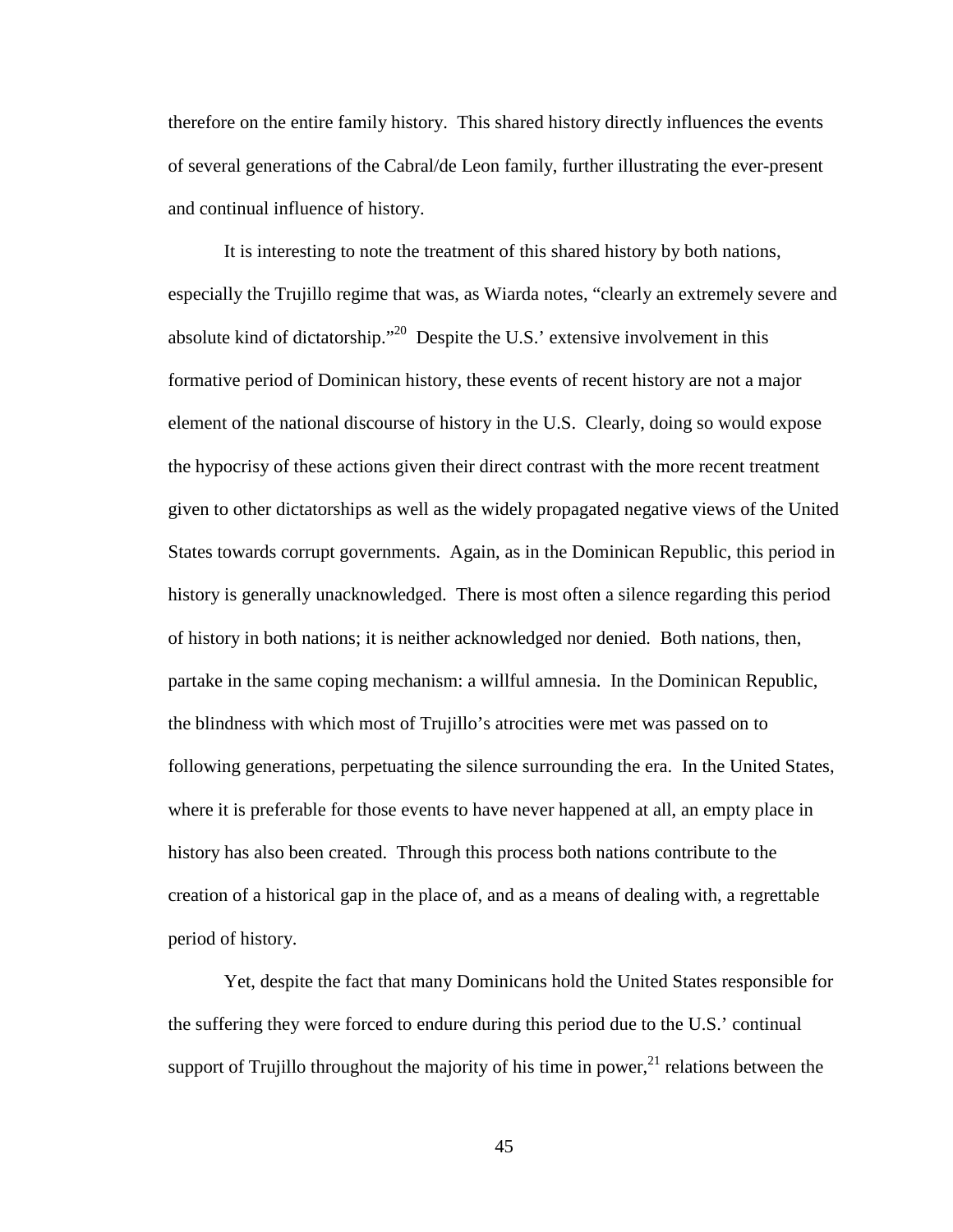two nations and their people have not suffered. In fact, following the death of Trujillo, the United States became the primary destination for those who fled during the Dominican Diaspora. Again, the two nations share a major event in their histories. Just as both nations chose to try to forget the events of the Trujillo Era, so too did the Dominican people once again create a selective history in which the negative feelings they had towards the United States were ignored in exchange for the possibility of a better future in the very nation they had so recently held largely responsible for their suffering.

 It is this element of history that is most prominent in the characters and events of the novel. The tragic and traumatic events that take place are never directly faced. Instead, the common approach to dealing with these events is to ignore them. This is exemplified in every generation of the Cabral/de Leon family in the narrative. Just as with the nations themselves, this treatment of history is perpetually inherited and passed on in the family.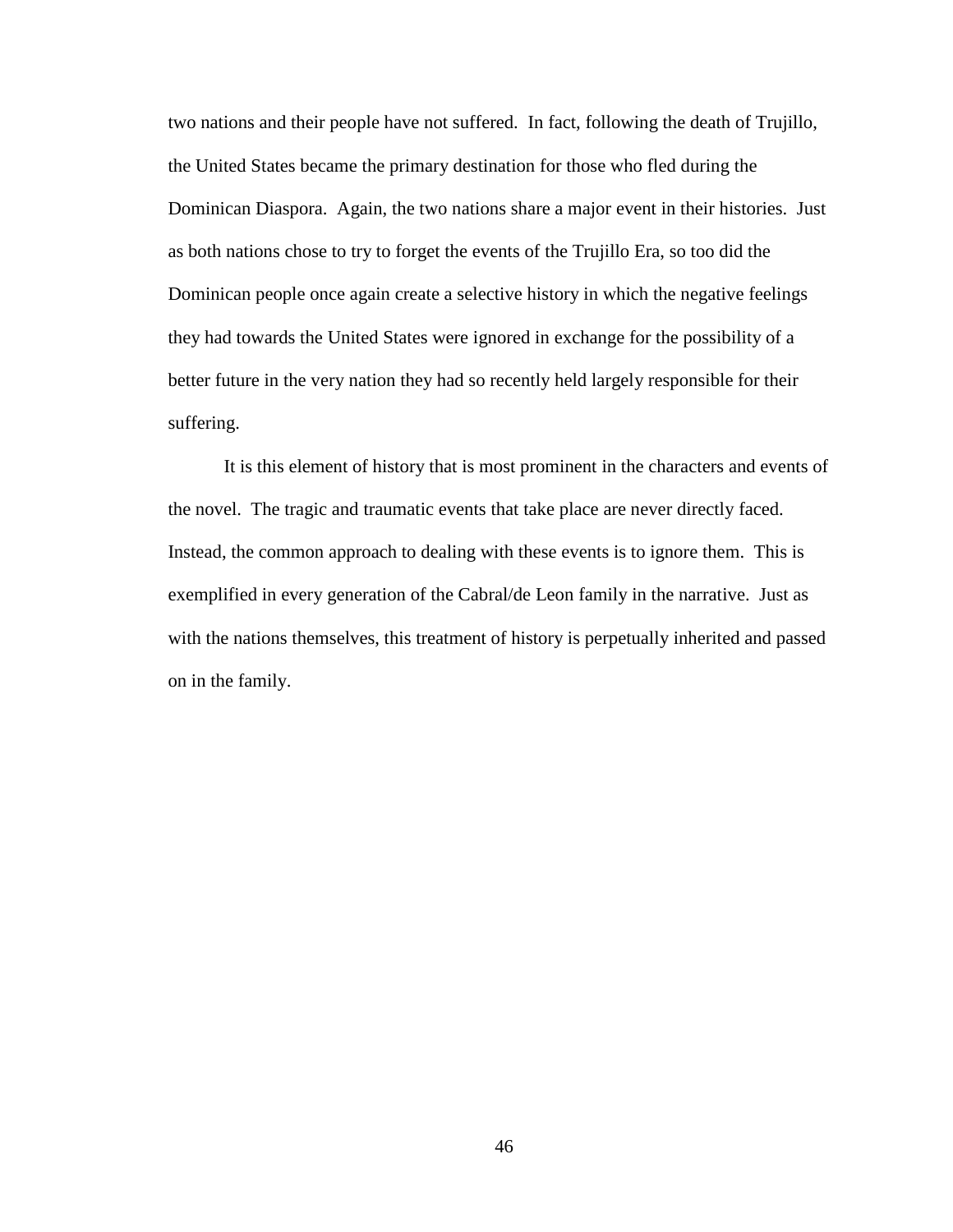*Notes:*

 $1$  Lord 101  $^2$  Crassweller 40<br> $^3$  Ibid. 40-41 4 Ibid. 44 <sup>5</sup> Ibid.<br>  $\frac{1}{6}$  "God and Trujillo"<br>  $\frac{1}{6}$  Díaz 2-3<br>  $\frac{1}{6}$  de Galindez 19<br>  $\frac{1}{2}$  Wierde 127 Wiarda 137  $10$  Ibid. 138  $11$  Ibid. 139  $12$  Ibid. <sup>13</sup> Anti-Haitianism <sup>14</sup> Crassweller 445 <sup>15</sup> de Galindez 37 <sup>16</sup> Wiarda 137 <sup>17</sup> Crassweller 421 <sup>18</sup> Ibid. 430  $19$  Díaz 90  $20$  Wiarda 174  $21$  Ibid. 137-138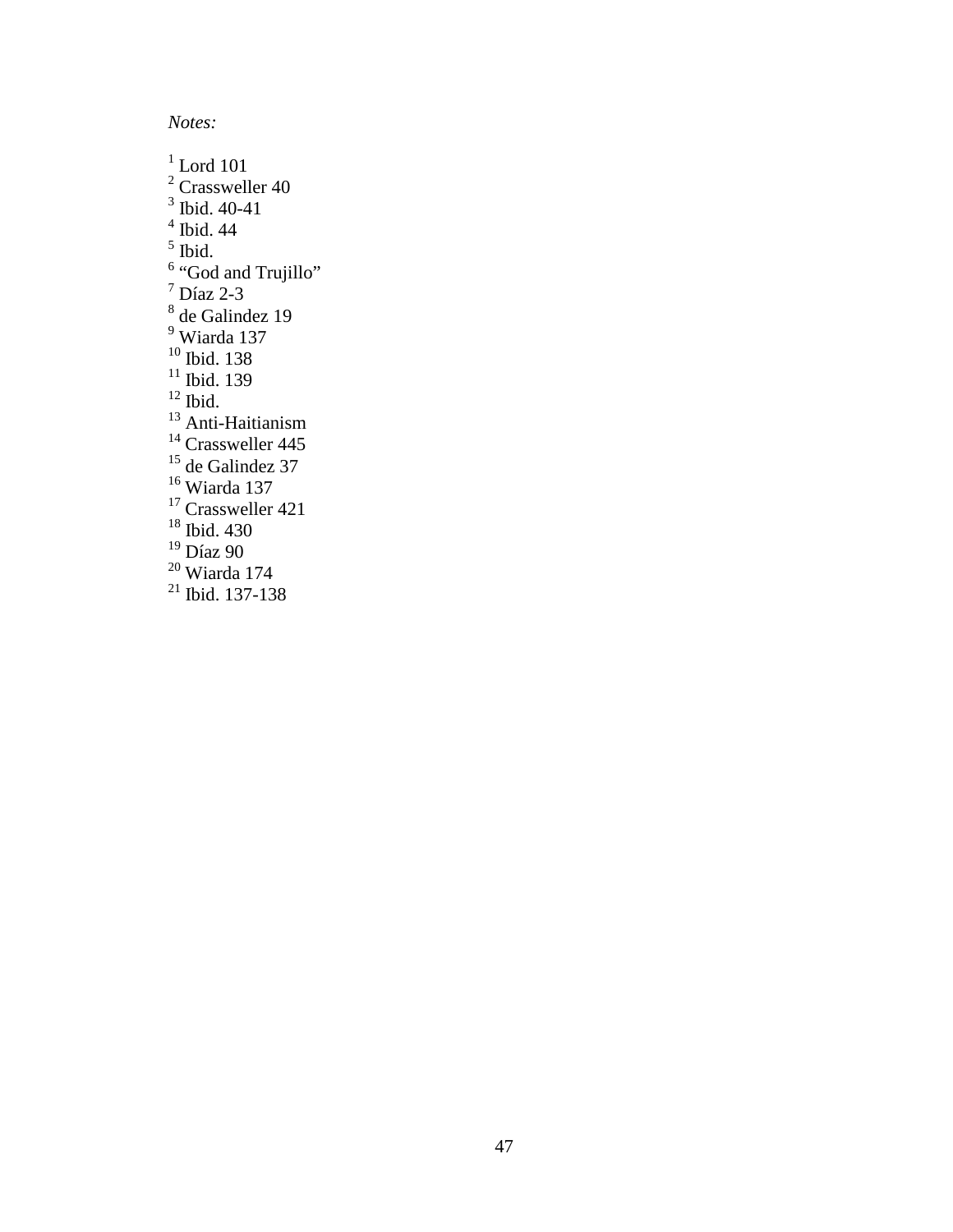#### WORKS CITED

- Belnap, Jeffrey and Raul Fernandez, ed. Jose Marti's "Our America": From National to Hemispheric Cultural Studies. Durham: Duke University Press, 1998.
- Castillo, Debra A. Redreaming America: Toward a Bilingual American Culture. Albany: State University of New York Press, 2005.
- Crassweller, Robert D. Trujillo: The Life and Times of a Caribbean Dictator. New York: The Macmillan Company, 1966.
- Concannon, Kevin, Francisco A. Lomelí and Marc Priewe. Imagined Transnationalism: U.S. Latino/a Literature, Culture, and Identity. New York: Palgrave Macmillan, 2009.
- Díaz, Junot. The Brief Wondrous Life of Oscar Wao. New York: Riverhead Books, 2007.
- Díaz, Junot. Interview with Armando Celayo and David Shook. "In Darkness We Meet: A conversation with Junot Díaz." World Literature Today 82.2 (March/April
- 2008): 13-17. ProQuest Direct Complete. Web. 27 January 2010. Díaz, Junot. Interview with Ramona Koval. "Junot Díaz in conversation with Ramona Koval. Sydney Writers' Festival." The Monthly. May 2008. Web. 23 June 2009. www.themonthly.com.au/junot-diaz-conversation-ramona-koval-sydney writers-festival-1093
- Goldin, Liliana R., ed. Identities on the Move: Transnational Processes in North America and the Caribbean Basin. Austin: University of Texas Press, 1995.
- Levander, Caroline F. and Robert S. Levine, ed. Hemispheric American Studies. New Jersey: Rutgers University Press, 2008.
- Lord, Geoffrey. Postmodernism and Notions of National Difference: A Comparison of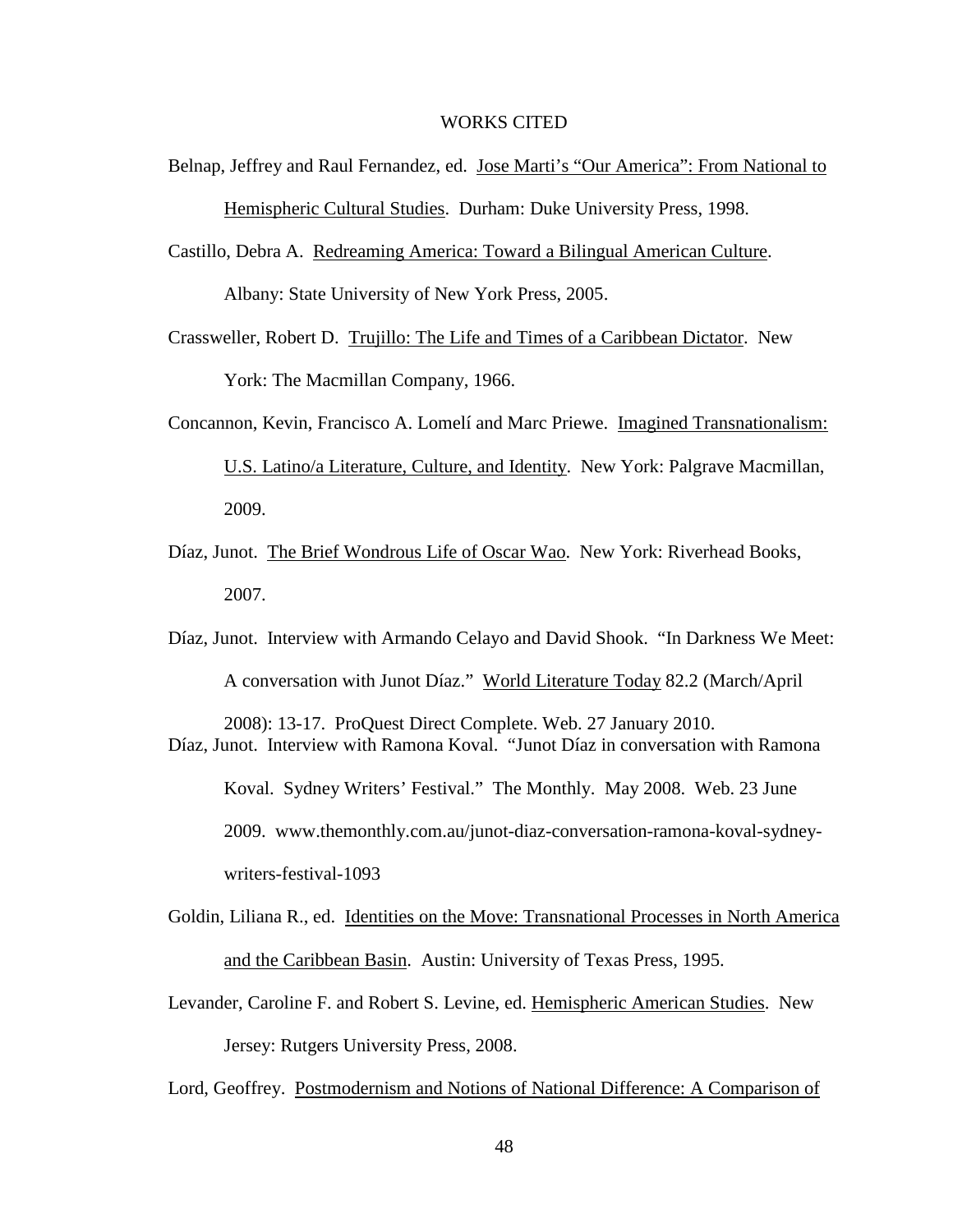Postmodern Fiction in Britain and America. Atlanta: Rodopi, 1996.

Rojek, Chris. Stuart Hall. Cambridge: Polity Press, 2003.

- Sundquist, Eric J. To Wake the Nations: Race in the Making of American Literature. Cambridge: The Belknap Press of Harvard University Press, 1993.
- Tejada, Miguel Cruz. "Junot Díaz dice 'en RD hay muchos quirions'; escribirá obra inspirada en caso." El Nuevo Diaro. 8 November 2008. Web. 6 February 2010. http://www2.elnuevodiario.com.do/app/article.aspx?id=114730
- Wiarda, Howard J. Dictatorship and Development: The Methods of Control in Trujillo's Dominican Republic. Gainesville: University of Florida Press, 1968.
- Woodward, Kathryn, ed. Identity and Difference. Thousand Oaks: SAGE Publications, 1997.